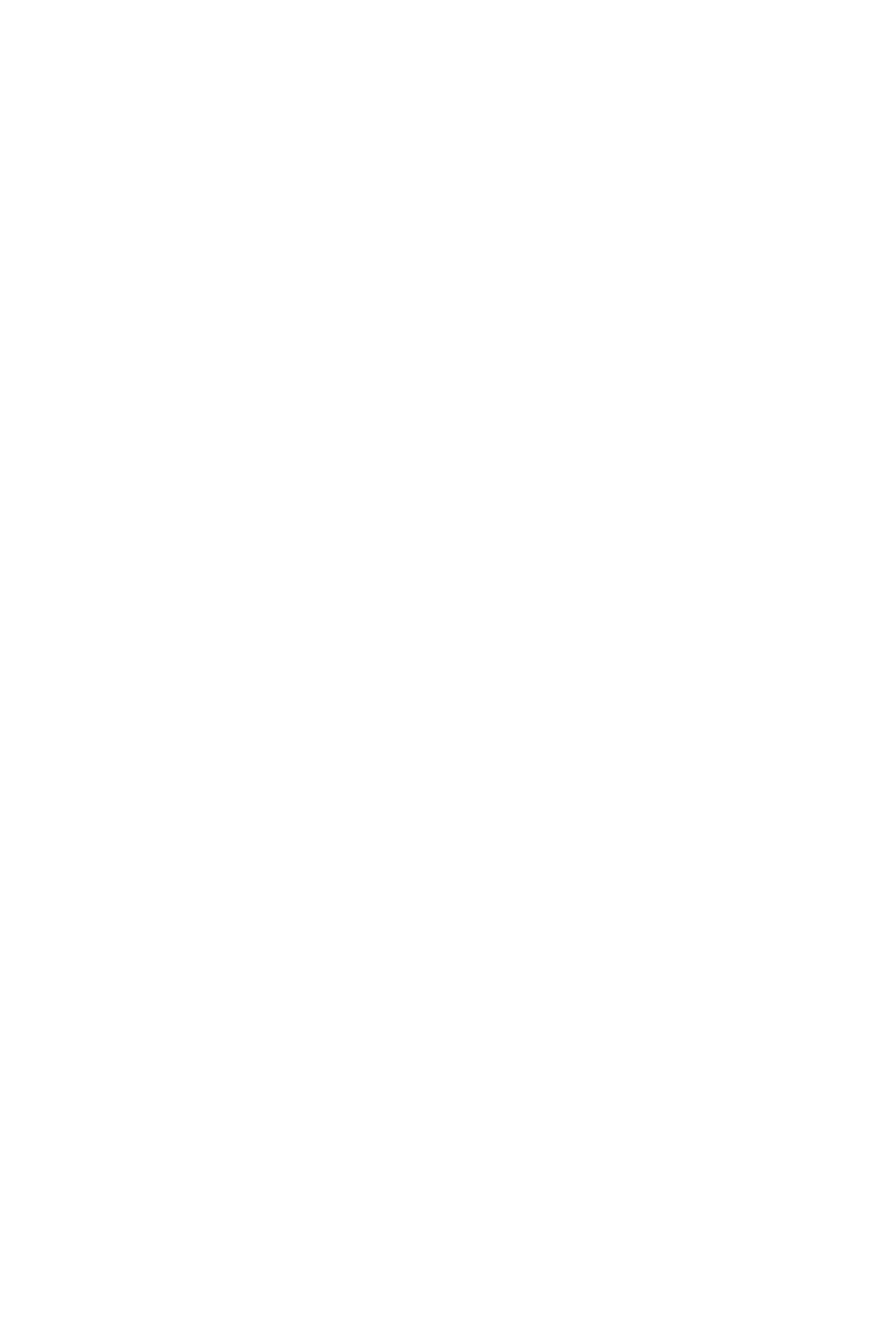## **Table of Contents**

| Awarding of the David Nyhan Prize for Political Journalism                                                     |
|----------------------------------------------------------------------------------------------------------------|
| The 2010 Theodore H. White Lecture on Press and Politics                                                       |
| The 2010 Theodore H. White Seminar on Press and Politics37                                                     |
| Alex S. Jones, Director of the Joan Shorenstein Center on the Press,<br>Politics and Public Policy (moderator) |
| Mindy Finn, GOP online political consultant                                                                    |
| Charles Gibson, former ABC News anchor and Reidy Fellow at the<br>Shorenstein Center                           |
| William Greider, national affairs correspondent for The Nation and<br>recipient of the 2010 Nyhan Prize        |
| David King, Lecturer at Harvard Kennedy School                                                                 |
| Susan Milligan, former Boston Globe reporter; IOP Fellow                                                       |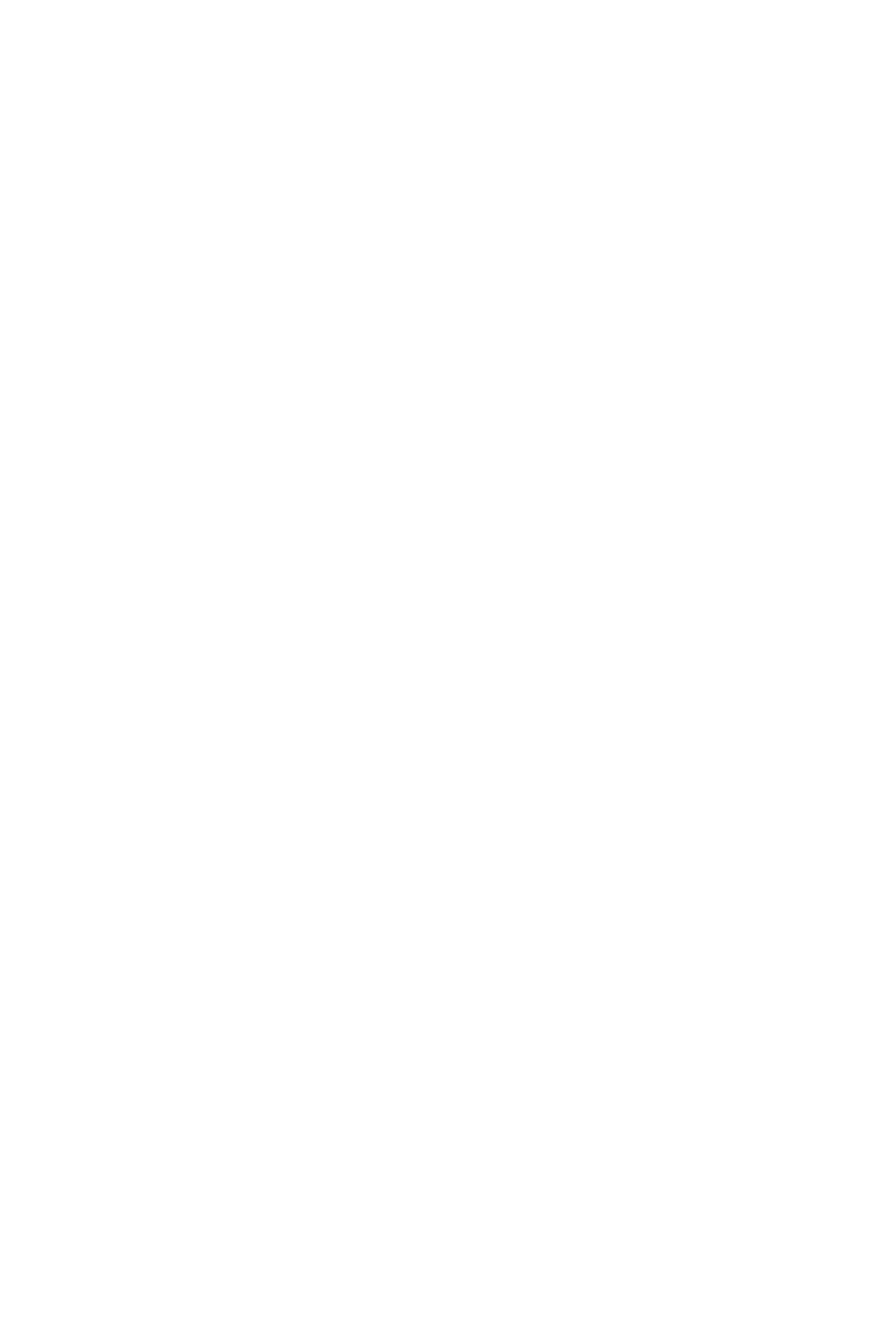

The Theodore H. White Lecture commemorates the life of the reporter and historian who created the style and set the standard for contemporary political journalism and campaign coverage.

White, who began his journalism career delivering the *Boston Post,*  entered Harvard College in 1932 on a newsboy's scholarship. He studied Chinese history and oriental languages. In

1939 he witnessed the bombing of Chungking while freelance reporting on a Sheldon Fellowship.

In 1959 White sought support for a 20-year research project, a retrospective of presidential campaigns. After being advised by fellow reporters to drop this academic exercise, White took to the campaign trail, and, relegated to the "zoo plane," changed the course of American political journalism with the publication of *The Making of a President,* in 1960. The 1964, 1968, and 1972 editions of *The Making of a President,* along with *America in Search of Itself,* remain vital documents to the study of campaigns and the press.

Before his death in 1986, White also served on the Visiting Committee here at the Kennedy School of Government; he was one of the architects of what has become the Joan Shorenstein Center on the Press, Politics and Public Policy.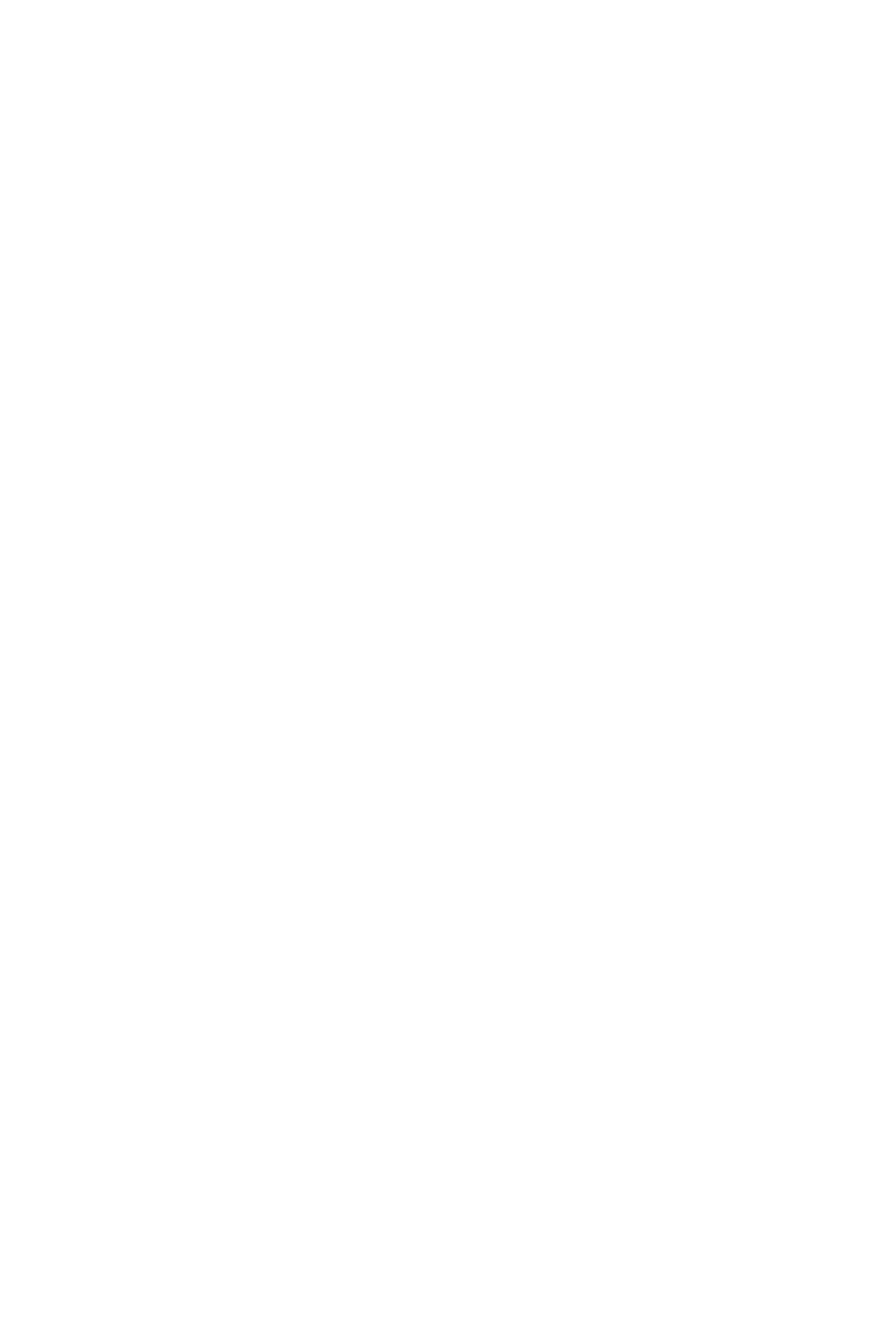

**Rachel Maddow** is the host of *The Rachel Maddow Show* on MSNBC-TV. In 2005, she was a regular contributor to *The Situation with Tucker Carlson* and *Race for the White House with David Gregory*. She was a frequent guest and sometime guest host on *Countdown* with Keith Olbermann, before taking the helm of her own show in September of 2008. She was on the air with Air America Radio from 2004 until 2010. She was a co-host on WRNX radio in Holyoke and WRSI in Northhampton, Massachusetts. Maddow received a degree in public policy from Stanford University in 1994, was a Rhodes Scholar, and earned a D.Phil. in politics from Oxford University.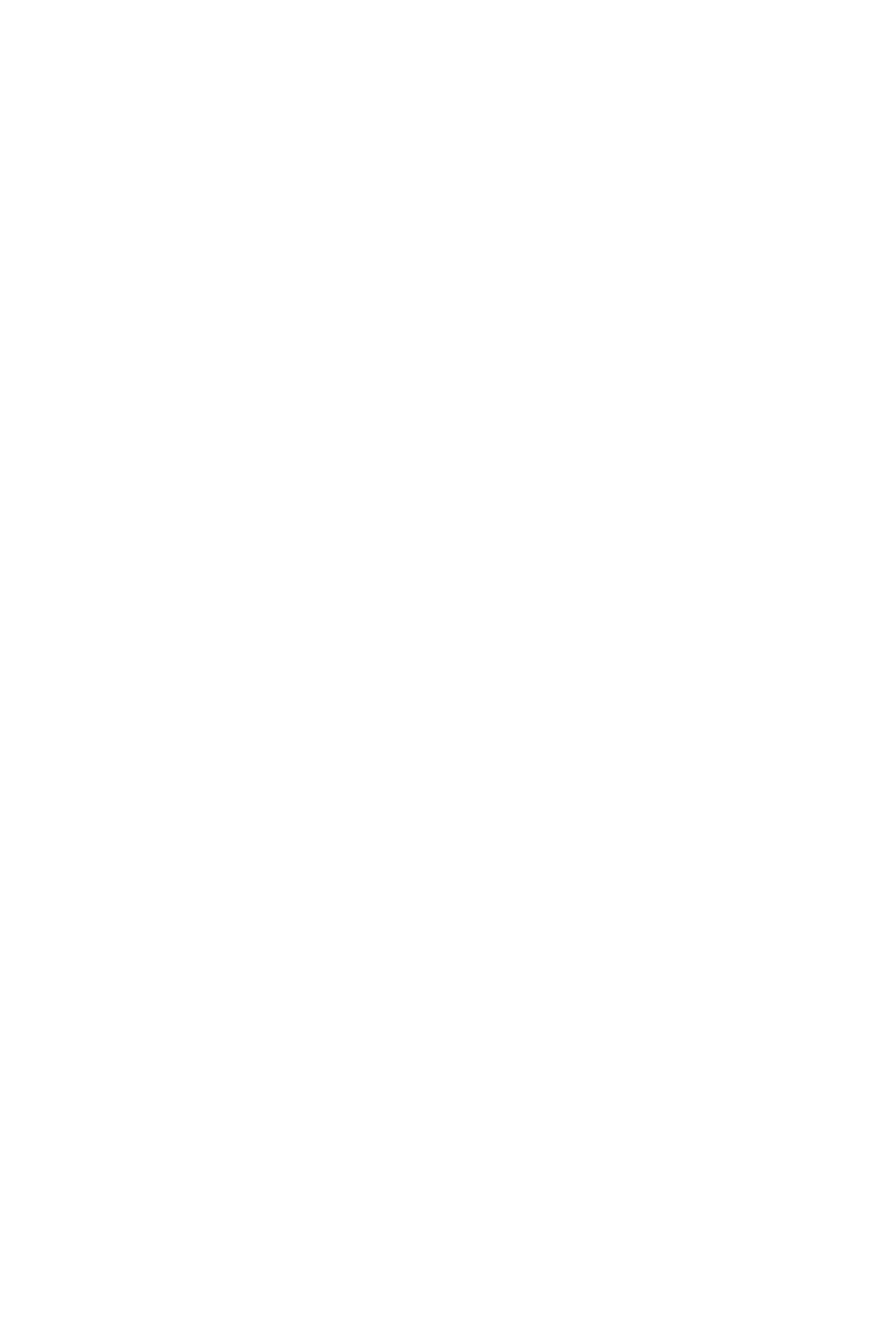

**William Greider** is national affairs correspondent for *The Nation*. Previously, he wrote a regular political column for *Rolling Stone* magazine and served as on-air correspondent for six documentary films for PBS's *Frontline*. In the early part of his career, he was on the national staff of *The Washington Post*. Beginning in 1968, he was a *Post* correspondent, then became assistant managing editor for national coverage, edited the Outlook section, and wrote a weekly column. In 1981, he wrote an

influential account of the Reagan administration, "The Education of David Stockman," which was published in the *Atlantic Monthly*. He is the author of several books including *Secrets of the Temple: How the Federal Reserve Runs the Country* (1987), *One World, Ready or Not: The Manic Logic of Global Capitalism* (1997), and *Come Home, America* (2009).



**David Nyhan** was a columnist and reporter at *The Boston Globe* for 30 years*.*  A graduate of Harvard College and a Shorenstein Fellow in the spring of 2001, Nyhan was a regular participant in Shorenstein Center activities before, during and after his Fellowship. Nyhan died unexpectedly in 2005. In his eulogy Senator Edward Kennedy said of Nyhan, "Dave was a man of amazing talent, but most of all he was a man of the people

who never forgot his roots….In so many ways, but especially in the daily example of his own extraordinary life, Dave was the conscience of his community." The hallmark of David Nyhan's brand of journalism was the courage to champion unpopular causes and challenge the powerful with relentless reporting and brave eloquence. In his memory, the Shorenstein Center established the David Nyhan Prize for Political Journalism.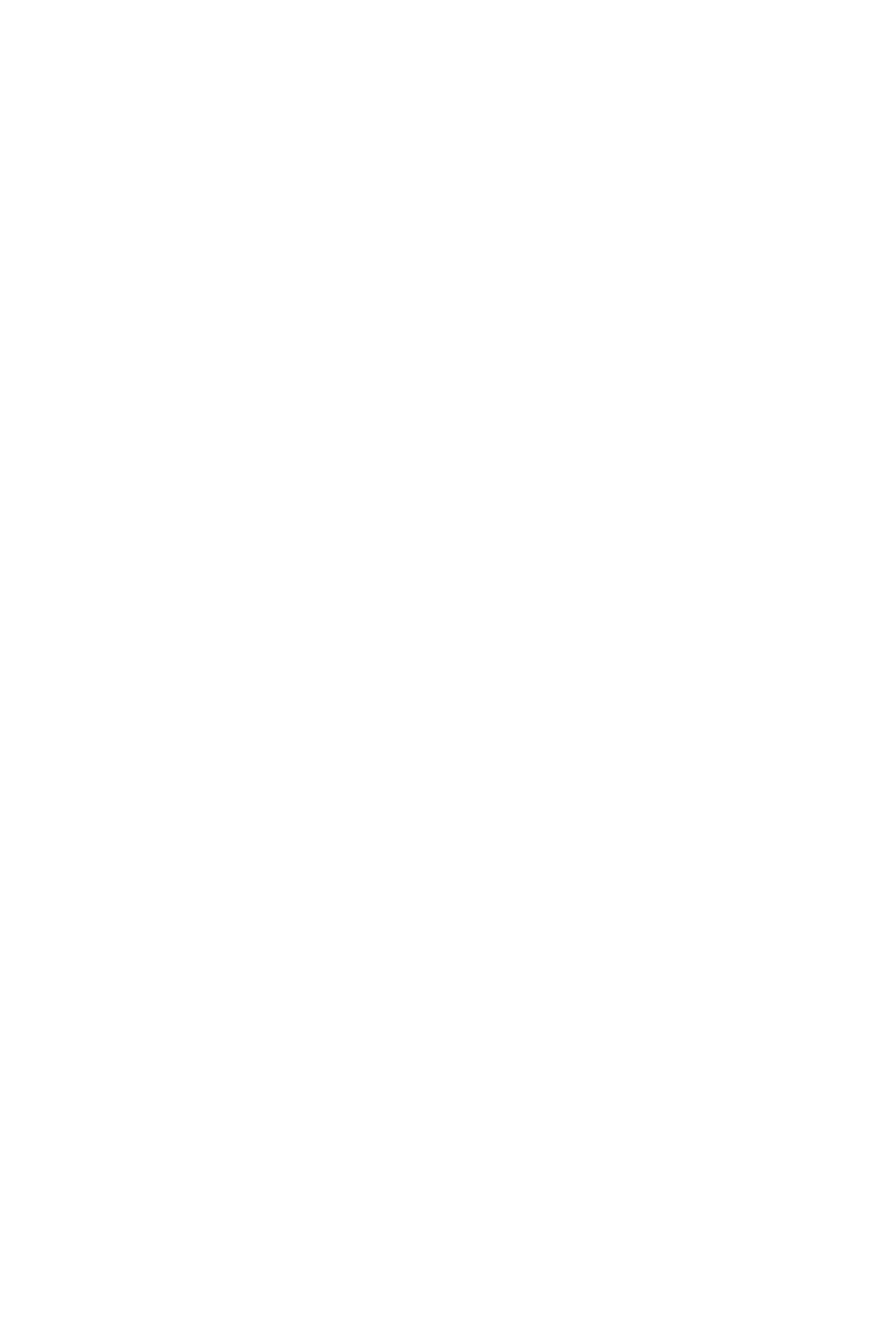## **The Theodore H. White Lecture November 14, 2010**

**Mr. Ellwood:** Good evening, everyone. My name is David Ellwood. I am the dean of the John F. Kennedy School of Government here at Harvard University. It is my special pleasure to welcome you to the Theodore H. White Lecture on Press and Politics, sponsored by the Joan Shorenstein Center on the Press, Politics and Public Policy.

Truly this is one of the great nights of the year. And the fact that we have such an amazing audience on a cool Sunday evening is a testament both to the significance of the event but also of course to the remarkable people that we will be listening to and honoring tonight.

I want to say just a couple of words quickly. First of all, we lost Walter Shorenstein this year and Walter was one of the really great human beings, one of the great figures of American politics, someone who cared very, very deeply about issues of transparency and accountability, but also progressive values of a very significant sort in many other great issues. One of his great legacies has been the Joan Shorenstein Center on the Press, Politics and Public Policy.

The Center is named in honor of his daughter, who passed away and who was a remarkable journalist. So it is altogether wonderful and fitting that on this evening we have such a spectacular program. He was a terrific man. Now Doug and Carole are here, both Shorensteins. (Applause)

And I would be remiss if I didn't ask you all to give a big round of applause to Walter Shorenstein. (Applause)

And Carole, you are here with your husband Jeff and your daughter, Gracie, so welcome to all of you. We are really glad to have you. I will not spend any more time up on the stage other than to introduce very briefly Alex Jones, another remarkable human being who was a terrific, Pulitzer Prize–winning journalist who has covered the media and many other kinds of activities. He worked for *The New York Times*, wrote a book about *The New York Times*, has done a magnificent job running the Shorenstein Center. So without further ado, let me turn it over to Alex Jones. (Applause)

**Mr. Jones:** Thank you. And thank you, David. Thank all of you for being here. Each year this night is one of celebration for the Shorenstein Center. Tonight is a celebration but it is one that is bittersweet. As some of you already know, the Shorenstein Center was founded in 1986 as a memorial, as David said, to Joan Shorenstein Barone, a truly remarkable television journalist who died of breast cancer after a distinguished journalistic career at CBS.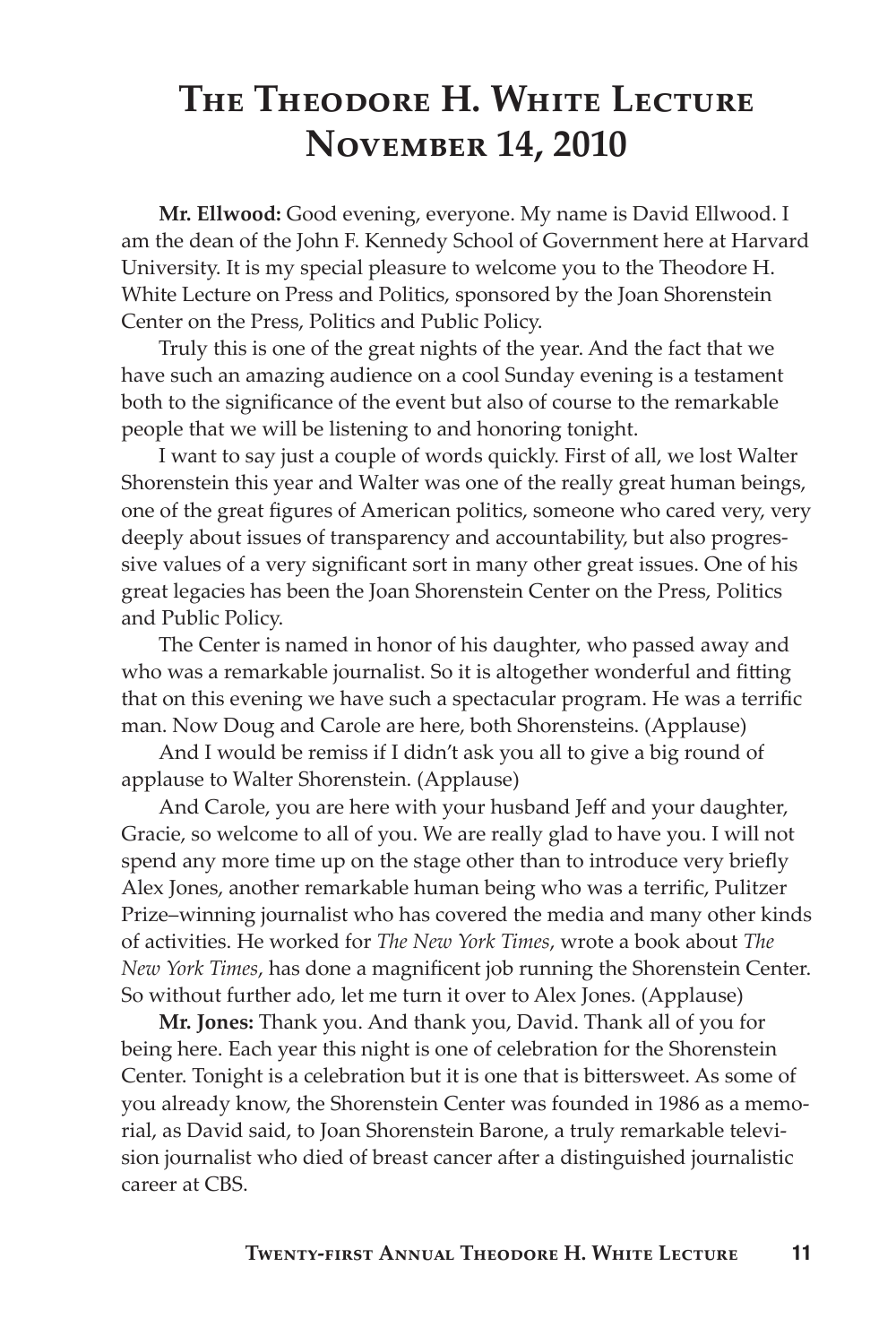Her father, Walter Shorenstein, endowed the Center as a place for focused and searching examination of the intersection of the press, politics and public policy. Walter Shorenstein not only made the Center possible, but remained vitally interested in what we do and was our unstinting supporter and friend. As you have heard from David, in June after a long and extraordinary life, Walter Shorenstein died at 95.

I would like to begin tonight's celebration by paying tribute to the man who made it possible. Walter was indeed an extraordinary man. As a young man he found himself after World War II with an honorable discharge from the Army and a couple of thousand dollars and decided to make his life in San Francisco. His first great achievement was using his brains and character, and it took both, brains and character, to turn his small estate into one of the nation's greatest commercial real estate empires.

Those who knew Walter, and I consider it my privilege to be among them, know that he loved to tell stories about his often rocky rise in the cutthroat world of commercial real estate. Walter's secret was not just that he often saw opportunities that others did not see, but that he took pains to make sure that those doing business with him always got their money's worth. He took pains to understand his buildings from the inside out and from the bottom up, the janitors and the elevator operators and the people who kept the heating system working knew him and he knew them.

Needless to say, he was a stunning business success. But the thing that made Walter Shorenstein a great man was that he was also a great citizen of this country. He cared about what was happening and then used his wealth to try to do something about it. He was one of the wise men of the Democratic Party, not merely a man who wrote checks, though he did that, too. He was listened to and he had genuine wisdom to impart.

He looked over the horizon with a kind of prescience that is rare. And right up to the last days of his life he was engaged in the world's affairs. I'm proud to say that at his memorial service in San Francisco his son, Doug Shorenstein, who is here, said that the two achievements that made his father proudest were his family and the Joan Shorenstein Center on the Press, Politics and Public Policy at the Harvard Kennedy School.

He was our goad and our great friend, our benefactor and our visionary ally. I could say quite frankly that he inspired us. We should all live the life of Walter Shorenstein. The Kennedy School is a place built for people who come here to learn how they can change the world. That is why the Shorenstein Center belongs here and why it is so fitting that it should be so big a part of Walter Shorenstein's enduring legacy. We miss him very much.

I am very glad to say that the gauntlet has been passed. With us tonight, as David said, are Walter's son Doug, his daughter Carole Sho-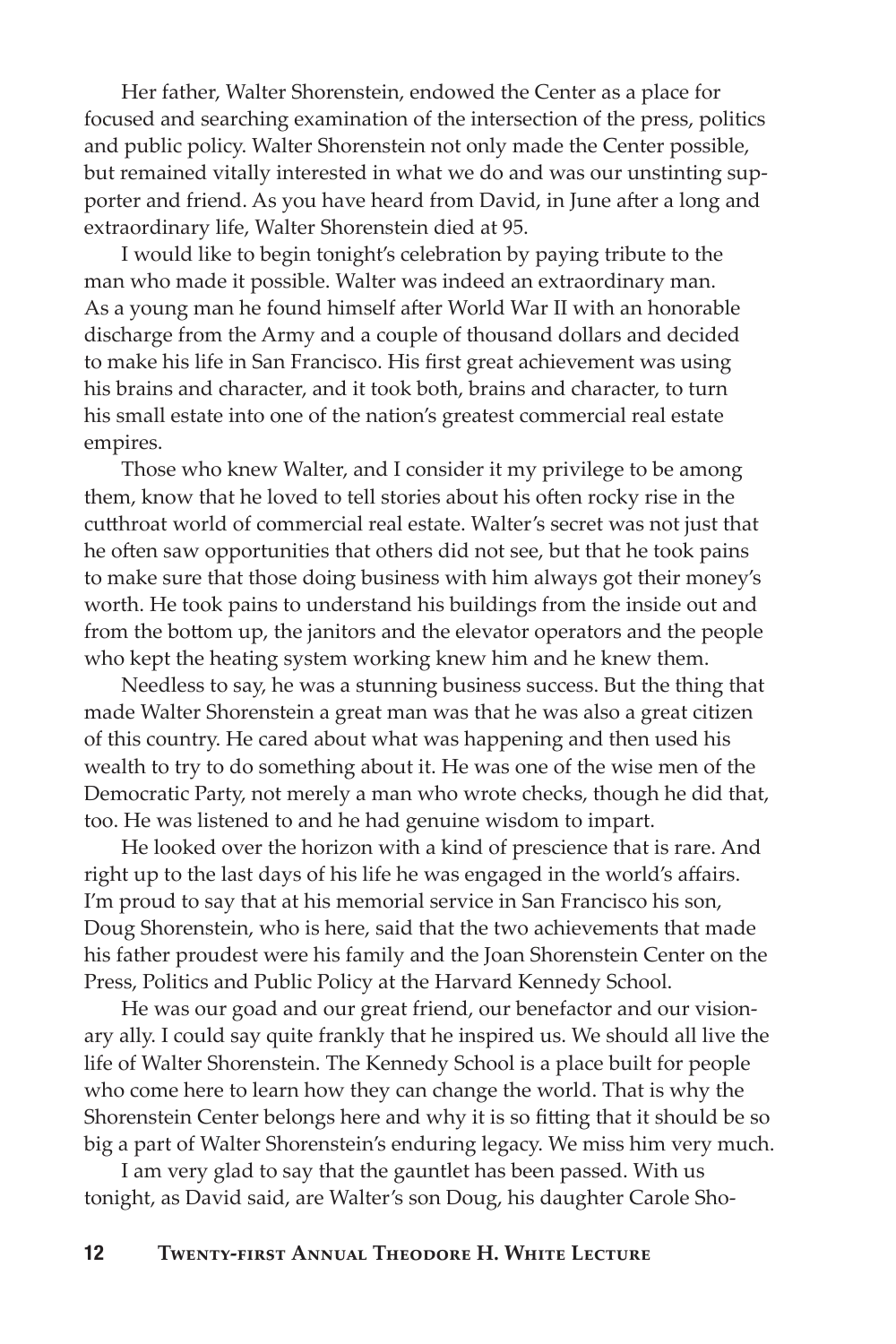renstein Hays and Carole's husband Jeff, their daughter Gracie, and I hope that we are going to be joined later by Wally who missed his train. Also here is Walter's great niece, Marissa Shorenstein. I would ask all the members of the Shorenstein family please to stand while we pay tribute to Walter Shorenstein and to his remarkable family. (Applause)

A bit later you will hear from our Theodore White lecturer for 2010, Rachel Maddow. But first I have another task to perform, which is an honor. In 2005 we at the Shorenstein Center lost another much admired friend, David Nyhan, when he died unexpectedly. Some of you did not know David and I want to speak of him briefly as we this year bestow the sixth annual David Nyhan Prize for Political Journalism.

David Nyhan was a man of many parts, a devoted family man, a loyal pal and the best company in the world. He was a real Boston guy, a big handsome man with a mischievous smile, sparkly eyes and the rare power to raise everyone's spirits and make it seem like a party just by walking into the room. I saw him do it again and again during the time he was a Fellow at the Shorenstein Center.

But tonight we honor David Nyhan, the consummate reporter and political journalist, which is the role that occupied much of his life and at which he could not be bested. David was a reporter and then a columnist at *The Boston Globe* and his work had both a theme and character. The theme was almost always power, political power. And also especially the abuse of political power by the big shots at the expense of the little guys.

He also loved politicians. As a group, he respected them. He felt they were often given a raw deal and judged by a standard that was smug and sanctimonious, two things David never was. He was a self-evolved liberal and not defensive about it. Were he with us today he would relish the coming battle for the White House and would have savored the fact that Massachusetts bucked the national trend and stayed firmly Democratic in the congressional elections. (Applause and Laughter)

And he would have had some fun with Sarah Palin. But he would not have been predictable. He was always surprising his readers with his takes on things because most of all David Nyhan was his own man and he called them as he saw them. In his memory and honor the Nyhan family and many friends and admirers of David Nyhan have endowed the David Nyhan Prize for Political Journalism to recognize the kind of gutsy, stylish and relentless journalism that David Nyhan embodied.

David's wife, Olivia, is with us tonight as are his children, Veronica, Kate and Nick and other members of the Nyhan family and I would like to ask them to all please stand. (Applause)

This year's Nyhan Prize winner is William Greider who comes very much out of the David Nyhan tradition of a life devoted to political jour-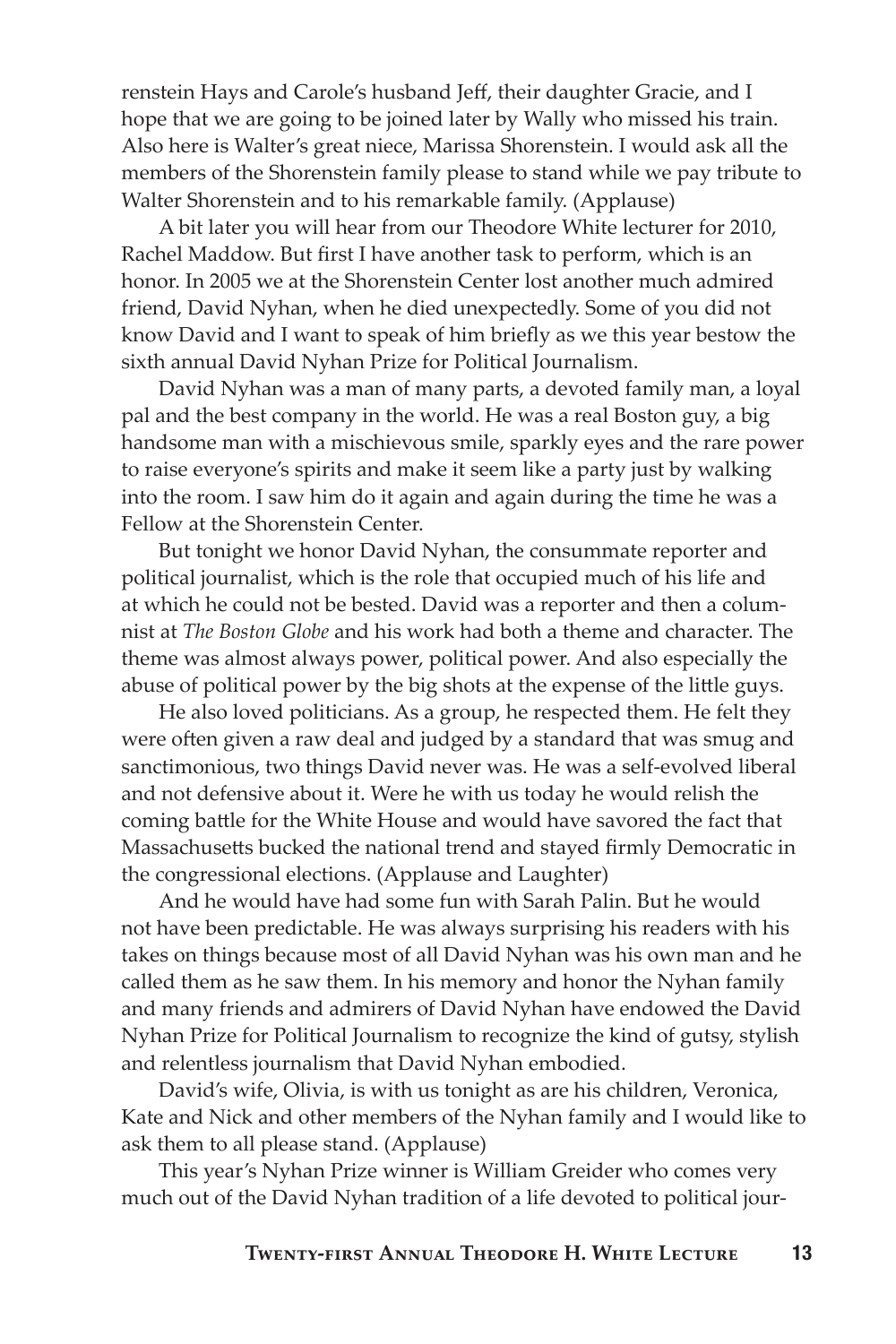nalism, in his case from an economics perspective. There are two things that you should know about Bill Greider that may give you a sense of him as a person and as a pundit. The first is that on his personal website he has included a picture of himself nestled in the list of best-selling book titles he has written on economics, power and politics. It's a close-up headshot of him with a red ball on his nose, the kind that clowns wear.

He is also a man who wrote a book in 1997 on globalization called *One World, Ready or Not: The Manic Logic of Global Capitalism* that was criticized by the eminent economist, Paul Krugman, in the kind of take-no-prisoners way Krugman has when he disagrees. Greider has since had the rare and no doubt savory experience in his 2009 book, *Come Home America: The Rise and Fall (and Redeeming Promise) of Our Country*, of saying in that book that Krugman in his wisdom has come closer to Greider's views, a very gentle way of saying I was right, you were wrong.

William Greider has strong views. And he has been expressing them journalistically for 40 years. After Princeton and the Army he worked at several small and regional newspapers. From there he became a member of the national staff of *The Washington Post* for a dozen years and eventually became the assistant managing editor and director of all their national coverage. He also edited Outlook, the *Post*'s Sunday opinion section and wrote a weekly column called, most appropriately, "Against the Grain."

But then he did something that I think was not entirely unlike his decision to post a picture of himself with a clown's nose on his website. He left *The Post*. For the next 17 years, he was a regular political columnist for *Rolling Stone* magazine. He said that he made the surprising move because he wanted to develop his own critical perspective. "I learned how to explain the complexities of politics and government with clarity and without the condescension that is typical of the mainstream media," he said. "Newspapers talk down to average readers without knowing it. They do not respect the intelligence of ordinary citizens or explain the deeper context of power politics in ways people can understand. I made a personal commitment to do that for them in *Rolling Stone* and my books."

His books have been both successful and influential and always revealing and penetrating. His first big splash was "The Education of David Stockman" which began as a series of articles in *The Atlantic Monthly* and was focused on the fallacies and contradictions of Reaganomics in intimate detail. There followed many others, among them the ones I have named. Perhaps his most powerful and far-reaching book was *Secrets of the Temple: How the Federal Reserve Runs the Country*, which was published nearly 25 years ago. It won the *Los Angeles Times* Book Award and is still in print and certainly the role of the Federal Reserve has never been more salient to our national conversation.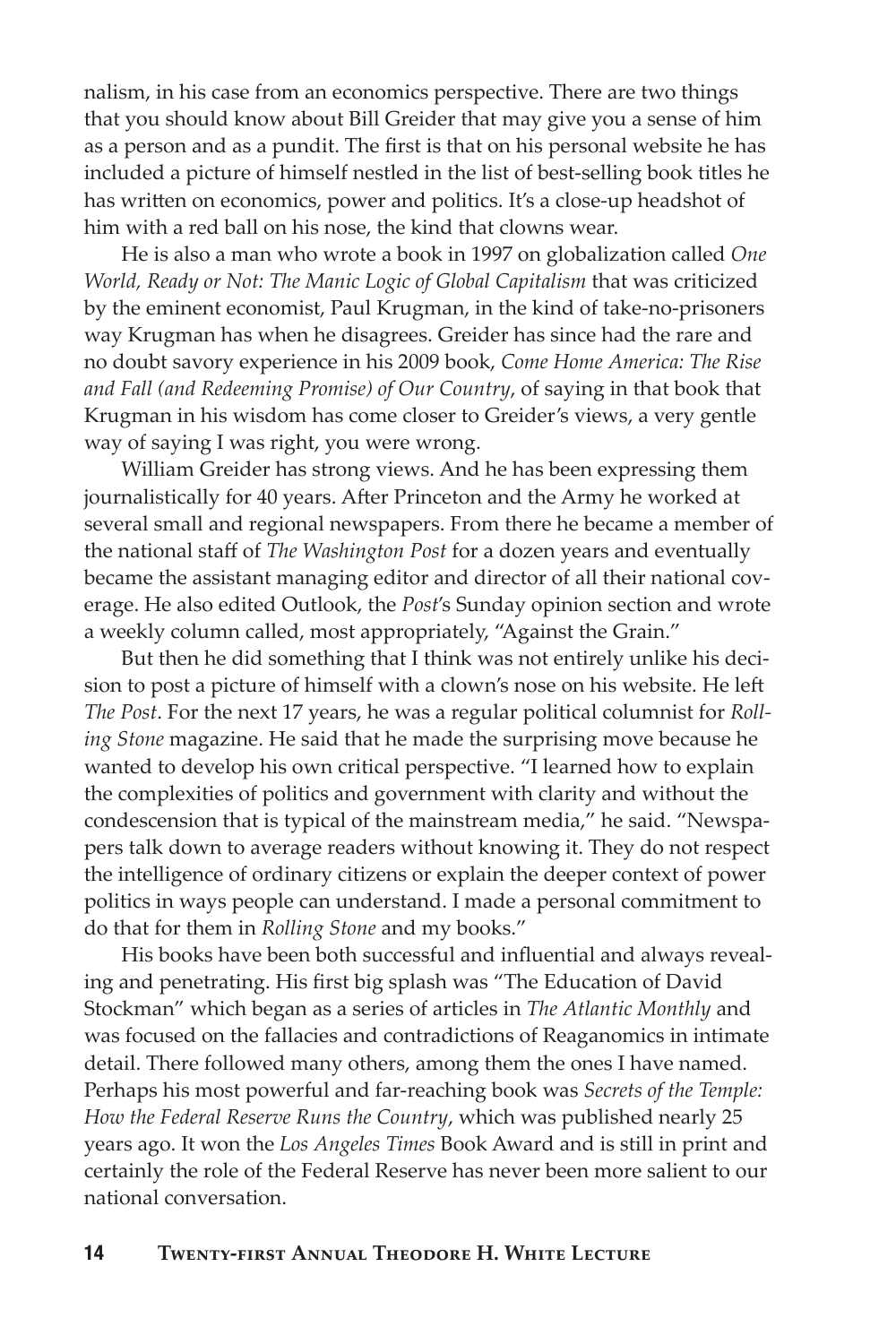Despite his critical perspective, Bill Greider has also maintained an endearing optimism, something very much in the David Nyhan tradition. It isn't a Panglossian optimism, but it seems to be a faith that the ordinary Americans for whom he writes and battles still have the capacity to make ours a better country if only they will step up and reclaim their role as citizens in the full meaning of the word.

It is for his constant encouragement of that end that we have named him the 2010 winner of the David Nyhan Prize for Political Journalism, Bill Greider. (Applause)

**Mr. Greider:** Thank you. That feels good, you did a pretty good biography for me. You left out some dark moments there but it was good. I am just going to start with an awkward admission, but I think Alex has maybe already explained it. But when word got around *The Nation* that I was going to win a prize from Harvard, some of my younger colleagues began muttering, has Greider sold out? (Laughter)

And you understand, in some sectors of the society Larry Summers stands for Harvard. I know that is terribly unfair, but you just can't help it. And I had just written a few weeks before a rather intemperate blog on Larry Summers titled "Professor Pants on Fire." I just enjoyed writing that piece. (Laughter)

And I have known Professor Summers a little bit for many years and we have had our moments before. But here was the cutting of cord, our friendship was over after that blog.

I didn't know David Nyhan well. We crossed paths on campaign trails. And I think, I hope he knew, we were kindred spirits because I would read him and understand that we had a very similar understanding of America and what matters.

I did know Joan Shorenstein much better. She was a young researcher, I think for David Broder, when I was a young reporter in the newsroom. She was younger than me. And she was, as people know and have said, a beautiful person, smart, full of integrity, generous of spirit. So between those two I feel honored, deeply honored and flattered to be associated with those names. Then I Googled some of the previous winners of this award and I thought, boy, I am really in good company.

Having been at the A ring of Washington politics at *The Post* at a very exciting time, `60's and `70's, and getting to understand things pretty well in Washington, I came away with a feeling of the divide between governing elites and people at large. And that is not a partisan or ideological statement. It's just the way things were.That was the theme of the book I wrote nearly 20 years ago called *Who Will Tell the People*. And it was not well received in the marble city I have to say. But it has held up as a thesis pretty starkly over the years.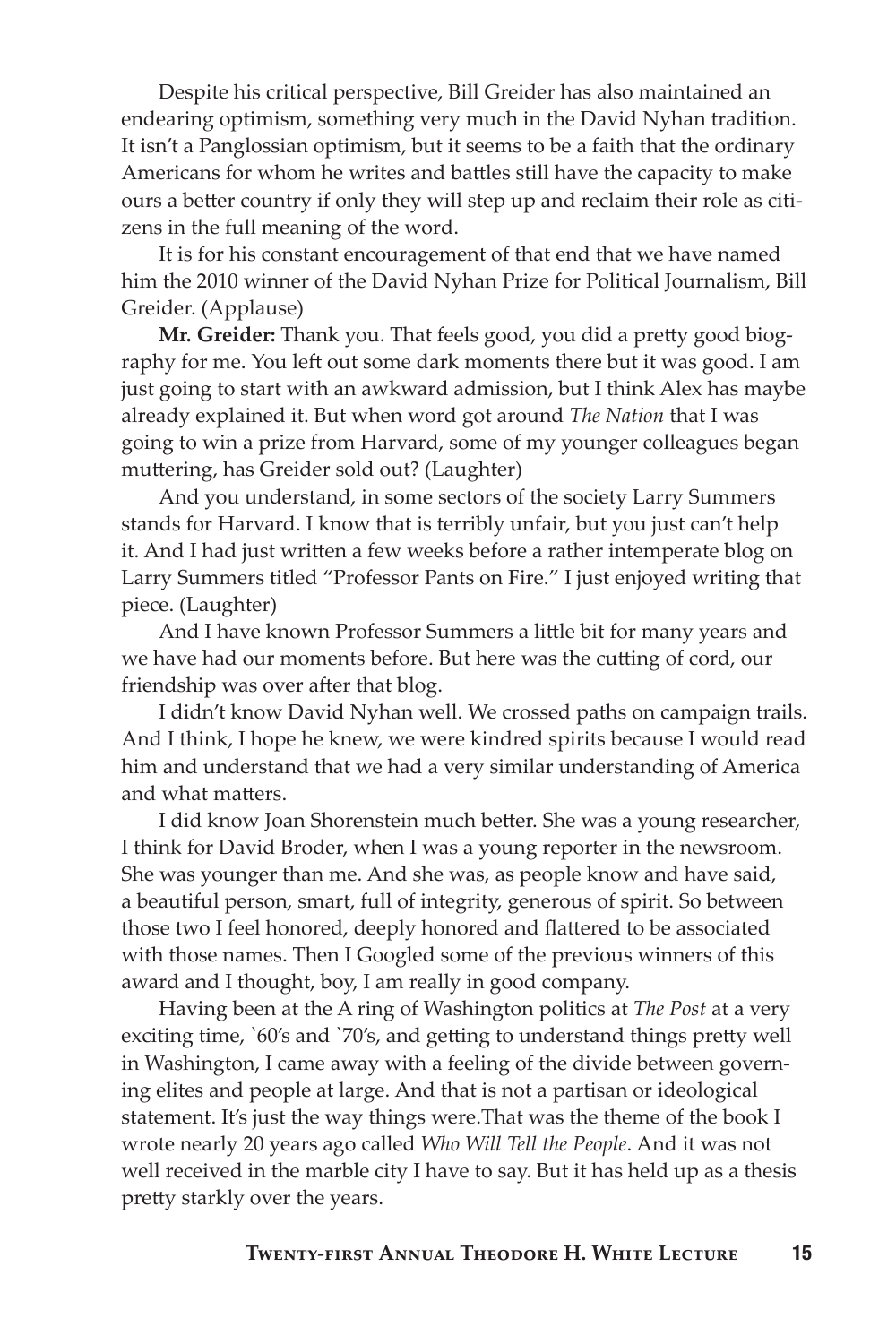Just to be provocative I will put in a good word for the Tea Party crowd. They said a lot of stupid, fantastically, cockamamie and ugly things, but they got one thing right which was their anger at the governing elites. And they were, under the circumstances, reasonably bipartisan about that. As you know they took down as many Republicans as they did Democrats.

It's not just the deficits, it's not just trade system, it's not just wars. It's all those things along with some other equally large forces bearing down on our country. We have a rough, rough time ahead and it is not going to be over in the next election or the election after that. It is going to go on for a generation. And my cockeyed thesis was that we will come out on the other side of that if, if, if we attend as a better place, way better than what we are now or what we have been.

Because I am talking to Harvard collectively and I hope in a friendly way, you really need to attend to what the Tea Party folks were saying. I promise you, you can go into the ranks of organized labor, not just labor leaders, but in any workplace you will hear the same thing. You can go into the middle management of major corporations where I did a good deal of my reporting on the global economy and you will hear, said a little differently, but basically the same thing. This is a great rupture and nobody has to blame anybody for it. It developed over 30 or 40 years, the collapse of the political parties.

Listen earnestly to what folks are saying and don't be misled by their occasional rants. I'll give you one example, the issue of social security. It is not a mistake that social security is the most popular engine of the federal government, I mean universally beloved. And yet we are now looking at a discussion of near unanimity among governing elites, I mean the think tanks, both of the political parties, all of the right economists, etcetera, etcetera, that, well, we have to whack social security.

And I am going to use harsh language because that's what they have in mind. I am a careful newspaper reader of at least three of our best newspapers every day, *The Washington Post, The New York Times, The Wall Street Journal*. I will say to you I have yet to read an honest story in any of those newspapers about the condition of social security. Reporters and editors reflexively assume that what the responsibles are saying is correct, that social security is just spinning out of control or is a burden that drives our deficits, etcetera.

If they did a little reporting independent of what the responsibles have told them they would discover, first of all, that social security has not contributed a dime to the federal deficits. Quite the contrary. For 30 years, 25 years, social security has built up huge surpluses because all working people were paying in a higher FICA tax and money went to the social security trust fund.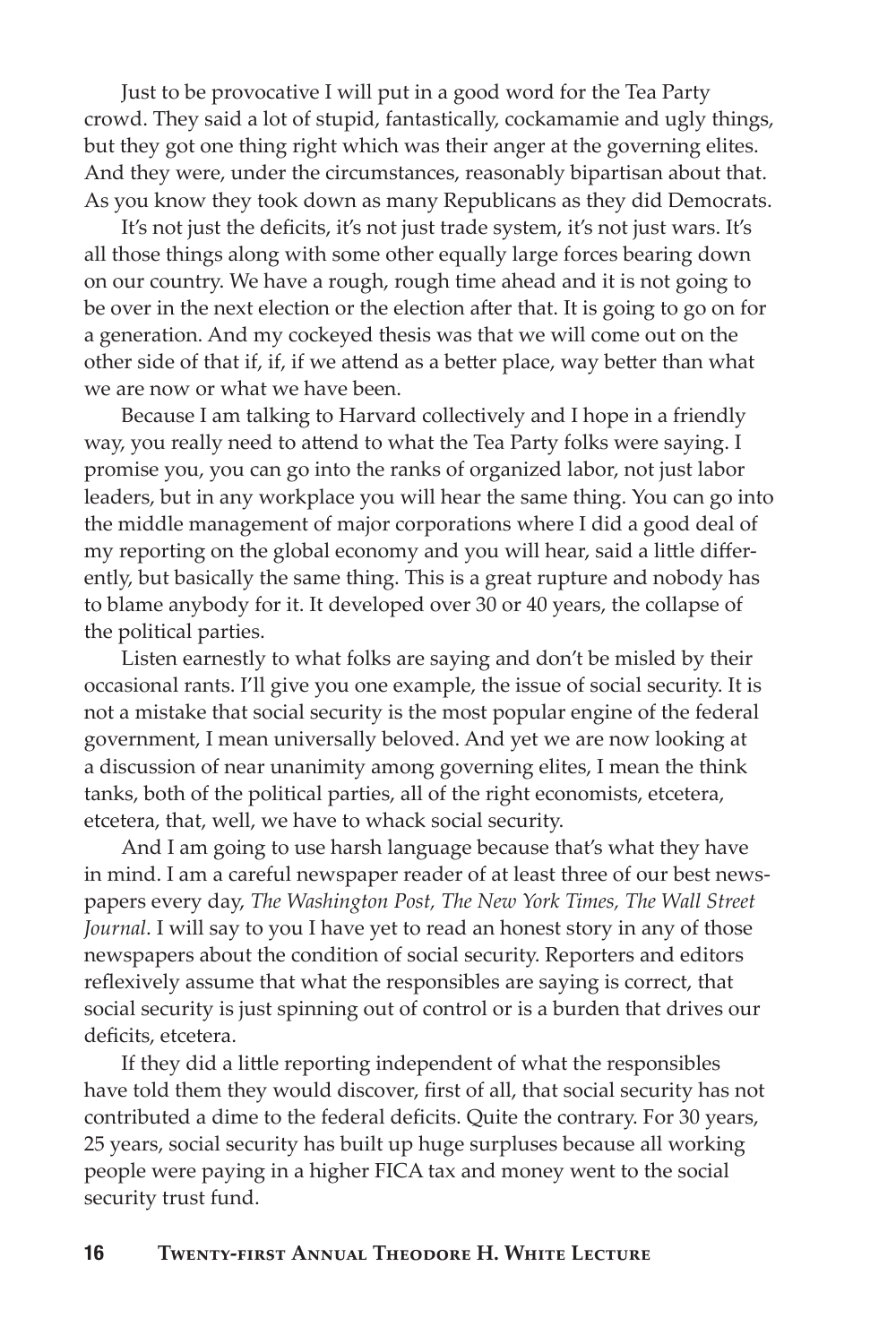It is now around two-and-a-half trillion dollars. According to the actuaries it is going to rise to about four trillion dollars. What happened to that money is that the federal government, separate from the social security trust fund, borrowed that money and spent it. They spent it partly on the regressive tax cuts which the Reagan years passed, on a couple of wars, on all sorts of other trinkets that the Pentagon managed to construct, on and on.

Now we are approaching the moment, few years hence, where the federal government has to pay that money back. That's the crisis of social security. And I promise you every economist, every policy maker who is waving the red bloody shirt about social security knows those facts. I don't know whether the reporters know them or not. They ought to. But you see what I am driving at. They are lumping social security together with Medicare, which does indeed have big fiscal problems, and the rest of government and they want the folks who paid in that money to pay for the loss of government revenues caused by whom? By the same people who drove globalization to its present state of imbalance, but also the bankers who led the country to ruin in this decade.

I'll stop. I think I've made my point. This is not secret stuff. It's just what people ought to know before they make up their minds. And I will end finally just to say thank you again. I have enormous confidence and I've learned it not from Princeton, where I spent a glorious four years, Joe Nye remembers me as a classmate, but I learned it as a reporter. And that's why I am an optimist, because I know folks and I have a lot of faith that they will get there. Thank you. (Applause)

**Mr. Jones:** Theodore H. White was also a consummate reporter whose passion was politics. He came to Harvard on a newsboy scholarship and went on to a very distinguished career as a journalist and also a historian. Indeed, Teddy White, as he was universally known, changed both political journalism and politics when he wrote *The Making of the President 1960* about the Kennedy-Nixon campaign. For the first time he raised the curtain on the warts and all sides of presidential campaigns and changed forever the candor and behind-the-scenes drama that is now the heart of campaign coverage.

He followed that first book with three more *Making of the Presidents* books in 1964, `68 and `72. No one has yet surpassed those smart and ground-breaking examinations of what happens and why in the maelstrom of a political campaign. And it is fair to say that Teddy White's heirs are the journalists of today who try to pierce the veil of politics, to understand what is happening and then analyze and deliver the goods to those of us who are trying to understand.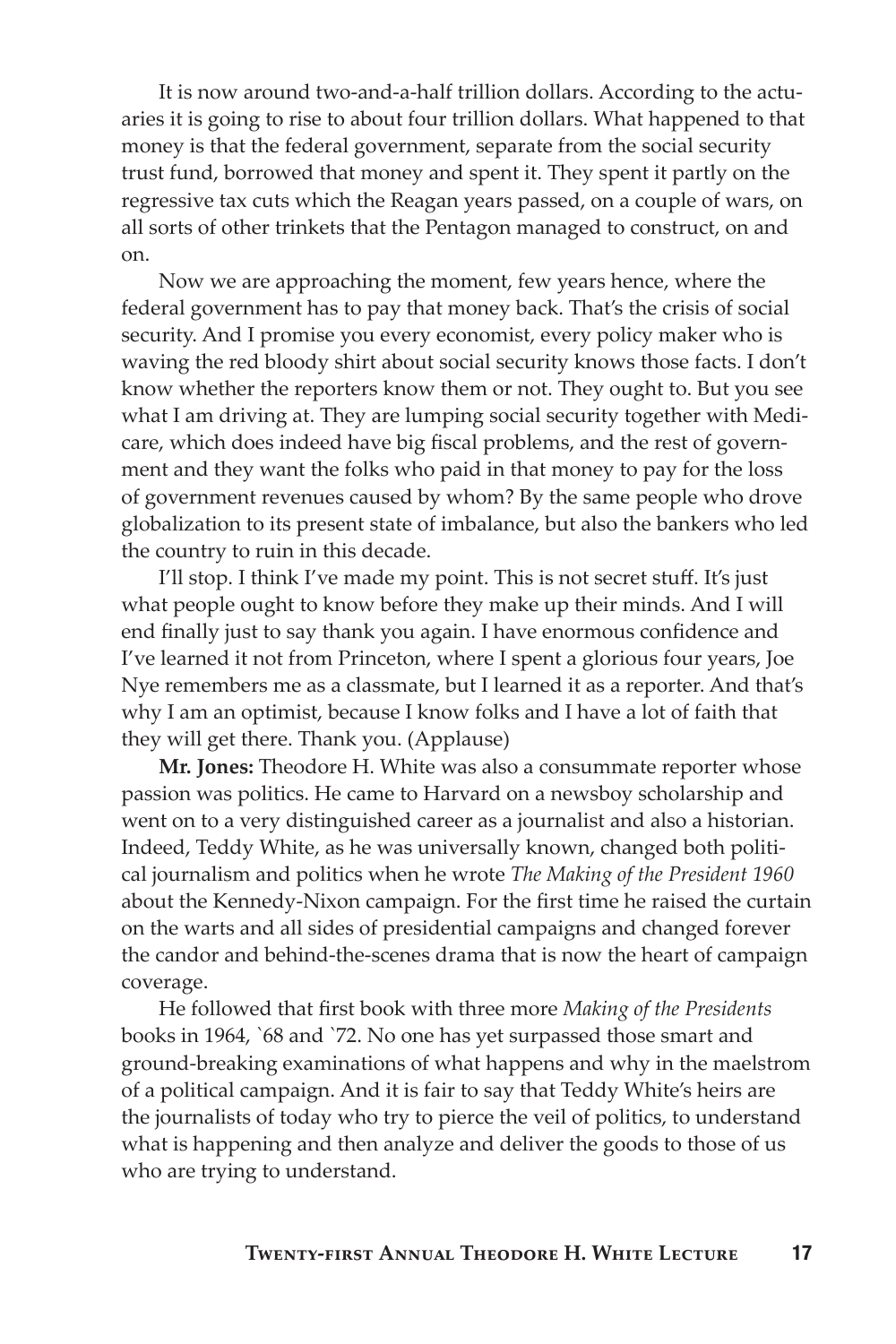Before his death in 1986 Teddy White was one of the architects of what became the Shorenstein Center. One of the first moves of Marvin Kalb, the Center's founding director, was to raise the funds and establish the Theodore H. White Lecture on the Press and Politics in his honor. This year the White Lecture is to be delivered by Rachel Maddow, the shy,  $-$  (Laughter) — reticent, utterly non-combative host of MSNBC's *The Rachel Maddow Show*. She is widely regarded to be the most incisive, the most intellectually nimble, the wittiest and also the most genuinely thoughtful person on cable news. I'm not sure Sean Hannity or Glenn Beck or Rush Limbaugh feel that way, but if your politics tend to be Democratic and you would like to see a really smart person going toe to toe with the Fox News team, then Rachel Maddow is apt to be a hero to you.

Some of you may have seen her recent interview of Jon Stewart in which Stewart called her out for MSNBC's role in fostering political polarization. She listened. She didn't necessarily agree, but she listened. That is part of her strength. She listens, thinks and reacts. All apparently in a flash. Tonight we have invited her to reflect and I very much look forward to what she has to say.

So who is Rachel Maddow? She is a woman who at 17 came out as a lesbian by posting notes announcing it in all the bathroom stalls of her school before telling her parents. (Laughter)

She has described herself as a big lesbian who, she says, looks like a dude. She has said that even as a young girl with long blonde hair she looked like a young boy with long blonde hair. The point is she seems utterly comfortable with who she is. And that has given her a solid, powerful foundation from which to speak her mind.

She began doing that as a radio talk show host, worked for Air America, the liberal talk radio network. Then she started filling in for Keith Olbermann on MSNBC. He is the other powerful liberal voice there. The chemistry that television sometimes allows happened. She connected with her audience and her audience connected with her profoundly. She is a Californian, a graduate of Stanford, a Rhodes Scholar and now divides her time between New York and Northampton, Massachusetts.

She actually came to Western Massachusetts to finish her dissertation because, her words, "I wanted to move somewhere where I would be unhappy. I have no interest in New England, hate winter, don't like the country, not fond of animals." Rachel Maddow. She is equally unexpectedly or expectedly direct in her commentary, interviews and reporting. People describe her using words such as fearless and hypnotic. They talk about her flashing eyes. And she has attracted a host of fans, straight and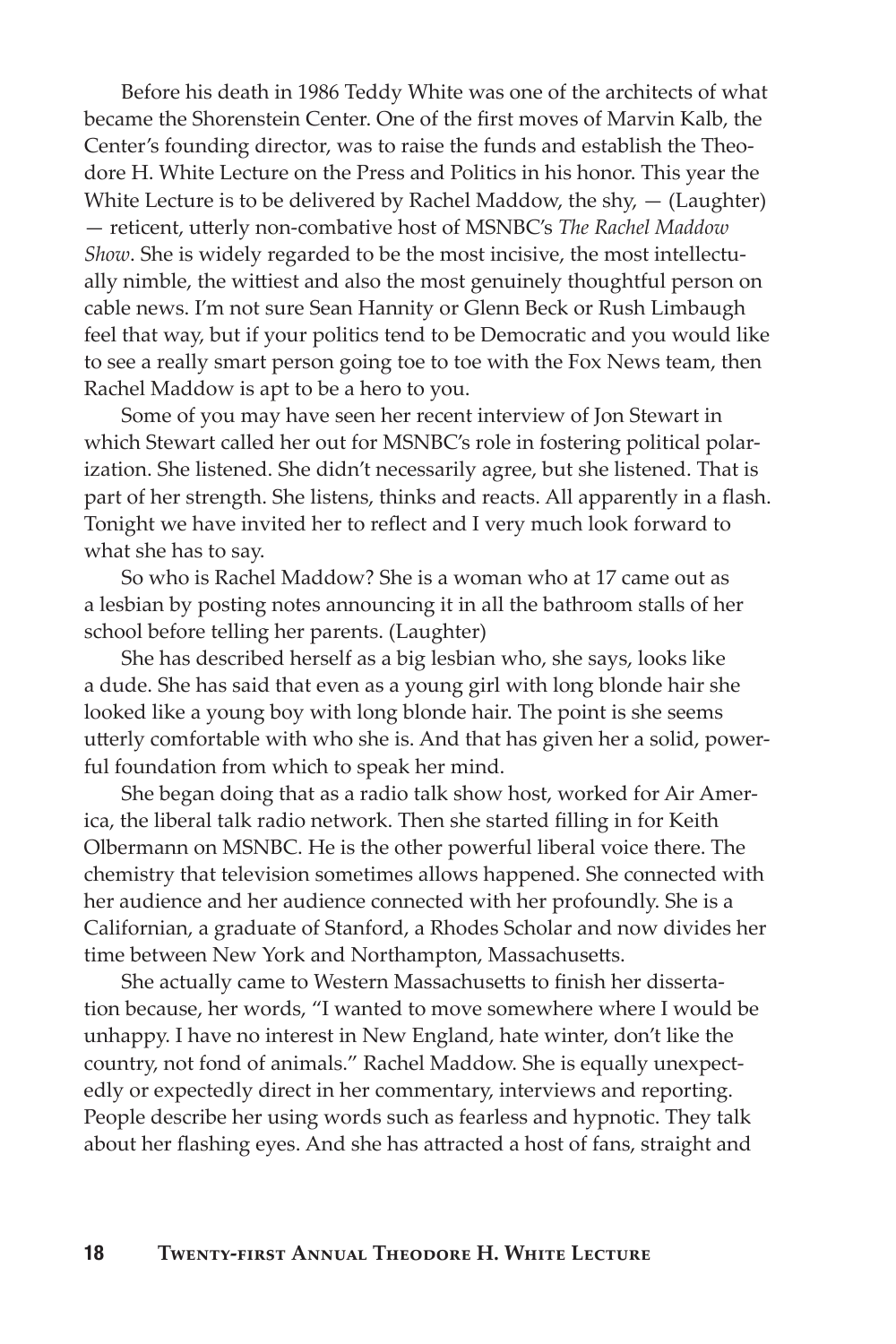gay, whose online posts have title lines such as, "We're gay for Rachel Maddow." (Laughter)

Most recently she has hurled herself into the fire fight over whether Keith Olbermann, her colleague and friend, should have been suspended for making a donation to Democratic candidates, which is against NBC's rules. She took the position that MSNBC's suspension of Olbermann was a demonstration that MSNBC was a news channel, rather than a political vehicle for the Republican Party, like Fox News. She is an avowed liberal, but not a party apologist. She bolsters her argument by saying that she frequently criticizes Democrats, and President Obama has certainly come in for some sharp Maddow analysis.

She is, in other words, her own very strong political voice, one intended to serve the things she loves, like her country and the Constitution. She thinks of herself as an observer, a passionate observer with a point of view, but also with intellectual honesty. Massachusetts' surprise Republican Senator Scott Brown paid her the dubious compliment of raising money by claiming she planned to run against him in 2012. She said it was not true. He kept making the claim and raising money with it. She responded by buying a full page ad in *The Boston Globe* confirming that she was not going to be a candidate and demanding an apology.

She also observed that Senator Brown has declined repeated invitations to come on her show. I suspect we all know why. It is my honor to present the Theodore H. White Lecturer for 2010, Rachel Maddow. (Applause)

**Ms. Maddow:** Wow. It's very humbling to be here and that was a very, very kind introduction, so thank you. I do not think of myself as the kind of person who wins awards like this or who is invited to places like this or who gets you all to come out on a night like this when the Patriots are about to kick off. So thank you for this honor. I also want to say thank you on behalf of Iraq and Afghanistan Veterans of America who are receiving my honorarium for this award tonight. (Applause)

Last year in what I believe was the 20th annual Theodore H. White Lecture here at Harvard, your honoree Taylor Branch started his address with a received problem, a problem he described as the slow evaporation of mainstream journalism in our era. And his lecture asked whether journalism's self-evident death was rather more inglorious than it needed to be because journalism hadn't just become unsustainable from a business perspective, journalism had become bad on its own terms.

It's an uncomfortable question and a bold one and a brave one to ask here. In addition to that being an uncomfortable question, it is also an uncomfortable reality that the loss of reporting jobs, the slashing of news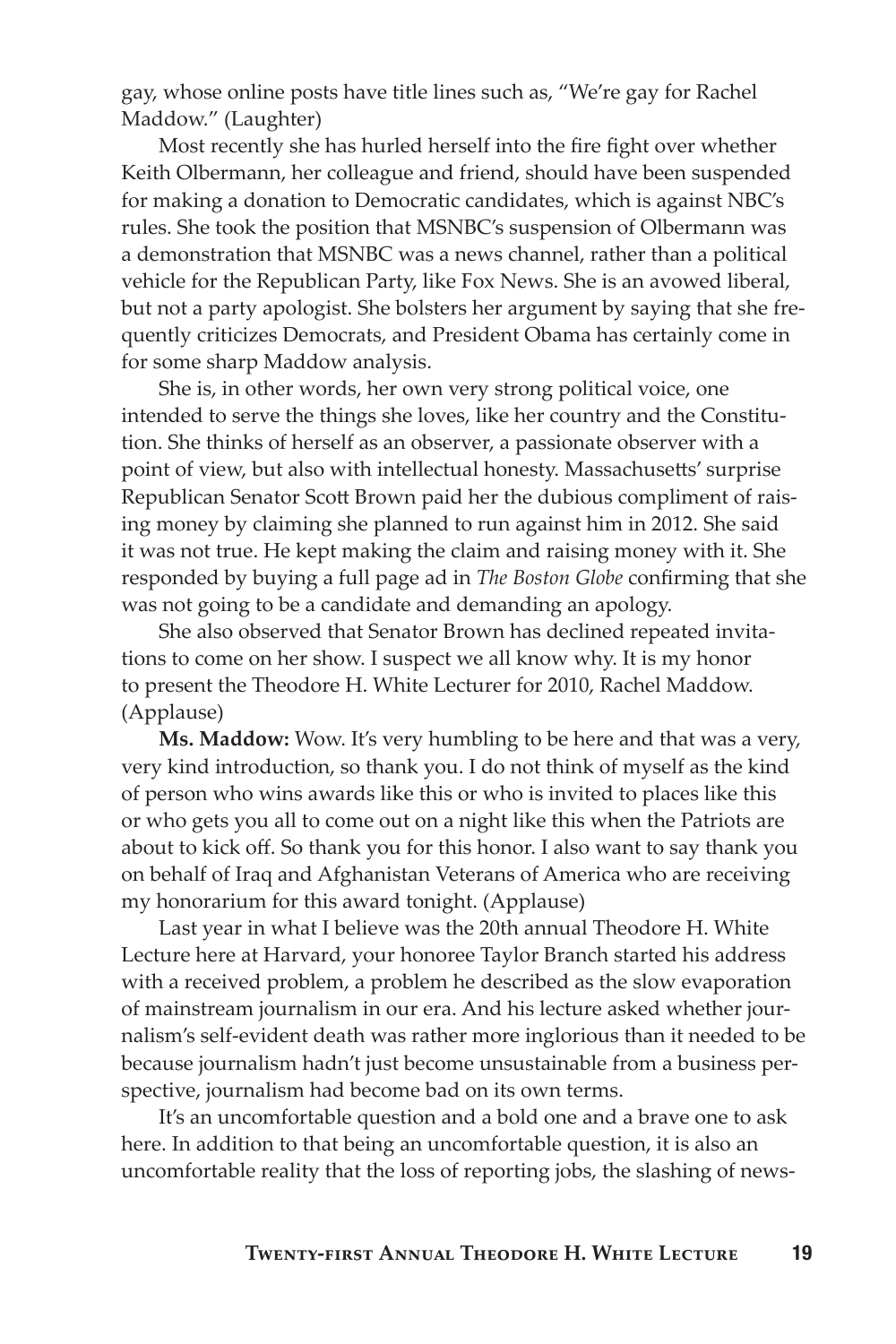room resources, the financial apocalypse among newspapers and print magazines is almost totally unlamented beyond those of us who are in

...it is also an uncomfortable reality that the loss of reporting jobs, the slashing of newsroom resources, the financial apocalypse among newspapers and print magazines is almost totally unlamented beyond those of us who are in this profession.

this profession. Maybe it also includes those of us who feel romantic about this profession, but beyond us mugs nobody really cares.

The country hates the press. Among objective reporters and anchors, even the most intrepid and accomplished are now derided for having a secret agenda, for having an axe to grind, for having some veiled bias that is transparent only to those who do not share it. Politically neutral reporters are disparaged as the "lamestream media," right? The "lamestream media," which is this year's politically fashionable schoolyardy update of just calling media liberal.

Among those of us who are not political conscientious objectors, among those of us who do not hide or disown our points of view, undoubtedly we are considered heroes by some people who agree with us and villains by some who disagree. But to the larger group, or maybe to the commentariat that considers itself to be above political inclinations of their own, people who claim to agree with us only when we are right and to disagree with us only when we are wrong, to that group our very existence, my very existence, is scorned as evidence of the guttural malignancy of America's anti culture.

This country hates the press. Not just some of it, all of it. All the lawyer jokes you could tell in the `80's, you can now make them into TV anchor jokes. When *The New York Times* published an account of the National Secu-

The country hates the press.

rity Agency's unprecedented spying on Americans without our knowledge or without our assent, claims by the Right, or some on the right, that the paper's editor should be killed for the transgression of publishing that story were

greeted with a kind of mild eyebrow raising that we usually save for angry emails that lapse into all capital letters, or misfired tweets.

As someone who speaks overtly from the Left to an audience that is not entirely of the Left but which expects to hear liberal opinion from me,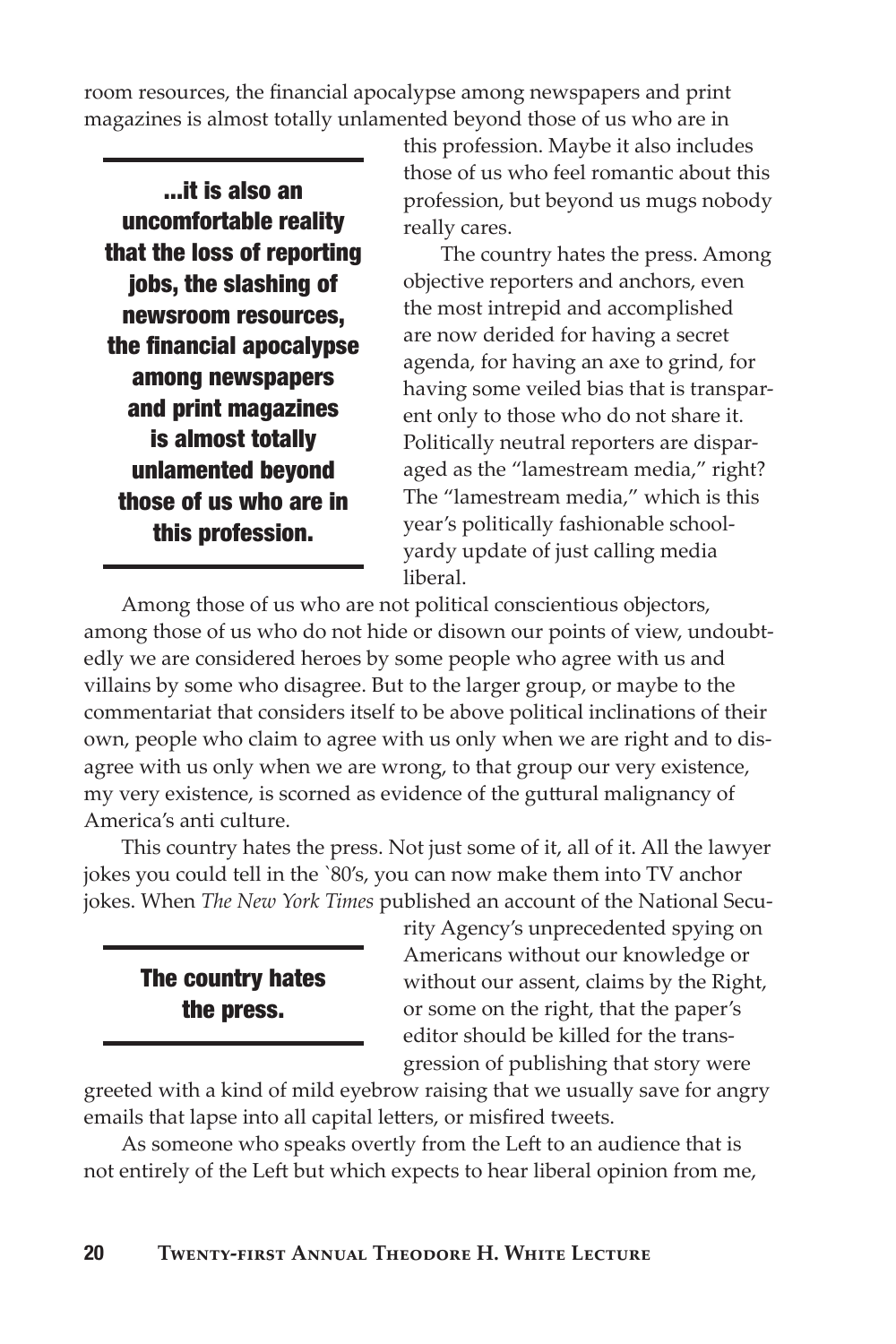the closest thing I know of as a way to goose my own ratings is to showcase some villainous behavior from a media figure on the right. I am not particularly interested in conservative media so this doesn't happen very often, but when bad behavior happens by a host on the Fox News Channel or someone who is well known in conservative talk radio, when that story

is newsworthy enough in my estimation to make our show, our viewers lock in and our ratings go up.

Am I particularly entertaining or incisive when I am talking about Fox News? Do I get better looking, do our sad little graphics packages get any more tidy? No, they do not. The numbers rise then because there is an appetite for hearing that media figures on the right are terrible people doing terrible things: *here is the terribleness*. That same appetite is evident on the other side, and I have the inches-thick pile of threats to prove it. Threats surge not when my show reports or makes big news about some politician or even when I cover violent extremism, which I As someone who speaks overtly from the Left to an audience that is not entirely of the Left but which expects to hear liberal opinion from me, the closest thing I know of as a way to goose my own ratings is to showcase some villainous behavior from a media figure on the right.

do pretty often and in some tedious detail. Threats surge and hate mail and all the rest when media figures on the right single me out for being, wait for it, *a terrible person doing terrible things, here is the terribleness, the terribleness of me*.

Politics has always been entertaining, but the pure entertainment value was always mucked up a little bit by the actual work of governing. Elections are definitely fun, but it is harder to get your blood lust, Punch and Judy on for whether or not the state of New Jersey really is going to pay its share of the cost for that new tunnel into Manhattan.

We have created a system in the media in which the pure malevolent glee and demonization and dirty tricks and kinetic heat of the horrible last days of particularly brutal elections can happen all year round now. And we the players, we the combatants, unlike real politicians who win real political battles, we do not muck up the fun of this vainglorious combat by actually taking the job, by taking responsibility for governing, for policy, for law, for our country's standing in the world.

It used to be that it was hard to get a mortgage, right? The bank was giving you a huge loan and the bank made it hard to prove to them that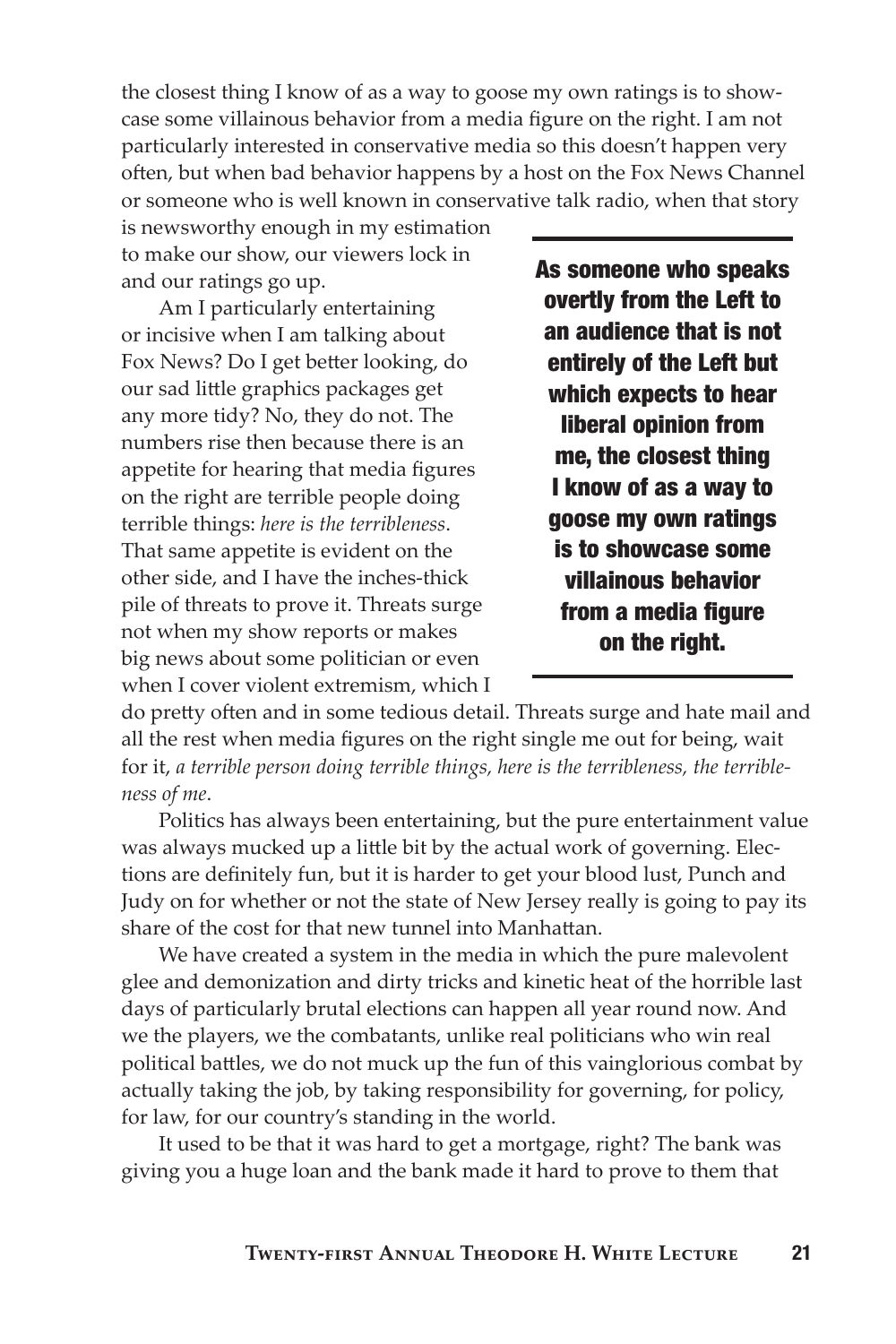you would pay it back. Because if you didn't pay it back it was that bank that was lending you the money that was going to be left in the lurch. So you represent a risk to the bank, they make sure that risk is as small and manageable as possible before they lend you money to buy the house. That

We made a market in mortgages that had nothing to do with houses. We have also made a market in electioneering that has nothing to do with taking office. We have decoupled the process from the responsibility. And we are making a killing doing it.

was the system. Getting a mortgage was a total pain.

Then we developed this genius system in which a bank would issue you a loan to buy a house but then they would sell that loan to somebody else. So what does that do to all the incentives? Now you no longer represent a risk to the bank that is approving you for this loan. They will make you a loan, sure, just sign here, here's a coffee mug. If you never pay it back, who cares, not their problem, you are not a risk to them because they sold your loan and the risk that you would never pay it back downstream somewhere. We made a market in mortgages that had nothing to do with houses.

We have also made a market in electioneering that has nothing to do with taking office. We have decoupled the process from the responsibility. And we are making a killing doing it. Opinion-driven media makes the money that politically neutral media loses. Now, lament, lament, gnashing of teeth, rending of garments. If you are either in the old media or if you are somebody who feels very soft-focusy about the old media, go for it.

Opinion-driven media makes the money that politically neutral media loses.

That is definitely one way to see it and I understand the consternation. The other way to see it though is, hey, wow, somebody is making a ton of money in the news. Sustainable business plan? More like a gold mine. And that can, in a way, be seen as great for the news business if you believe that what is proving profit-

able now is actually the news business. If you believe that you can see journalism from my proverbial house. (Laughter)

Can you hear election results from someone you know thinks one side has mostly bad ideas and the other side has mostly good ideas? Can you hear about the bizarre Rube Goldberg politics of trying to repeal Don't Ask, Don't Tell from someone who has made pretty clear that they think Don't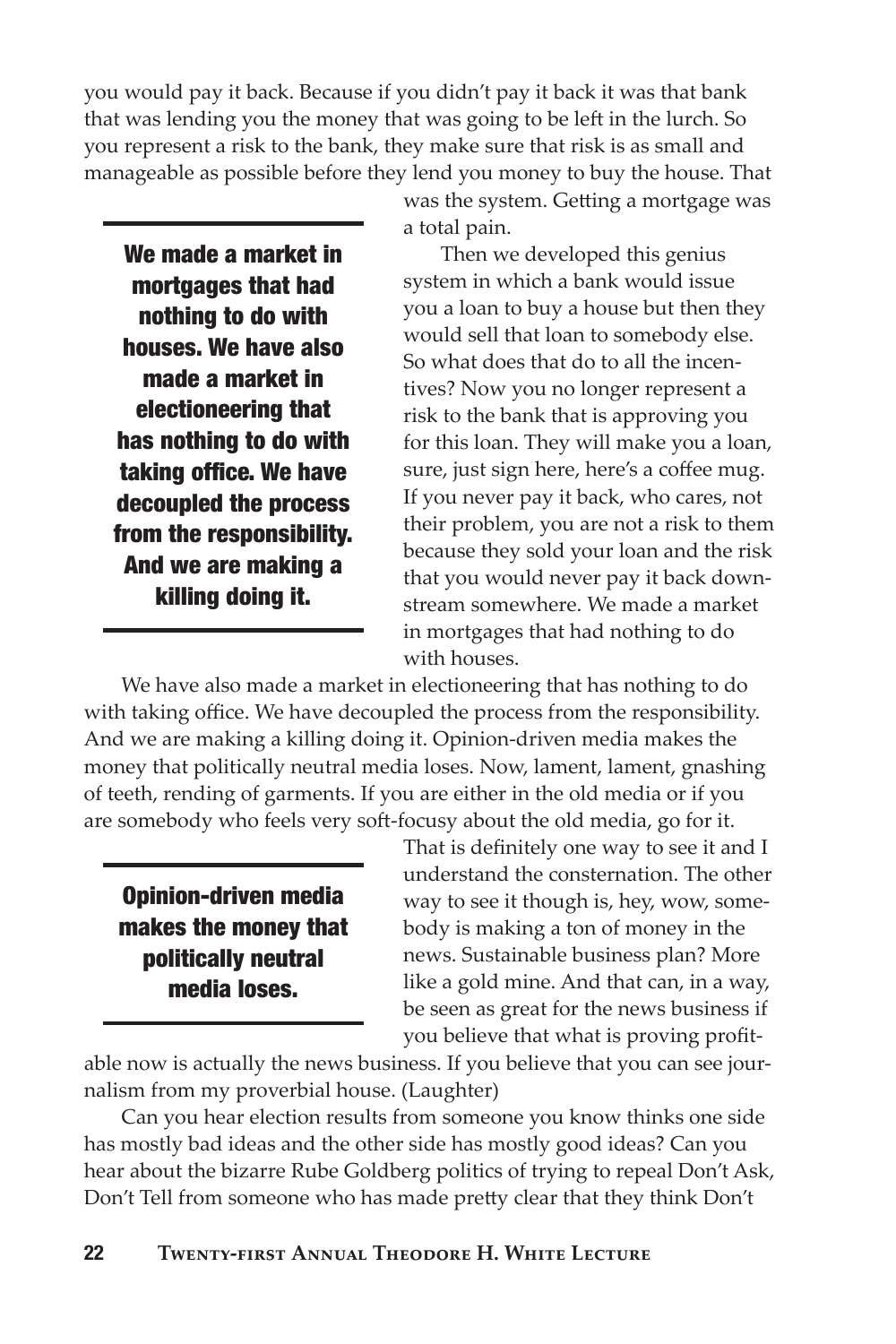Ask, Don't Tell is a failed policy? Can you hear about controversial past statements of someone hired by the Obama administration from someone who is clearly looking to create political problems for the Obama administration because they do not like that administration? Can you hear about a politician deriding the other side as the party of food stamps from an anchor who references as part of his report the fact that he was raised on food stamps? Can you hear about our country from people who are actu-

ally recognizable as part of our country? Can you hear the news from a particular voice, from a particular whole threedimensional person? Can you hear me now?

I understand that there is consternation about the particularness of the people from whom Americans are getting their news now; about our identifiable opinions or identifiable points of view or specific backgrounds. But do you believe us?

We may not ever have one voice of authority for the whole country again. And as somebody who never really felt that voice spoke for me anyway, frankly, I do not share the nostalgia.

We may not ever have one voice of

authority for the whole country again. And as somebody who never really felt that voice spoke for me anyway, frankly, I do not share the nostalgia. But just because the voice of God, mainstream by force, single authority media is not coming back does not mean that authority itself is lost. Telling the truth, bringing to light reportable facts, explaining reportable facts and putting them in accurate context, that is the nuts and bolts every day, same as it ever was. And it is the basis on which I believe everybody in this business should be judged. It is not, however, the basis on which we will succeed or fail commercially.

What is working commercially is political conflict. As a person who is not much of a screamer I can see the hamster wheels of that at work when some mild disagreement I have had, some exchange of differing points of view, no matter how polite, is marketed online as an epic clash, a smack down. For websites seeking video clicks, after the jump, the epic clash. It is the exclamation points that sell, right? As it always has been and it always shall be. Maybe it is websites now but it was broadsides before.

Lamenting blood lust, lamenting prurience has always been a rather predictable and rather pointless American pastime. Ultimate fighting will render boxing quaint. (Pacquiao versus Margarito last night notwithstanding.) Teenagers will shock adults with their behavior at school dances. No matter how much they insist that they are on their own moral high ground of their own graphics department's making, CNN is just not going to out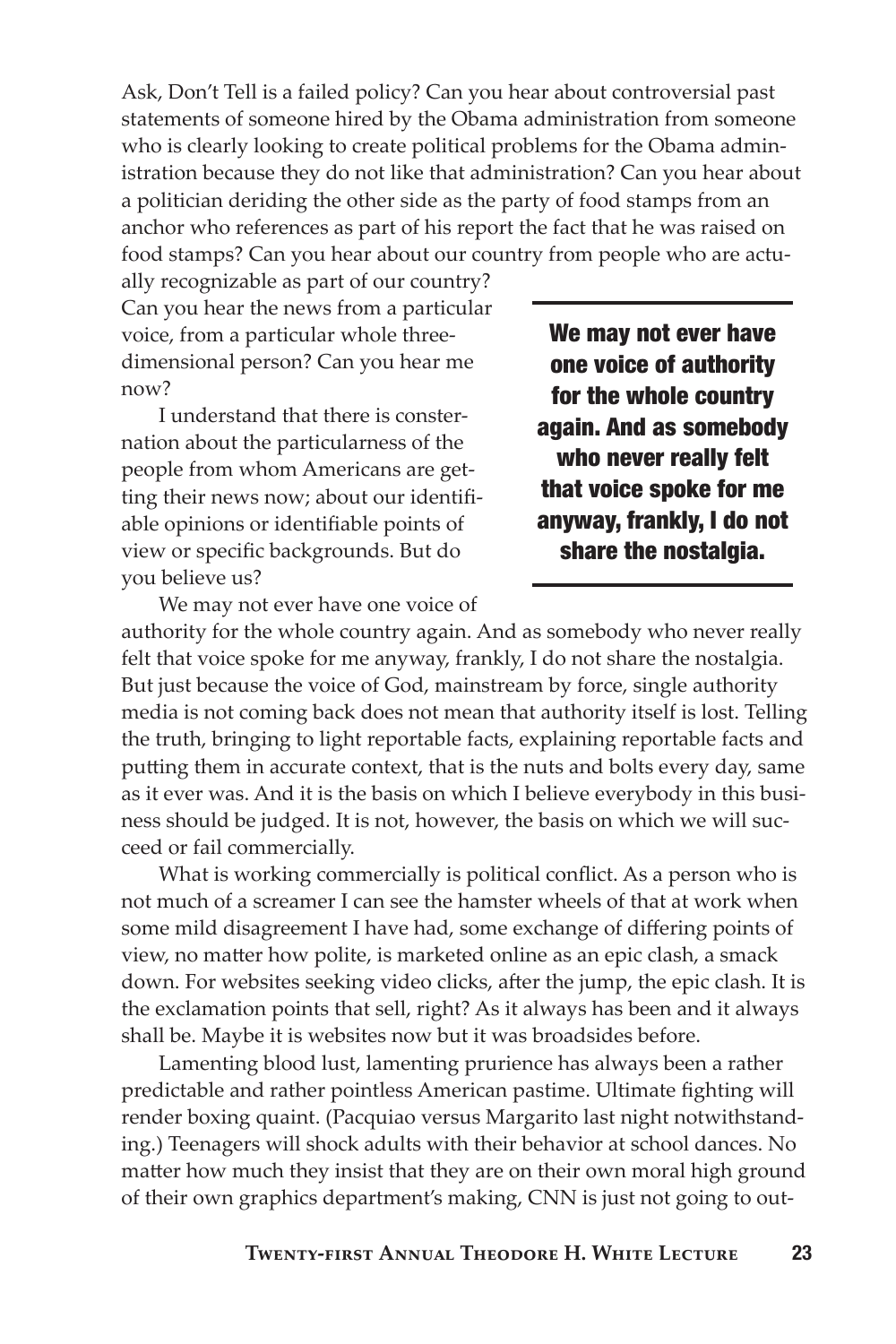rate Fox.Ted Koppel is never going to get to be Walter Cronkite. Nobody is going to get to be Walter Cronkite. If you want to change what works, you

If you want to change what works, you need more than just lamenting what is not going to happen again. You need to come up with something that works better.

need more than just lamenting what is not going to happen again. You need to come up with something that works better.

The media in my view is going to be fine. Journalism is going to be fine. The news is going to be fine. The problem in turning politics into profitable and highprofile TV news right now is not what it does to TV, not what it does to journalism, not what it does to news, it is what it does to politics. When we made a market for mortgages that had nothing

to do with houses the result was not good for houses. The result was not good for the baseline American need to keep people in houses. When we made a market for electioneering that had nothing to do with taking office, the thing to worry about that is taking office.

The thing to worry about, because of that decision we have made, is what it does to governing. There is a reason people in opinion driven news flirt with running for office. It gives you a ratings spike. Duh. (Laughter) There is a reason though that people flirt with it but don't do it. There is a reason why the version of electioneering done for TV purposes, in my view, should be divorced from actual fund-raising and political donations. It is not to protect us. We are not fragile. It is to protect politics.

The problem in turning politics into profitable and high-profile TV news right now is not what it does to TV, not what it does to journalism, not what it does to news, it is what it does to politics.

There are advantages to the manyvoices-of-authority model that we've got now in American news. It means that one super-elite guy (it's always a guy), one super-elite guy's voice is not always the biggest or most important voice anymore.

It means that the habitual suck up to power and the trading of corrupt discretion for access to those in power has been, or at least is starting to be, replaced by a much more contrary or at least diverse ethos. It means that news does not have to shiver under the threat

of financial unsustainability like it did in those days everybody feels so nostalgic for, when network newscasts lost bucketloads of money and that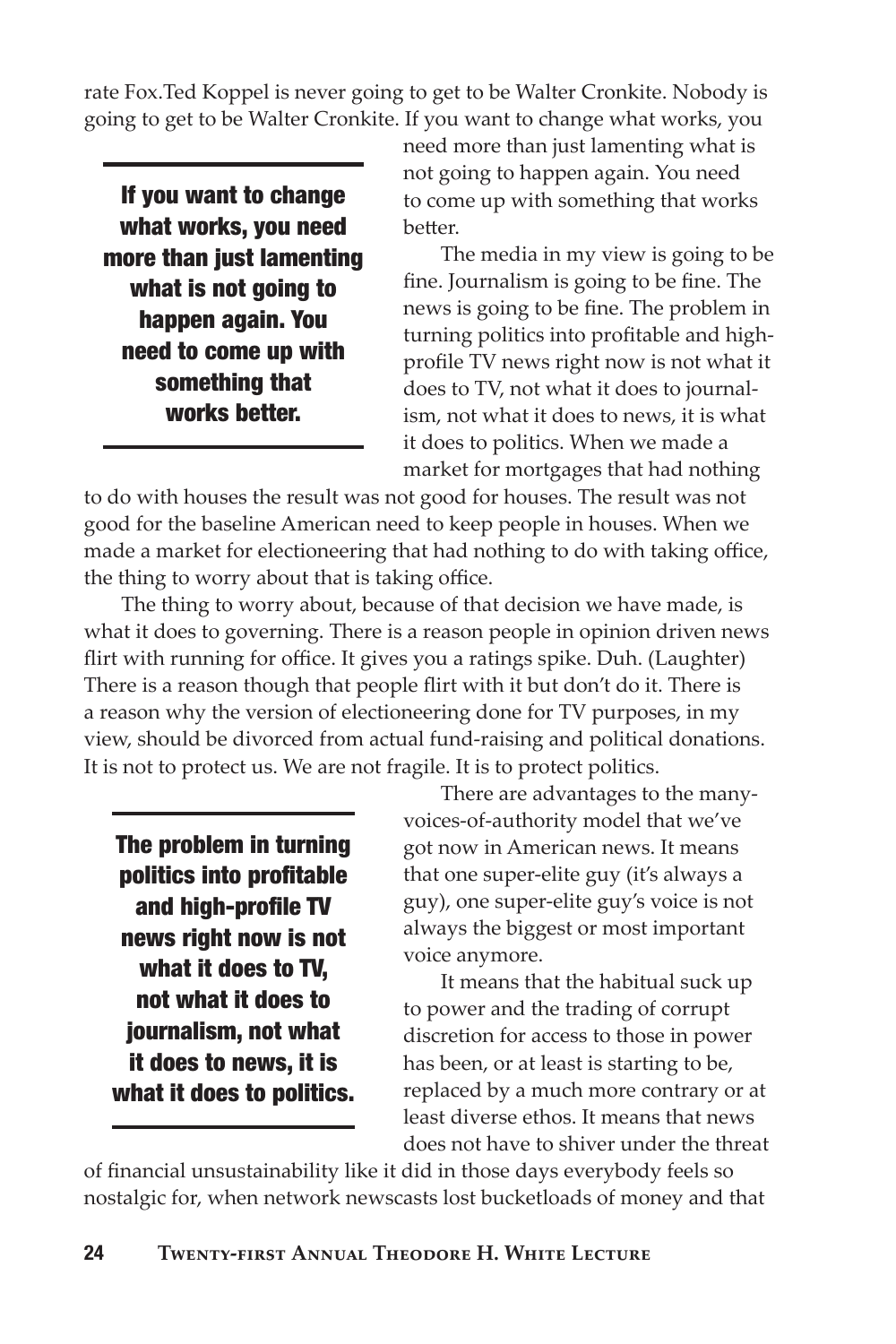was something to be proud of. There are some advantages to the way that things are now.

The threat though is that people in politics decide to drop governing, to drop governing, to instead build their influence as if they are media figures only. Since the midterm elections, both Senator Jim DeMint of South Carolina and former House Majority Leader (and now goat farmer) Dick

Armey have advised newly elected conservative members of Congress and the Senate to avoid committees. They didn't say it together, these were two separate speeches. They are advising newly elected conservative members of Congress and the Senate to avoid seeking good positions on congressional committees. Both men arguing that committee assignments are used as plums by the parties, as leverage to get members to go along with legislation those members might not otherwise vote for. Jim DeMint and Dick Armey say don't fall

The real worry is that losing vice presidential candidates quit their half-finished governor's jobs for television gigs as some approximation of becoming the press before they run for president.

for it. Committees also happen to be where Congress does its work. It is where Congress does all the work that they do, you know, making law and stuff. (Laughter)

If newly elected members of Congress are supposed to avoid committee assignments, what exactly are they supposed to be doing with their new-found jobs as legislators? The implicit message is that they are supposed to keep politicking. They are supposed to keep talking, keep fight-

ing, keep sharpening the differences, keep drawing lines in the sand. I mean, let's face it, keep going on TV and talking smack. That's the worry.

I know everybody is sad that they are not going to be Walter Cronkite. But the real worry is not that newsmen don't get to grow up to have no competition anymore. The real worry is that losing vice presidential candidates quit their half-finished governor's jobs for television gigs as some approximation

Nothing that happens on TV runs the country or regulates factory farms or gets real about social security or exalts our country's place among the nations.

of becoming the press before they run for president. Nothing that happens on TV builds that tunnel that we need from New Jersey to Manhattan. Nothing that happens on TV runs the country or regulates factory farms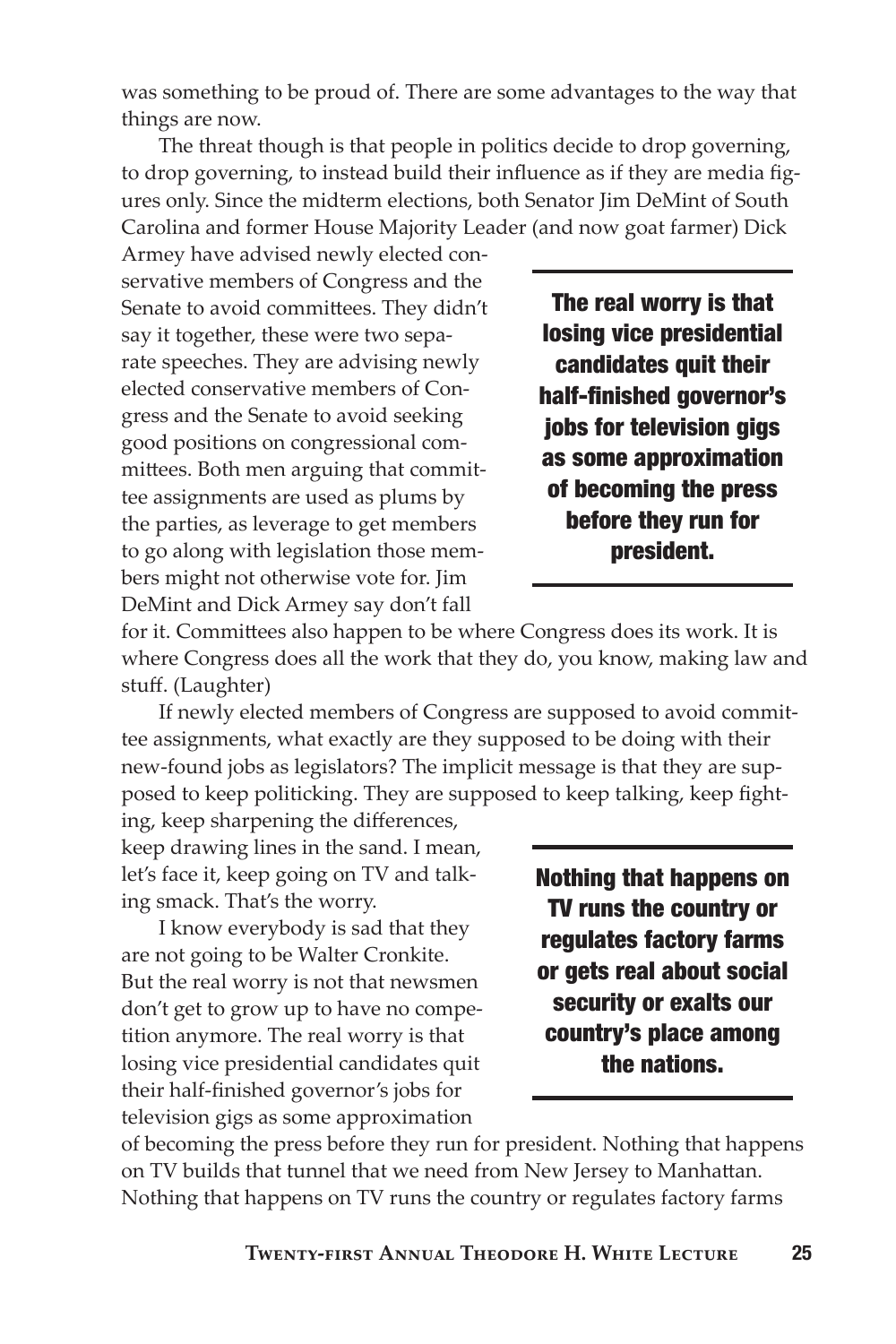or gets real about social security or exalts our country's place among the nations.

The press may now approximate what it is to run for office, but we approximate very, very poorly what it is to hold office. The conflation of those two things is good for TV. It is not necessarily bad for journalism, although I look forward to fighting with you about that in the Q and A. But I do think it's bad for governance. Whether or not you believe that the mainstream press is slowly evaporating probably depends on how you feel about the word *mainstream*. It may also depend on whether or not you used to have a job in the old media and whether or not that job still exists.

Lamenting changes in the media is a little bit like lamenting changes in kids these days and that horrible modern music. The complaint is not much different than it was in the 1950's and the pace of change is not much affected by the lamentation. Missing the unsustainable things that we feel

...the press did not disappear. The press did not evaporate. The press changed. And it is still changing.

moony about in journalism but we've lost at this point is academic. Bad setting to make that claim, I know. (Laughter) But frankly the press did not disappear. The press did not evaporate. The press changed. And it is still changing. So far what it has changed into is both dangerous and creative. It is both smart and more than occasionally stupefying. It makes people hate the press broadly

and it also makes people find their heroes among the press. It is not brave, this new world, but it is new. (Applause)

**Mr. Jones:** Rachel Maddow will take questions. Aarti?

**Ms. Shahani:** My name is Aarti Shahani. Very nice to have you here and to bring us together on a Sunday night. I am in my second year at the Kennedy School of Government. Fixated on the conversation between you and Jon Stewart the other day and wanted to ask you to reflect a little bit critically on liberal media's coverage of the Tea Party. It's not monolithic, right? Sarah Palin, the sex kitten, Ron Paul, the anti-immigrant who is also against the war on drugs, it's a huge spread. And I'm wondering, do you think that the caricaturing of the Tea Party, if you think that there is one, has actually hurt the ability to look at the parts of it that might be going progressive, the anti-elite for example, to redefine a center that is in fact more progressive?

**Ms. Maddow:** Thank you very much for the question and let the record show that "Sarah Palin as sex kitten" was your characterization and not mine. (Laughter)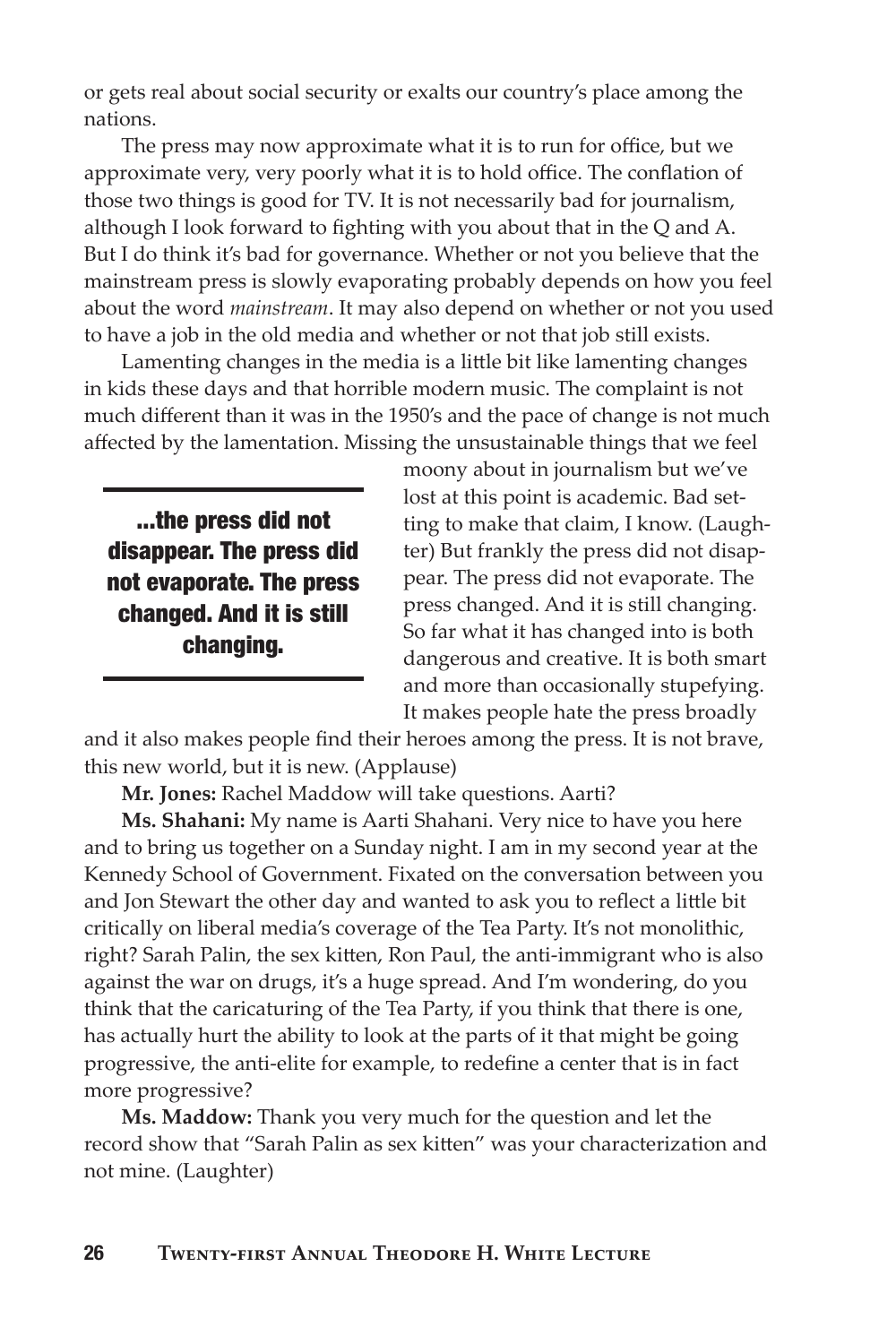I don't even want to get near the feline part of that. (Laughter)

I think that it is worth interrogating caricatures of all kinds in politics. And I think that the Tea Party has been very easily caricatured. I think you have seen an admission of that in an attempted correction on that when the host on Fox News Channel, Glenn Beck, advised his followers to stop wearing dumb costumes to events. Like, stop dressing up as the Statue of Liberty. The thing that was very awkward about that is because the same day, I think it was the same day, if it wasn't the same day it was the same week, Clarence Thomas's wife had just launched the new, "buy foam Statue of Liberty headpieces from me at Liberty Central," at her Tea Party merchandising organization. So there have been some, I think, two steps forward, two steps back. You think I made it up, that it's not true. (Laughter)

I think that it has been an easily caricatured thing. I think that we are always looking for things to easily caricature in politics. I will say though that the initial coverage that I did of the Tea Party actually featured Ron Paul. And featured some of the people who had done Tea Parties before they were branded as Tea Parties this year. Because that is something, it goes back to the tax protest movement and it goes back generations. In the 1976 bicentennial celebrations here in Boston, the Tea Parties that happened, and that were sort of on the progressive side of the way that people wanted to celebrate the bicentennial of the country in a more progressive way.

So I am interested in a lot of the nuances and history of it. And that was easier to do at the beginning before it became a big astroturfed corporate front group.

**Mr. Engardio:** Hi, my name is Joel Engardio. I am a mid-career student at the Kennedy School. I have a free speech question. Freedom in America is complex. For example, gays seek equality from a constitution that allows religions to say gay is sin. And this fall we have seen a number of gay teens commit suicide. We have also seen a great campaign, the It Gets Better campaign, which adults, gay and straight, tell kids, hang in there, it gets better. But the founder of the campaign, Dan Savage, the columnist, has been very vocal saying religion is part of the problem and that religious leaders who make gay teens feel worthless actually could be accomplices to their death. So my question is, in your opinion, how do we make or help gay teens feel better about themselves when their parents are raising them in religions that use anti-gay religious speech protected by the First Amendment?

**Ms. Maddow:** It's a big and complicated question. I think that my big-picture advice on gay rights—I try to always preface by saying that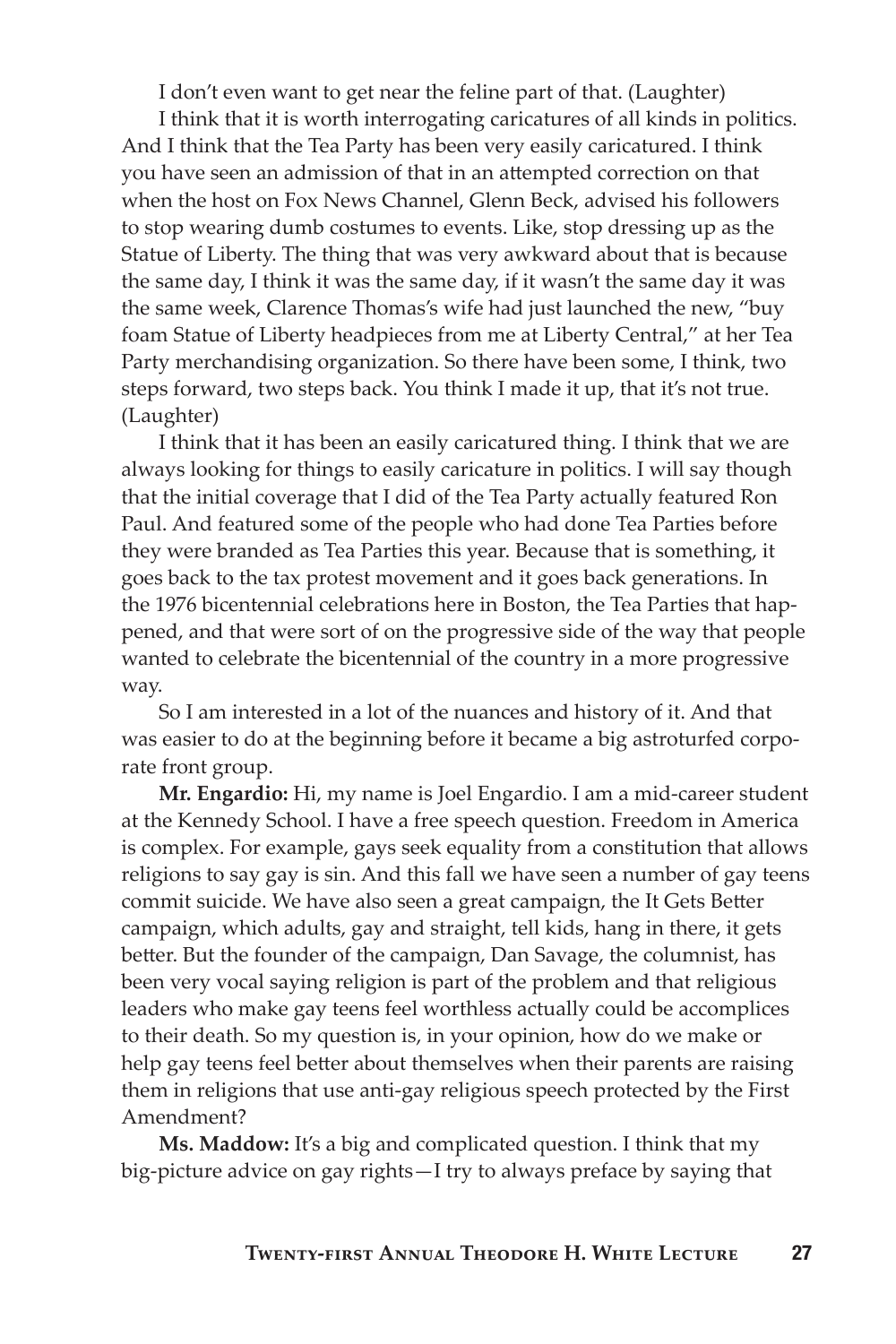gay people should come out. That is, people who are gay, bisexual, lesbian or transgendered have a responsibility to our own community, because we are a community, to be out. And there are circumstances under which people face incredible discrimination, and I don't judge anybody who

...people who are gay, bisexual, lesbian or transgendered have a responsibility to our own community, because we are a community, to be out.

chooses not to come out. But to the extent that it is possible to do so, everybody needs to because every person who comes out is a potential lifeline for somebody who is considering whether or not they can ever come out. And so if the country is filled with literally tens of millions of lifelines, we are in a better position than we are if people feel like they are alone. So I think to me that's always just been part of my personal ethics around it. In terms of the

religious freedom and constitutional protections for civil rights, the Right has caricatured the efforts to defend the separation of church and state as secularism, as if it is forcing an atheism almost on our national discussions about what is right and what is wrong. I am a very firm believer in the separation of church and state because I don't think I have any right as a public figure, and certainly if I were ever a politician (which I will never be), to tell anybody anything about their faith. Nor do I think that anybody else's faith should govern what our public policy is on matters of constitutional freedoms. So I think standing up for the separation of church and state and refusing to allow it to be caricatured is one way to move forward on civil rights, and civil rights save lives. (Applause)

**Mr. Berkenfeld:** My name is Jason Berkenfeld. I'm a senior at the college and president of the Harvard College Democrats and I am here tonight with a few members of our organization. Two-part question. The first part is related to claiming the moral high ground. You spoke a lot about how both the liberal media and the conservative media fall victim to this us-versus-them mentality where both sides claim to be right and claim that the other side is wrong. Now, as a Democrat, and I'm sure you may agree, I tend to believe that our side is right and the other side is wrong. (Laughter)

**Ms. Maddow:** I certainly hope so. (Laughter)

**Mr. Berkenfeld:** Related to that, how do you step back, and from the objective point of view, prove that we are right and the other side is wrong and avoid claims of simply being biased? (Laughter)

And the second part, we actually have these t-shirts that we are selling that depict Glenn Beck and it says, "Glenn Beck got one thing right: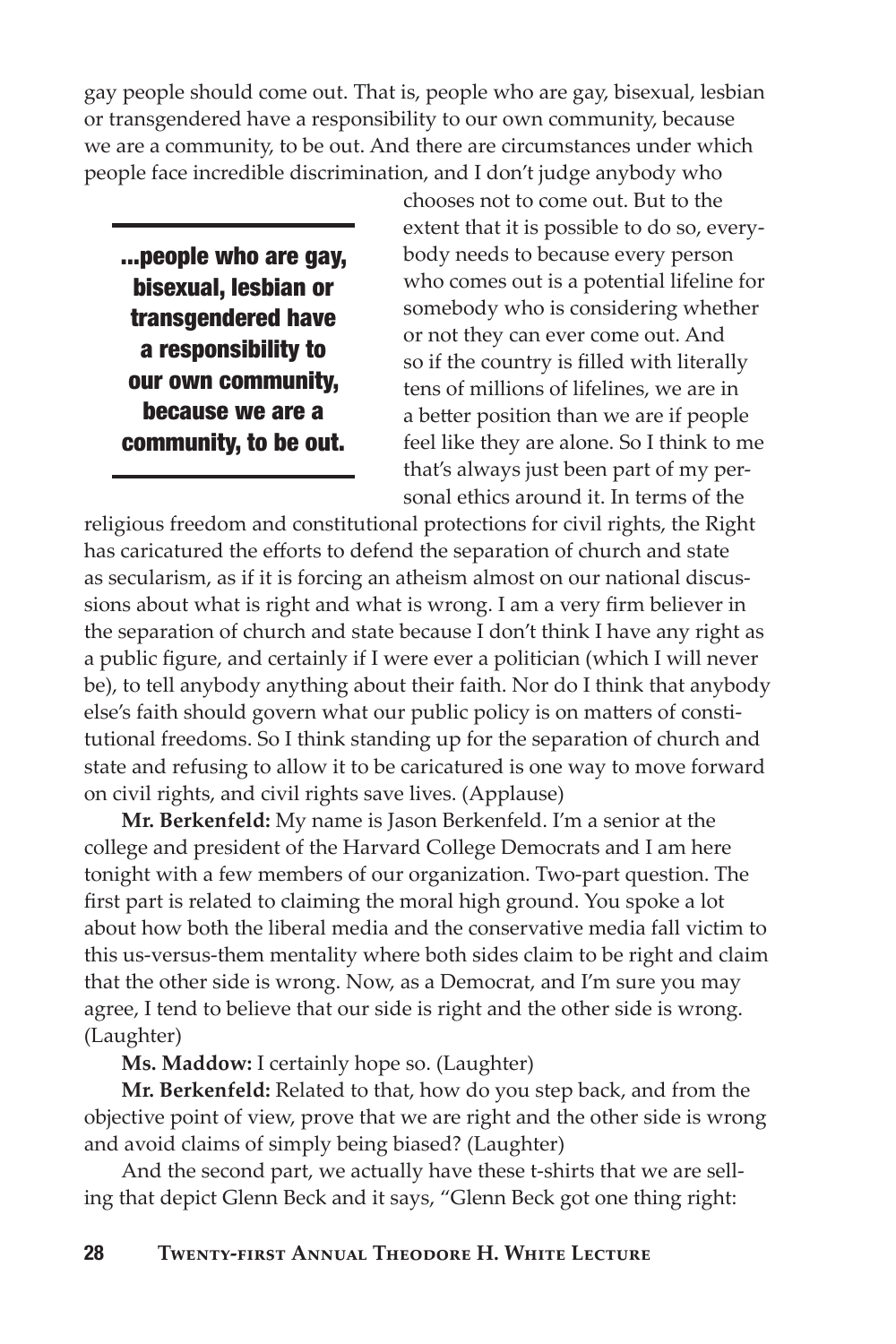he dropped out of Yale," because Glenn Beck took a class at Yale. So we wondered if we would be able to give one of these shirts to you at the end of the show.

**Ms. Maddow:** I would certainly accept the t-shirt from you, I will not wear it. You can't make me. (Laughter)

But thank you. And thank you for being politically active in college and for being involved in political activism. I think that you prove that you are right in the same way that you are taught to prove that you are right in philosophy class. I think that in order to be right you need the facts on your side. You need a good appreciation not only of the evidence that is on your side, but the evidence arrayed against you, the appropriate way to orga-

nize it and a memorization of enough of those things that you can be quick in rebutting people who try to take advantage of you not understanding that.

The skill of argument is the thing about my job that is most difficult and most exciting and most rewarding. You have to be good at making a case for

Your conviction that you feel right is actually a disadvantage in winning an argument.

yourself. Your conviction that you feel right is actually a disadvantage in winning an argument. You need to understand more about the other side of your argument than you do about your own in order to build the best strongest case for it. Take philosophy and math classes if you still have time.

**Ms. Grant:** Hello, my name is Sorby Grant and I am a second-year student here at the Kennedy School and I am also one of the lead editors for the LGBTQ policy journal, which is actually in its first year. We are going to be publishing in the spring. And as far as we know we are currently the only of its kind. We come to you today for some advice, given the fact that you are one of the few who talked about the Ugandan situation, one of the few who constructively discussed LGBTQ issues. What are some of the gaps that you think we should be filling in the public policy discourse?

**Ms. Maddow:** In terms of international?

**Ms. Grant:** International and national.

**Ms. Maddow:** Let me ask you specifically. Do you mean what do I think that you could most effectively advocate for from the perspective that you are in now or are you asking what we should do as a country?

**Ms. Grant:** What we should be doing from the position we are in.

**Ms. Maddow:** Be junior reporters. Find out stuff that is happening that other people don't know is happening and prove it. One of the reasons that I think that people assign the rise of opinion-driven cable news responsibility for the death of reporting is because reporters don't get front paged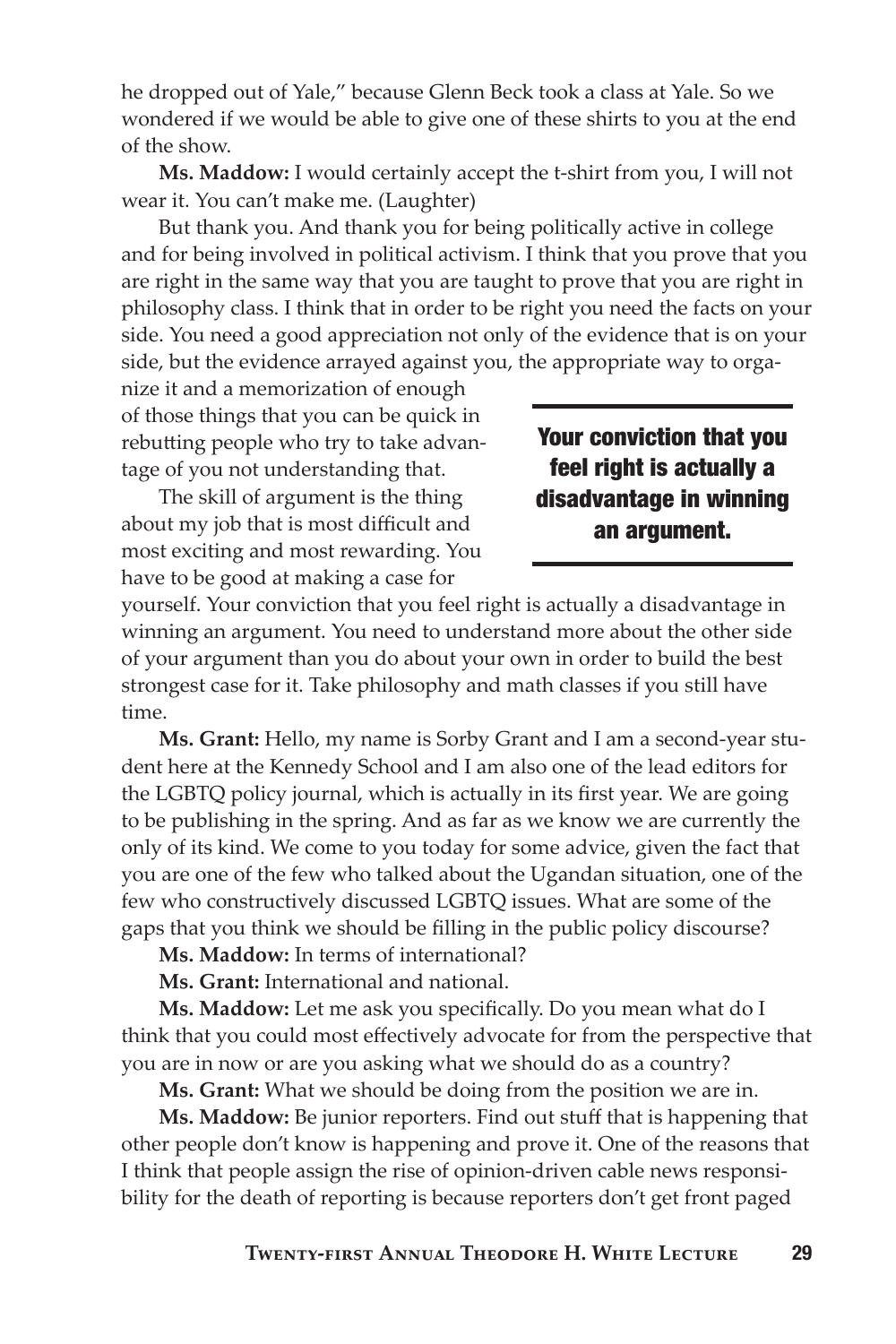in the way that they do on a network news broadcast. A network news broadcast, we'll go to our correspondent in Kabul for more on that. Hi, I'm the reporter who learned this information and that put on an incredibly nice suit, here's the information. But even though we don't front page it in that same way because we are personality driven, everything that we do depends on reporting.

Frankly, without factual information on which to base arguments, we can't make arguments about these things. So one thing that's nice about student journalism and about academic work is that there is a collegiality of the academy that allows you to reach people, to reach students, to reach other people doing academic writing in countries that maybe Americans should understand more about what is going on in them. So make connections in Uganda if you want to talk about Uganda. Make connections with people in places like Venezuela. There are other places in which there are things that are of great interest in which if you can bring the facts to light and prove them you will drive the national discussion, as well as, I think, illuminating your own readers.

**Ms. Gladden:** Hi, I am J.D. Gladden from the Graduate School of Education. And I am just curious if you might speak a little bit about your experiences throughout your career, how your sexuality has affected your rise to fame or what kind of obstacles you face at all, if you are willing to speak about that a little bit.

**Ms. Maddow:** Thank you for the question. I think my answer will disappoint you. I have been asked this before and I find it hard to answer because I have never been a straight person. And when I was, I was in high school and very awkward. (Laughter)

So I did not set out to do this as my job, I fell into it. And I have been out and totally out since I was 17. And so I don't know. It's hard for me to know what, where, if there are things, if I would be further along in my career than I am now. If it's a meritocracy, if it's prejudice, I don't know. There have been very few instances in my life in which I think people told me exactly what they were thinking about me. And it's probably true of most of us here. You don't get much of it to your face until it is too late. So I don't know. I am real happy with my job though. (Laughter)

**Student:** I'm a senior at Harvard College. I have found inspiration from your work as an AIDS activist, particularly your participation in the "Gore's Greed Kills" protest of 1999. And recently AIDS activists at Harvard, Yale and Dartmouth have disrupted President Obama's speeches because he has broken his campaign promises on global AIDS funding. Though many journalists have claimed that there is an enthusiasm gap among young progressives, I would argue that young people are now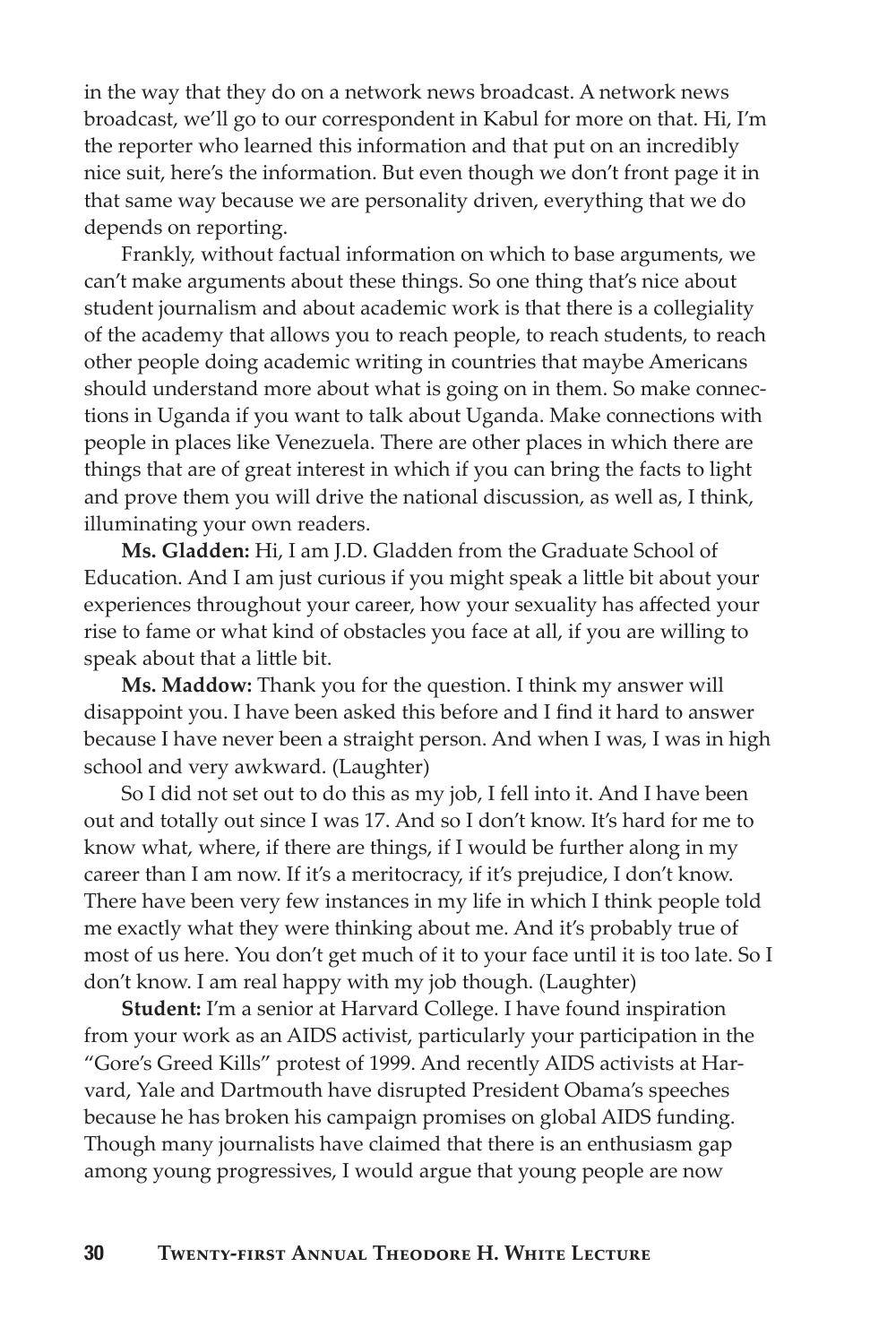beginning to fight for a truly progressive agenda for issues like global AIDS or Don't Ask, Don't Tell.

My question to you is this, would you consider doing a story on young progressives who are trying to hold their politicians accountable on both the left and the right?

**Ms. Maddow:** I consider stuff all the time, so I am considering that right now. (Laughter)

So in direct and respectful response to the pointed nature of your question, I don't do stories on request. However I think that the premise of your question is absolutely based in fact. And there is a bipartisan facile

rejection of direct-action politics that is boring in the mainstream media, in that anybody participating in direct-action politics is assumed to be immature and not worth engaging with, in the mainstream media. And I define mainstream in a broad sense. And I don't share that.

I think that direct-action activists are not only brave, they are sometimes right and they are often very articulate advocates for their own position. So I am interested in direct action. I am

I think that directaction activists are not only brave, they are sometimes right and they are often very articulate advocates for their own position.

interested in what progressive politics means in the age of Obama and I think we cover that in an ongoing way. But most of all, thank you for being active in the type of work that you do. And thanks for the question.

**Ms. Zavadski:** Hi, thanks for being here. My name is Katie Zavadski I'm a sophomore at the College. I am also a board member of the Harvard College Democrats. A mentor of mine once told me that journalists are journalists because they believe that reporting what goes on in the world is the best method they have for changing the world. And I think that is something that I and a lot of students here struggle with about whether as progressive people who believe in social justice, if we can best change the world through journalism or through engaging in the political process by working on campaigns or running for office. So I was just curious about how you personally realized that your method of changing the world was through journalism rather than politics.

**Ms. Maddow:** I stopped trying to change the world on March 9, 2004. That was my first day at Air America. My life up until that point had been, and my primary self-definition, was as an activist. And in deciding to do media as a full-time thing, I quite literally stopped being an activist and started being a different thing. All of the different things that I was responsible for and the different kinds of activism that I was doing. I remember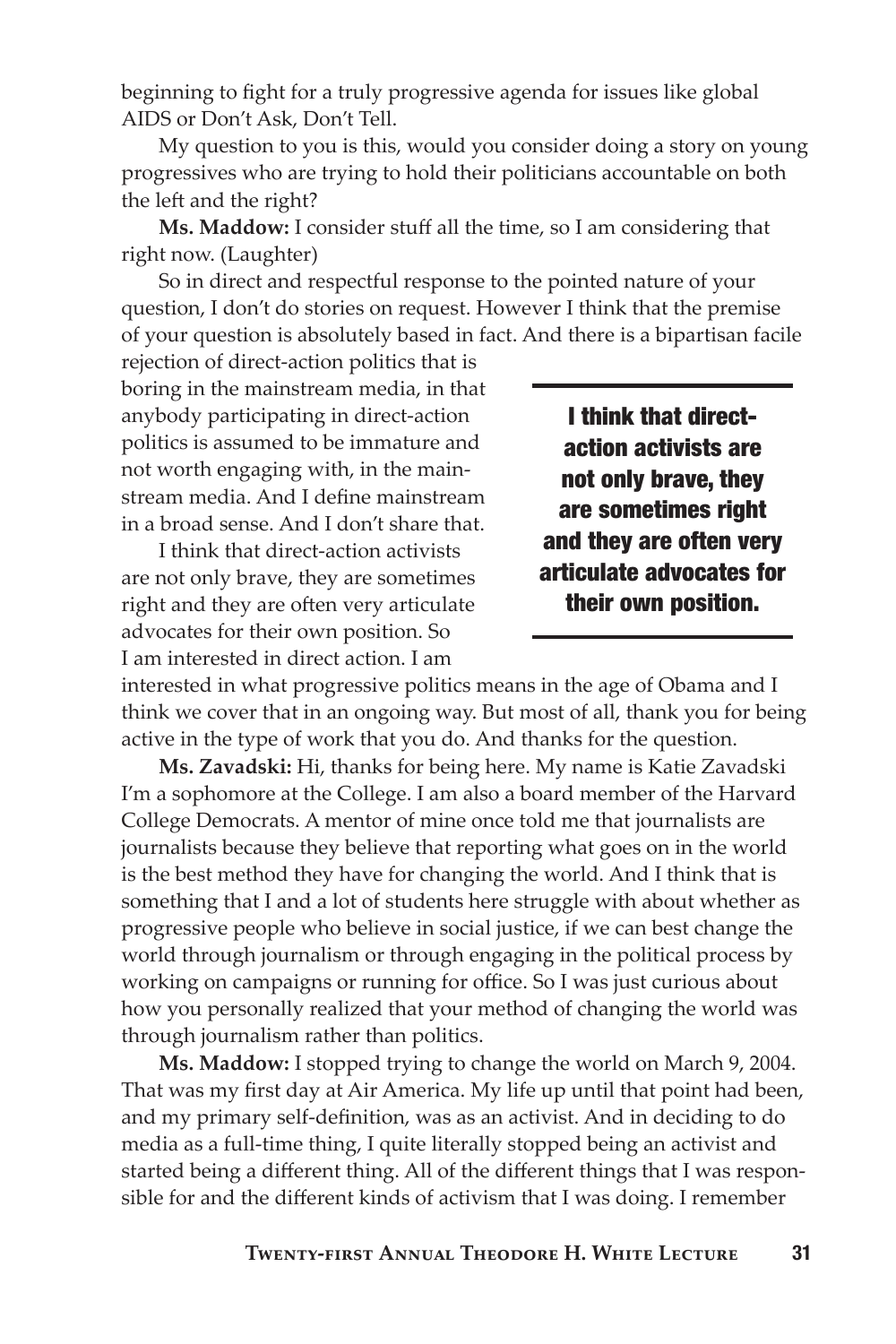sending out mass emails and saying I will no longer be doing this for a while, while I start doing this other thing. I have a feeling it is not going

I think a lot of people still see me as an activist. I do not. I do think that it is possible to try to change the world through journalism, but it takes an incredible optimism to approach it that way. to last, so I'll be back in a few months. (Laughter) Sorry you guys!

So I think a lot of people see, because I share my opinion as part of what I do, I think a lot of people still see me as an activist. I do not. I do think that it is possible to try to change the world through journalism, but it takes an incredible optimism to approach it that way. I think what journalists do is they increase the amount of useful information in the world. That you are trying to not change the world but explain it.

And it is an incredible leap of optimism to think that good explaining will lead a well-informed populace to make changes for the better that you will agree with. It is an almost sublime faith in human possibility that every once in a while I feel, but mostly I don't.

**Mr. Biblarz:** Hi, my name is Jimmy Biblarz. I'm a freshman in the college and I am from Los Angeles, California. I also am not a big fan of the cold. As someone who has often been categorized as one of the kids these days, I tend to agree with you about lamenting nostalgically old sources. But I have a question about new media, as you talked about. With the

...what journalists do is they increase the amount of useful information in the world. That you are trying to not change the world but explain it.

decline of network- and newspaperdriven media, how do you guarantee that with the advent of cable driven– and blog-based media, that low-income people have access to high-quality news?

**Ms. Maddow:** One thing that is, I think, positive about the change for low-income people and other traditionally marginalized people is that without one big voice of God authority as the

expectation for what counts as solid news, what counts as high-quality news, there is room for voices that are not just that one elite voice. So I think that means there is room.

We certainly have not realized its potential yet, but there is room for a lot more different types of people to be involved in authoritative discussion. You see it, I think, now that the blog world is mature enough now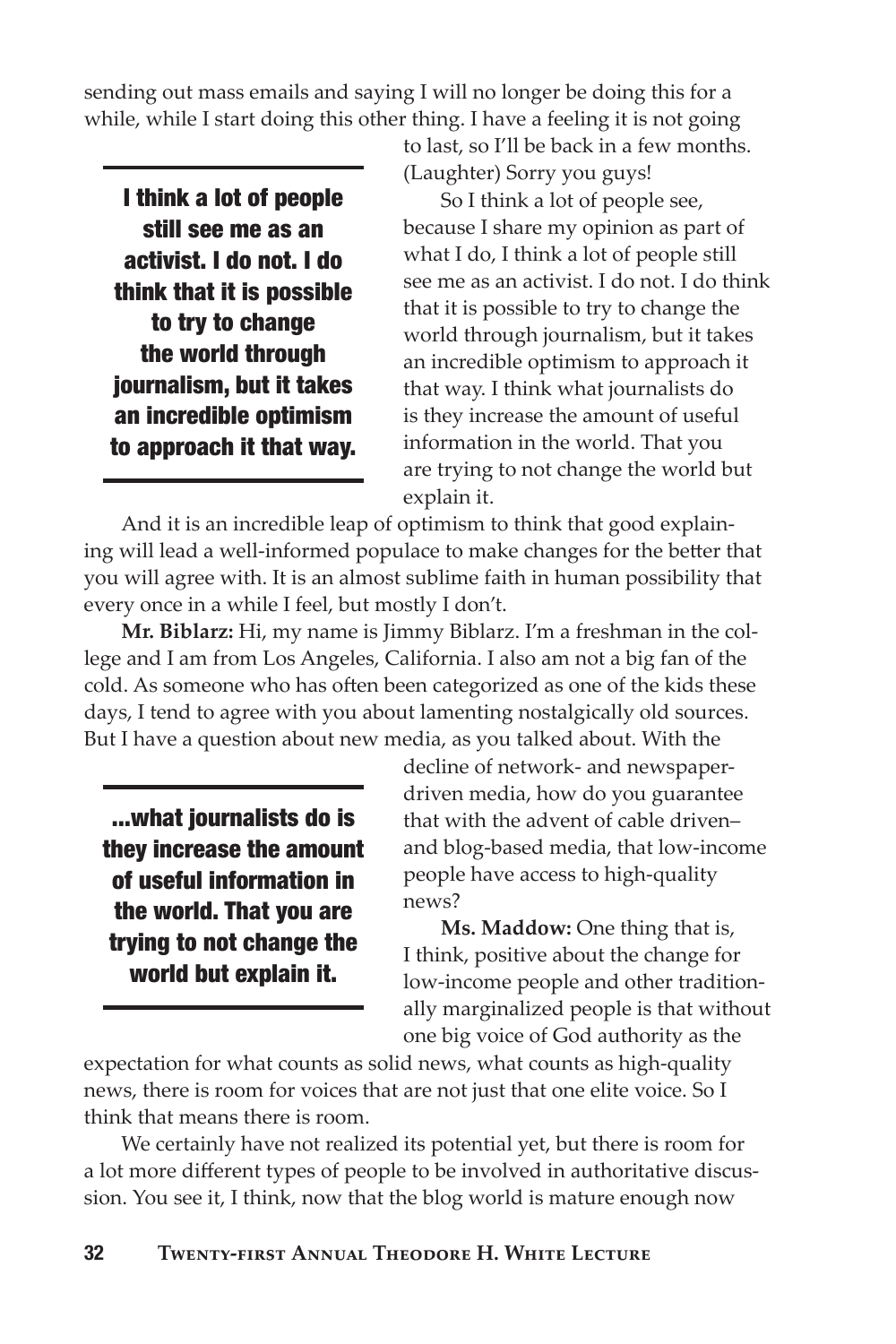that I think we have seen it evolve in an utterly meritocratic way. Blogs that are good blogs that give authoritative information and that move the ball forward and that often are the most reported of all the blogs have risen to become full-time jobs for the people who run those blogs. It is a meritocracy. And that is blind in the best possible way.

So I do think there is a real possibility to add more diverse voices to the mix and that is already happening and that is awesome. In terms of getting high-quality news, I mean the cheapest thing will always be the most available. But what helps right now is that almost everything is free.

**Mr. Wittenberg:** Hi, I'm David Wittenberg. I am a second year student in the law school. I wanted to push you to define a little more your thoughts on Keith [Olbermann]'s recent incident. I mean, given the fact that you and Keith are each already doing some form of advocacy on MSNBC, aren't his donations in keeping with what is already going on and don't they fulfill some sort of primeval liberal desire to just throw a brick?

**Ms. Maddow:** I think that there is a broad spectrum of views on this within the business. I don't speak for anybody other than myself in saying this. I am very comfortable with NBC's rule against those of us who are on TV donating to candidates. And as I mentioned in this speech, I think

that it is not to protect us. Whether or not Keith or I or anybody on TV gave money to somebody doesn't actually tell you much more about our political views than we are already acting out on television. That's not the point. I think people sort of miss the point. The point is protecting politics. If politicians know that they can raise money from pundits

It is bad for governance for people in media to give donations or to be raising money on the air for candidates.

and raise money on pundit shows, that changes politics in a way. We saw that with the Sharron Angle candidacy for Senate in Nevada. She was the Republican Party's nominee against Harry Reid. And she stopped doing all local media in Nevada, despite the fact that it was Nevada voters voting on her, because she didn't want to lose the opportunity cost of perhaps raising money on Sean Hannity's show.

So she was only doing media in which she would not get asked difficult questions, but she could raise money. That is great for Sean Hannity. That is not doing any damage to the Fox News brand. But it is doing damage to the ability of the people of Nevada to make a judgment about that candidate based on questions from reporters who understand Nevada issues and demand Nevada answers. It is bad for governance for people in media to give donations or to be raising money on the air for candidates. I don't really think it has much of an effect on what we do.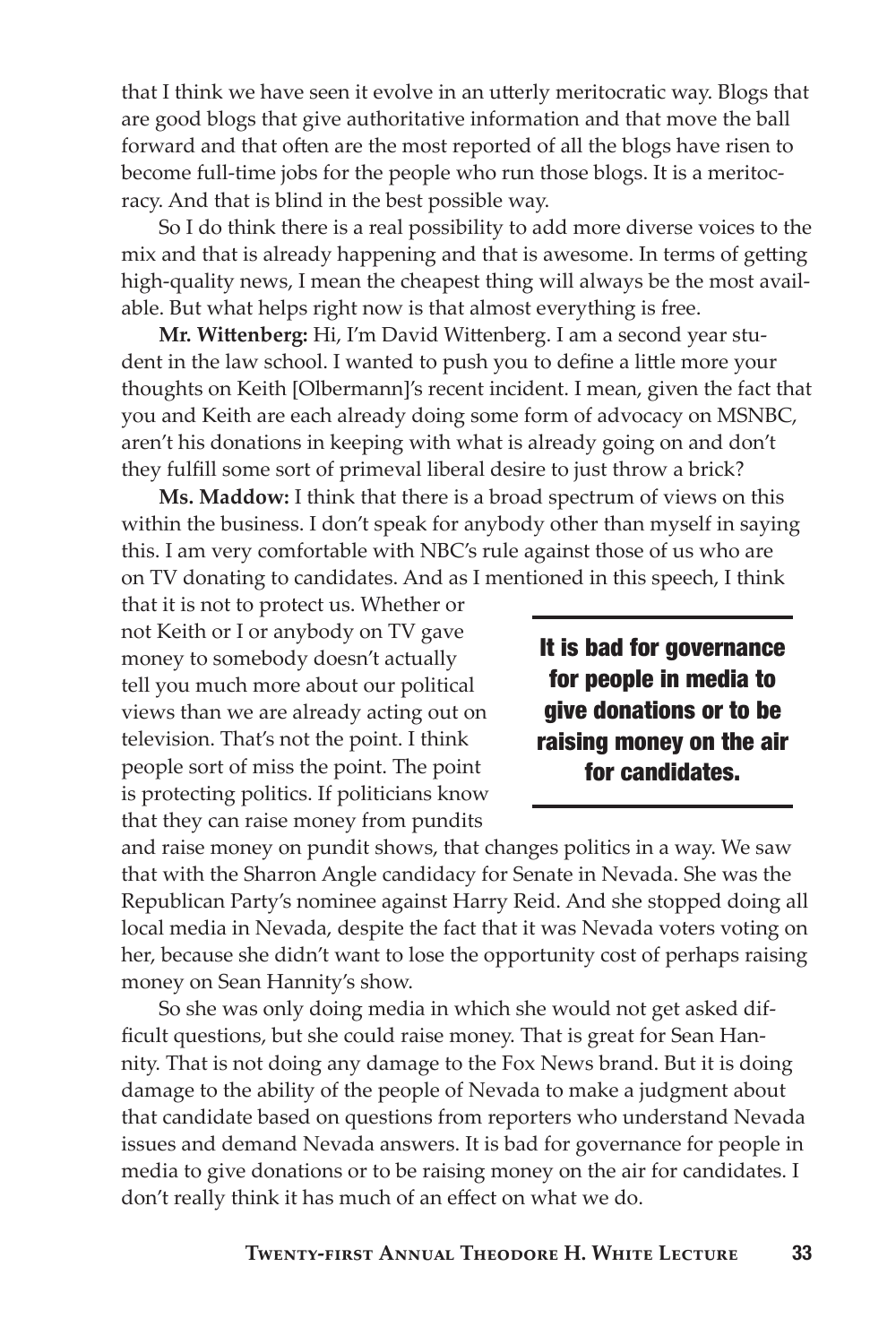**Student:** I am a first-year student at the Kennedy School. My question has to do with the charge leveled by conservatives against the mainstream media that it tends to be biased in favor of Democrats. There seems to be a belief out there that to be considered truly unbiased or non-partisan the media basically needs to split the difference between the Democrats and the Republicans, irrespective of the positions held by either side. In practice, however, this seems to place on the media a requirement that if it wants to be seen as non-partisan they have to give at least some kind of credence to, say, fabrications or distortions of the truth, obscurantism. So my question is basically why doesn't the media push back against this notion more vehemently that they are partial to Democrats?

**Ms. Maddow:** I think we do. I think that we push back on the idea. At least I do not accept the idea that I've got a horse in the race, that I am pulling for a particular party, that I am a Democratic mouthpiece. I think if you ask the White House if they felt like I was an effective Democratic mouthpiece for them they would be very annoyed with even the question. So I think that I push back on it. And I also think that the idea that you give equal time to two sides of every view, as if two sides of every view tells you more of the truth than being judicious in communicating the facts in the relevant context to your viewers. I think really it is only CNN who is still stuck in that and they are paying for it.

**Ms. Elrod:** Hi, I'm Elizabeth Elrod, one of the co-chairs of the Queer Women's Organization here on campus. Recently Kathy Griffin suggested that America really needs a focused lesbian in the White House. And since you have confirmed over and over again that you will not run for office and we don't have the privilege to elect you, what do you suggest that America look out for?

**Ms. Maddow:** Oh, my God. I love Harvard. (Laughter)

What focused lesbian should we have for president? I have no idea. Honestly I have no idea. I have never thought about it in those terms ever, but I didn't know that Kathy Griffin said that, and you have totally made my night. So thank you. (Laughter)

**Mr. Coffin:** Hello, I'm Samuel Coffin. I'm a freshman at the College. There seems to be a lot of frustration with the left wing about what they see as broken campaign promises. But now that the Republicans have taken back the House and a lot of Democrats survived the elections by distancing themselves from a lot of the Obama agenda, how much do you think Obama is going to move to the center in this political environment? How do you think that will further affect his relationship with the left wing in this party?

**Ms. Maddow:** It's a very good question and it is going to be what we get to focus on for about five minutes. I would love for this to be the inter-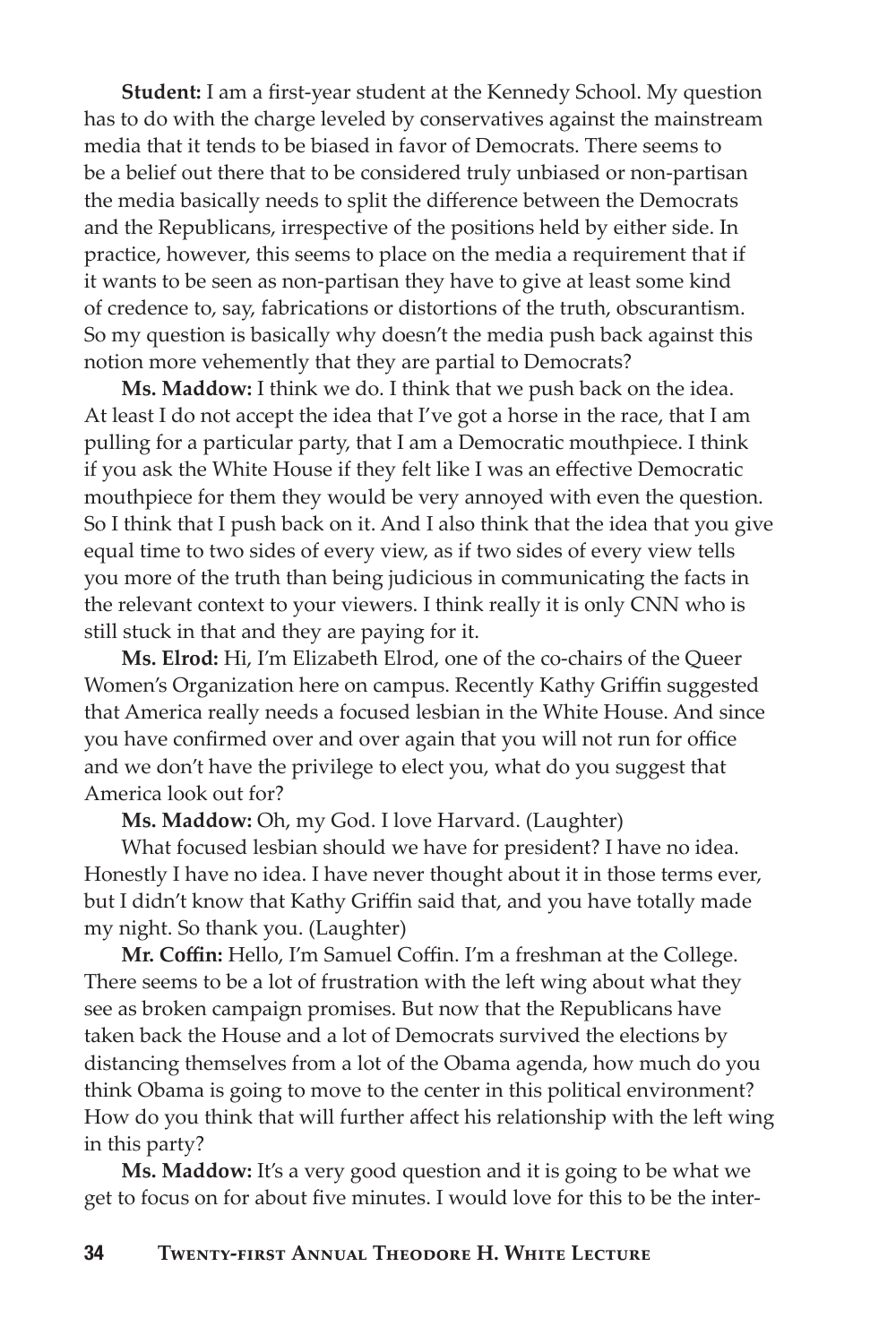esting thing that we are all watching unfold for the next year in the country, but it seems like the 2012 presidential campaign started the day after the elections, literally started on Wednesday. The elections were on Tuesday. Sarah Palin put her presidential campaign ad out on Wednesday with a big bear at the end of it. (Laughter)

I think that means that very little of the interesting hashing it out that needs to happen among Democrats post this election is just going to get shunted to the side in terms of jockeying for position for 2012. My feeling about this president is that he turns to the center almost reflexively and so I think that I have seen that a lot in the first two years that he has been there. I think he will continue to do that, not necessarily at a greater pace in these next two years.

I do think that if the Democrats in the House keep Nancy Pelosi as Leader, that will be a means of stoking the base and keeping people fired up, which is the Democrats' great lament, right? When the Democratic base is fired up, they are not fired up against Republicans. They are fired up against themselves. So, much to the White House's chagrin, I think Pelosi staying there will keep Democrats fired up on the president's left flank.

**Mr. Tofel:** I'm Dick Tofel. I'm the general manager of *ProPublica*. I heard you say, I think, that your business in some important ways is bad for governance in this country. What kind of personal responsibility do you feel for that? What do you feel like you need to do? We are not going to vote for federal office in this country for another 24 months. What things can you do to promote a conversation about governance?

When the Democratic base is fired up, they are not fired up against Republicans. They are fired up against themselves.

**Ms. Maddow:** I think that it is a totally fair and good question. I think that I recognize that what drives viewers, and therefore what drives influence, is political conflict. My own conscience drives me to not hype it, but to still present it. The way that I think about my patriotic responsibilities in this business that I am in is to make policy make TV, to force policy onto the air instead of just politics.

So that doesn't just mean going to Afghanistan so that we end up doing wall-to-wall coverage of the war and nothing else those days that I am there. It means going to Afghanistan and doing those shows in a way that keeps the ratings up, so that I can keep going, so that other people will be able to go, too, and so that I get to stay on the air. So it's this constant leavening of what I think is useful with what I know works. I really enjoy the stuff that works. I really enjoy talking about politics and political con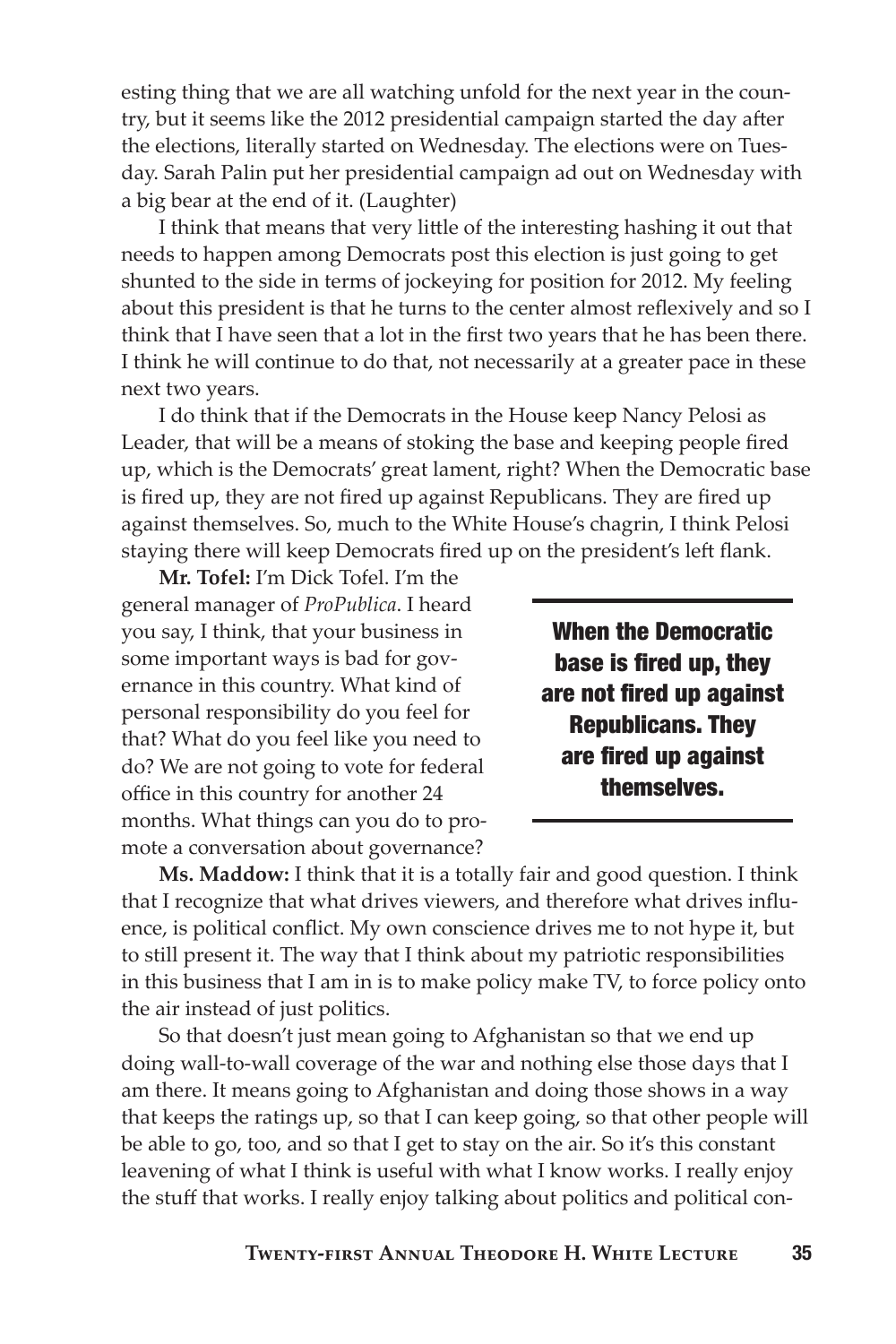flict. I am super interested and engaged and have a great time doing that, so it's not like spinach. It's all right.

But to force discussions about governing and about policy and about things that don't even have legislation attached to them but are big questions about what is right for the country is the stream we swim up every day. But it is something that I think about every day. Thank you for the question.

**Mr. Jones:** Thank you, Rachel Maddow. (Applause)

I want to thank you all. I want to thank Rachel Maddow, congratulate Bill Greider, the Shorenstein family, the Nyhan family. We will continue this conversation tomorrow morning with a panel that will include Charlie Gibson, Mindy Finn, David King and Susan Milligan. I am going to be very interested to hear what you might have to say about what Rachel Maddow was talking about tonight. We hope we will see you there. Thank you very much. Good night.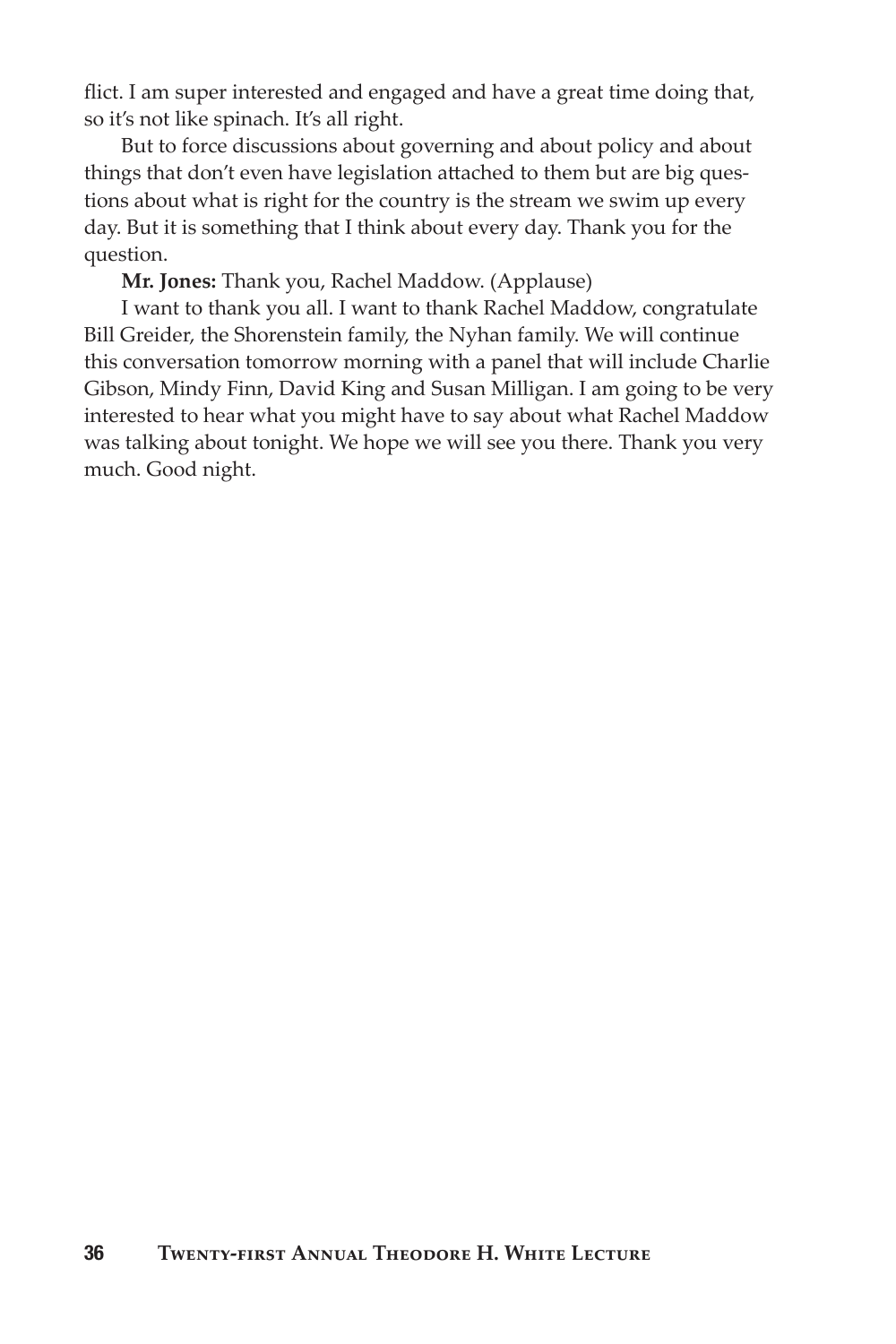## **The Theodore H. White Seminar November 15, 2010**

**Mr. Jones:** Welcome to our follow-up panel to the awarding of the Nyhan Prize and the Theodore White Lecture. Rachel Maddow is not able to be with us this morning, but I am very glad to say that Bill Greider is. And we are very happy also to have you. I'm Alex Jones, director of the Joan Shorenstein Center on the Press, Politics and Public Policy.

Last night we had two very stimulating, dense addresses filled with important and disturbing ideas. But certainly food for much thought. And this morning our goal is to do a little thinking and certainly to try to identify some of the issues that were presented last night and question them, flesh them out, see where we might go with them from here.

To do that we have assembled a distinguished panel and I will introduce them briefly and then we will proceed. To your left is David King. David is on the faculty at the Kennedy School and he also teaches during the venerable Program for Newly Elected Members of Congress.

Next to him, Charlie Gibson, the distinguished journalist who was the anchor of ABC's *World News with Charles Gibson* and also long-time host of *Good Morning America* at ABC News and before that, someone who has covered Congress in great depth and has seen an awful lot of both television news and politics over his career. He also, as a Shorenstein Fellow this semester, has had the distinction of moderating the absolutely most effective and impactful debate for the governor's race here in Massachusetts in which he began by asking each of the candidates to explain the poetry of their campaigns. The response was utter blank looks from all of them. What a great question.

Next to him is Mindy Finn. Mindy is a Republican, someone who has been very deeply involved with political campaigns, new technology, finding ways to harness new technology and social media and other mechanisms for the purposes of campaigning. She is from Texas. She is a loyal Texan but she is also someone who is a graduate of BU and knows this region well. We are very glad to have you with us, Mindy.

Bill Greider, as you know, is the winner of the Nyhan Prize last night and a distinguished journalist who wears a red clown's nose on his nose upon occasion.

**Mr. Greider:** That really made an impression.

**Mr. Jones:** It did. I was deeply impressed.

**Mr. Greider:** That was for my grandchildren.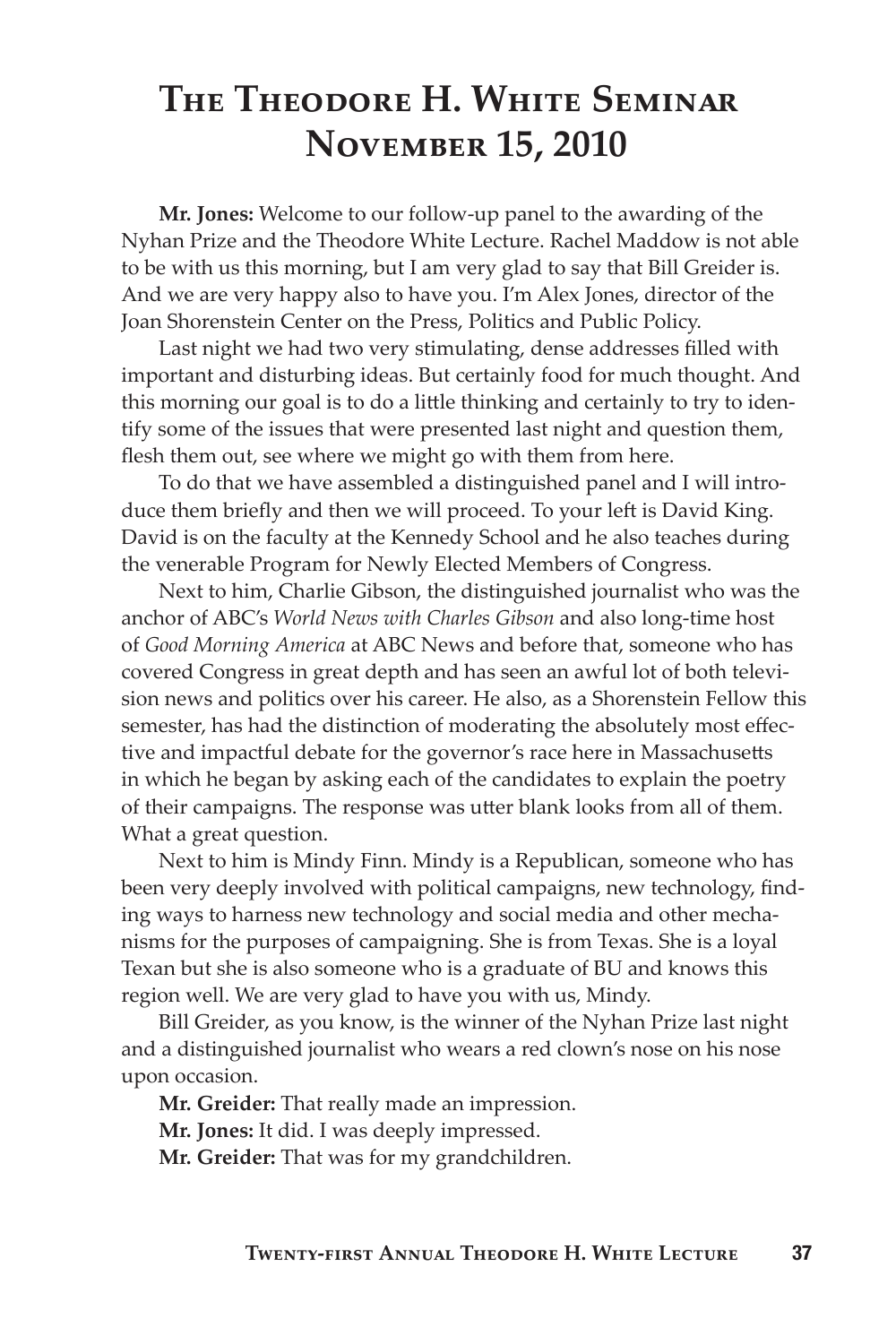**Mr. Jones:** But he also clearly is very thoughtful and concerned, optimistic but concerned. And last night his remarks were very provocative. I found them so certainly.

And finally Susan Milligan. Susan is a veteran political journalist and writer at *The Boston Globe*. She has covered New York City Hall, she has covered all kinds of political stories for *States News Service*, for *The New York Daily News*, *The Boston Globe* and so forth. She is the co-author of *Last Lion: The Fall and Rise of Ted Kennedy* and winner of a number of journalism awards.

I have asked each of the panelists to very briefly speak about some aspect of what they heard last night that they found arresting. Either something that they did not think of before but found they agreed with, something that they felt was wrong, something that they heard that made an impression. I think there was so much going on last night and it was very hard especially to keep up with Rachel Maddow.

We are going to hear from each of the panelists in turn. Then we will have a general discussion and then we will invite you to join it. And I hope that you will. Let's start with you, David King. What did you hear last night? Well, first of all, are any of the new congressmen signing up?

**Mr. King:** Yes, we have new congressmen showing up, and we are trying to boost the numbers at all moments and if you know any of the new members, I would like to talk to you afterward so we can put in some direct calls.

**Mr. Gibson:** You're worried about ratings? (Laughter)

**Mr. King:** I'm worried about ratings, absolutely. We have had the program since 1972. We lost it for one year in the 104th Congress when we were boycotted not just by the Republicans but also by the Democrats. And we've had it ever since. We always run the program after that first year with at least 50 percent of the new members. We anticipate getting that again this year.

**Mr. Jones:** So, last night.

**Mr. King:** There was so much to cover from last night and I want to touch on one thing that was interesting, the resonance between our two award winners last night about the Tea Party. Because both mentioned that the Tea Party is real and tapping into this difference between elites in Washington and political elites generally and the great disaffected. And I know many of the political scientists, sort of arm-chair political scientists, have been looking at groups like the Tea Party and saying, well, it was all ginned up on new media. They are all reading the same websites and that's where they are getting excited.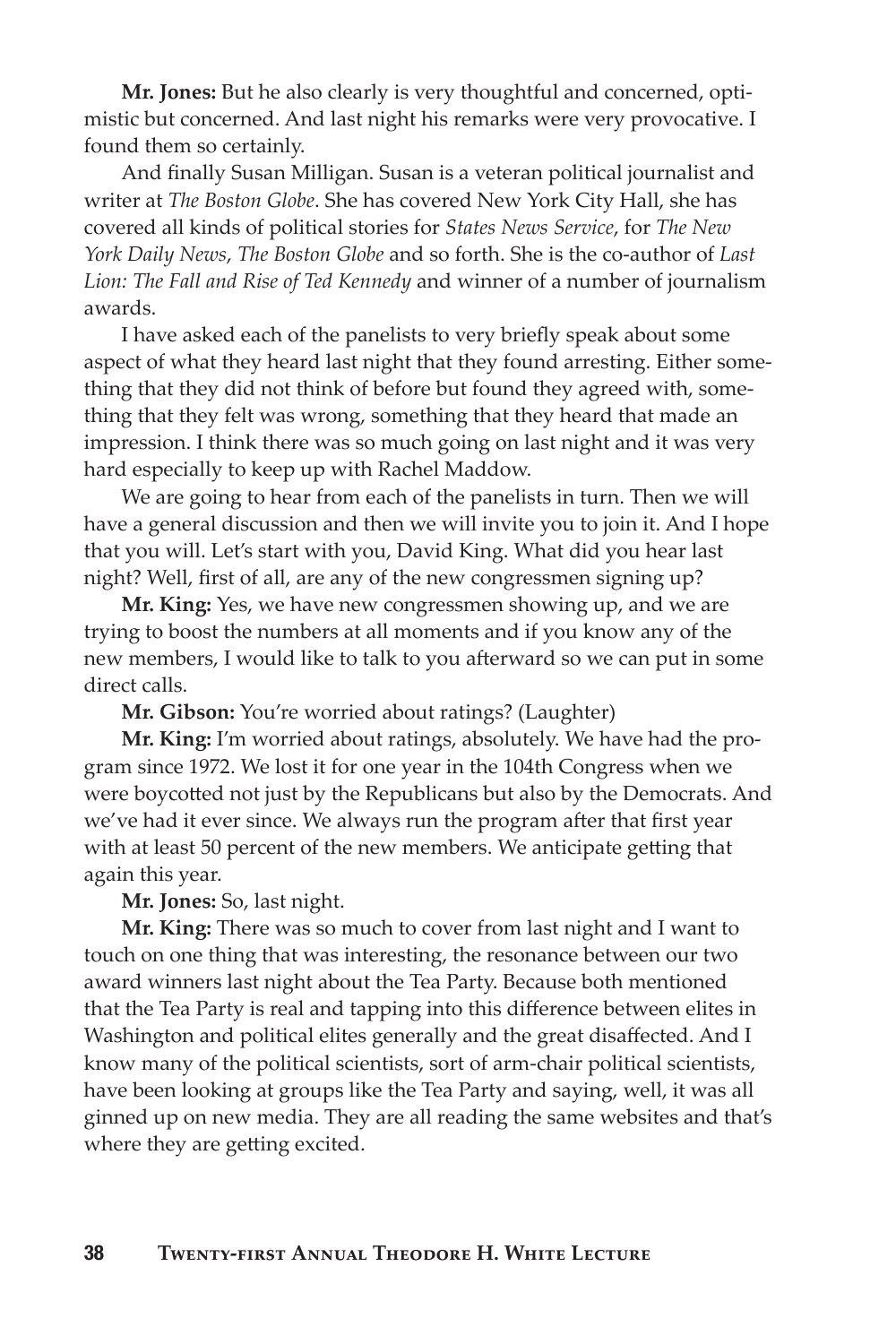But I want to underscore that new media alone doesn't really do anything. It can get people excited, but it doesn't make activists. And what the Tea Party has done very effectively is actually get people to move, to

go door to door, to talk to friends. And you can use high tech, but ultimately it comes down to that personal touch, looking somebody in the eye and saying it's crazy what's going on in Washington today. It is not enough to read. It is not enough to see a video clip on YouTube and become angry. Mobilization still takes place, person to person.

...new media alone doesn't really do anything. It can get people excited, but it doesn't make activists.

I believe this is something that the parties have really missed out on. The parties have fallen down. The parties are now just conglomerations of the moneyed interests who support specific candidates. And those candidates are doing very poorly in terms of reaching out door to door, person to person and building a grassroots movement. I think we have a lot to learn from groups like the Tea Party movement, and that is, get in somebody's head, but then reach out and touch them and ask them to become part of something bigger. That's the first thing that resonated. Thanks.

#### **Mr. Jones:** Charlie?

**Mr. Gibson:** Well, I look forward to hearing what resonated with Bill Greider from Bill Greider's remarks. (Laughter)

Actually I would take a pass on Bill's. I don't know that you ever remember this, but you and I used to ride the M4 bus together.

**Mr. Greider:** I remember it well, Charlie. I would run out the front door with my shirttail out racing for the bus and pleading for them to stop. And you

...will you feel comfortable getting news from people who have a decided point of view? Are you comfortable in accepting that? Because that is the future.

would look out the window of the bus and smile. (Laughter)

**Mr. Gibson:** And I would occasionally say to the driver, stop for that man. But for me it was a great two-person seminar on journalism on that bus riding from Utah Avenue down to Connecticut Avenue where we would transfer to the buses. So I would take a pass on Bill's remarks. But I was, needless to say, interested in what Rachel had to say.

And there were two things that struck me most about what she had to say. Number one was her question, which I really hadn't thought of in the context that she posed it, but will you feel comfortable getting news from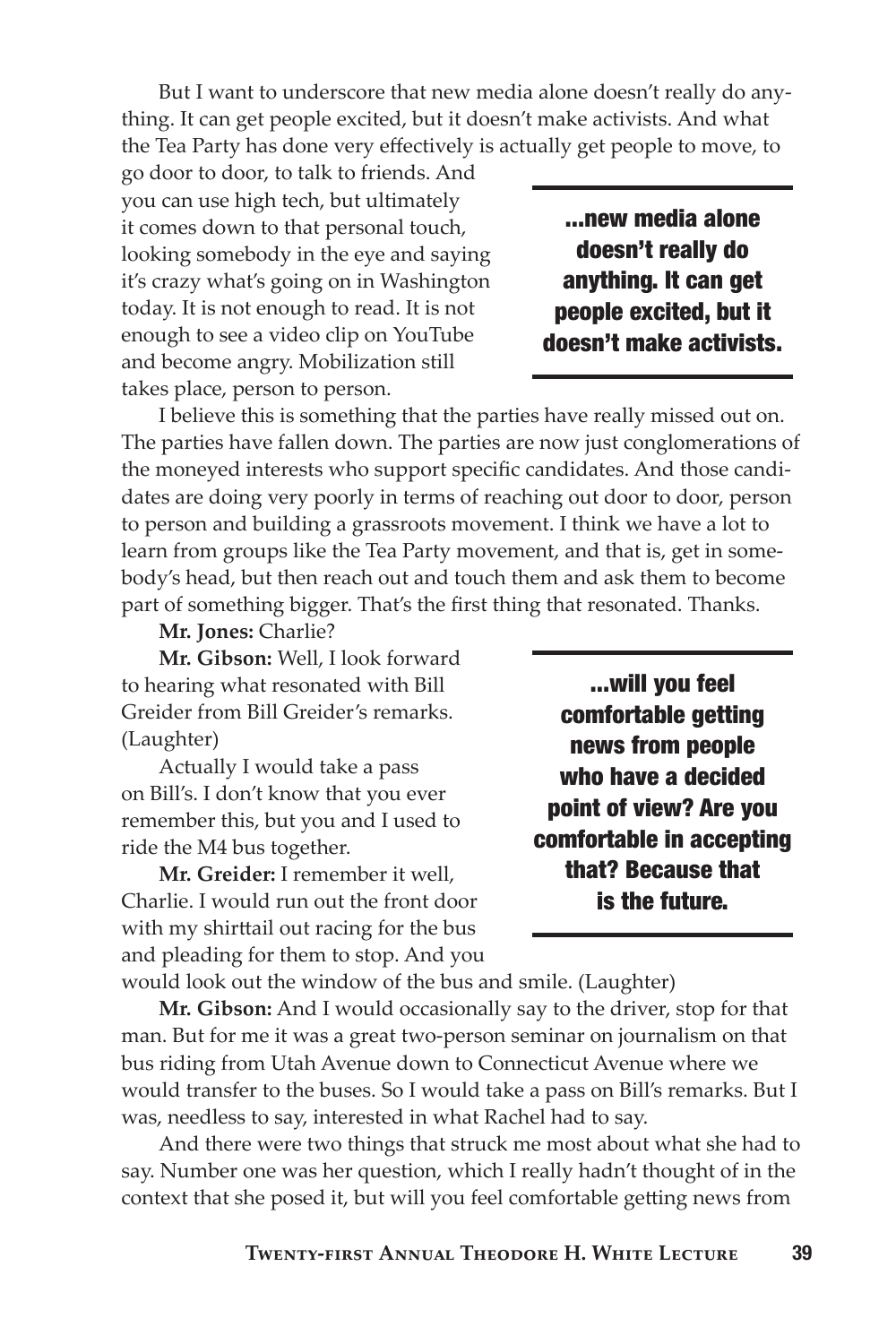people who have a decided point of view? Are you comfortable in accepting that? Because that is the future. And that worries me. I am not comfortable with it. I have thought about it during the night and I finally decided, no, I am not comfortable with it.

David Brinkley used to say, there is no such thing as objectivity, there are just lesser degrees of subjectivity. That's what we need to strive for in the roles that we are in. And there are perfectly acceptable niches in broadcasting and in journalism for points of view, etcetera. But where you get the "news" on which you may base opinions, I still don't want it from someone with a point of view. So having thought about it, she posed the question in a different way, but I come out with a negative answer in my own mind.

And the second thing she said which I thought was interesting, she made an admission that I was surprised to hear her make, at least—I may be misquoting her but I make a living out of misquoting people. (Laughter)

She said that her kind of broadcasting and the kinds of programs that she is involved in may be good for politics but they are not good for governance. And I agree with her on that. I thought it was a startling admission for her to make. And I think it is very true.

#### **Mr. Jones:** Mindy.

**Ms. Finn:** Well, there were actually several aspects of what Rachel said that I agree with. As both Bill and Rachel talked about the Tea Party and the types of frustration that has given rise to the Tea Party, they discussed that it is similar to the rise of the movement that pushed Barack Obama to the nomination of the Democratic Party, to the extent that it is a populace movement. And that is something I absolutely agree with and it's something that activists, people that are part of the grassroots on both the right and the left can find common ground on.

One of the last things she said gave me pause, which is someone asked her if she felt any responsibility for contributing to the 24/7 coverage of the political battles. And as Charlie says, that not being very good for governance. What I understood her to say and again, I am probably misquoting her, just to paraphrase, what I understood her to say is that she has to engage in coverage of the political battles to be able to draw viewers. And by drawing viewers it gives her the platform then to be able to insert coverage of important topics like policy and governance.

I thought that was brutally honest. And it's a reality. But to me that isn't any different than any politician, particularly a lot of the ones on the right that she decries who engage in hyperbole and shouting and then can say, well, this gives me credibility. This is what drives my influence so that I am able to engage on policy issues and my positions on policy issues that I think are important.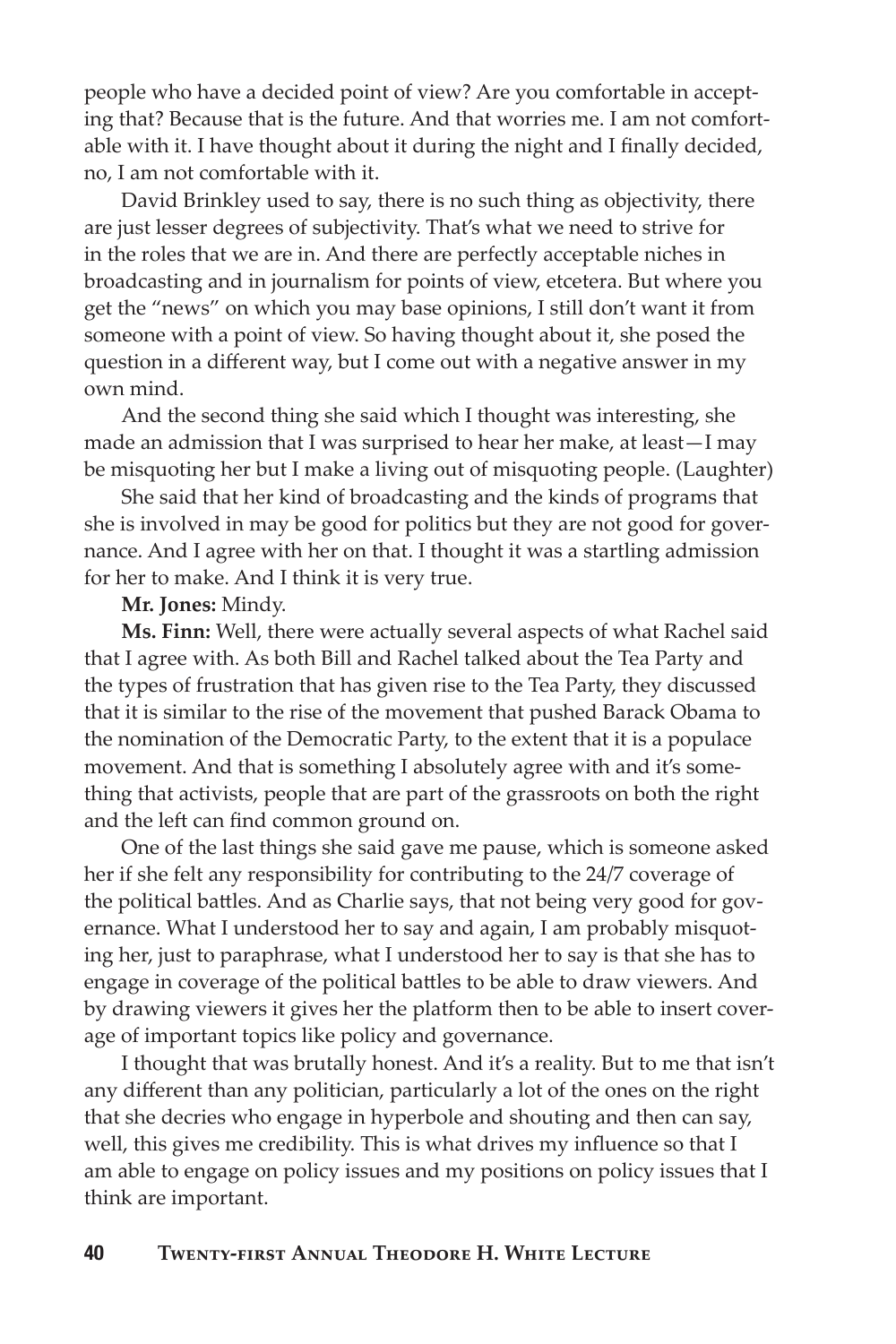And later in talking with her as well, she is very clear to draw a distinction between herself and figures like Glenn Beck or Sean Hannity on the right. I don't think that's fair. I enjoy watching Rachel as someone who is a political junkie. I enjoy MSNBC because it's the only network that gets into the inside baseball. I also like watching broadcast news. I also like listening to NPR. So I think there is room for both.

But I don't think it is fair to draw that distinction. Obviously she disagrees but I think on both sides it is entertaining and that's why they draw viewers. Entertainment draws viewers. Both figures, both the Glenn Becks

and the Rachel Maddows, would say that we are contributing to the discussion and sometimes you have to raise it to the level of hyperbole and shouting and snarkiness to get people to listen. I think they are right, but they are both doing the same thing.

**Mr. Jones:** Bill.

**Mr. Greider:** I thought it was all brilliant. (Laughter)

Let me just change the frame a little bit from what I said and also what Rachel said last night. And I've written this more than once in *The Nation*. I think the apex or the beginning of the down curve of an industrial revolution, technological revolution and those of us who have been across the last 50 years in the media know again and again and again—I worked, one of my first jobs

Both figures, both the Glenn Becks and the Rachel Maddows, would say that we are contributing to the discussion, and sometimes you have to raise it to the level of hyperbole and shouting and snarkiness to get people to listen. I think they are right, but they are both doing the same thing.

when I was still in college was an afternoon newspaper in Cincinnati, the labor working-class newspapers, which was educational for me.

And what destroyed the afternoon newspapers? Television. Because people came home from the plant at 4:30 or even earlier in the afternoon, maybe had a beer at the neighborhood bar and then went home and read the newspaper, had an early dinner, etcetera. When TV came on, the contest was over. It took 30 years to wipe them out, but that's what happened. Then you get lots of other inventions.

What excites me now is that I think the digital mechanics, many of which I reject, I leave for the next generation, tweeting and all that stuff. But it empowers individuals across distance and time and wealth. The Tea Party discovered some of that. I know other groups that are using it. And I think we have to be a little patient with folks, but I think we are literally in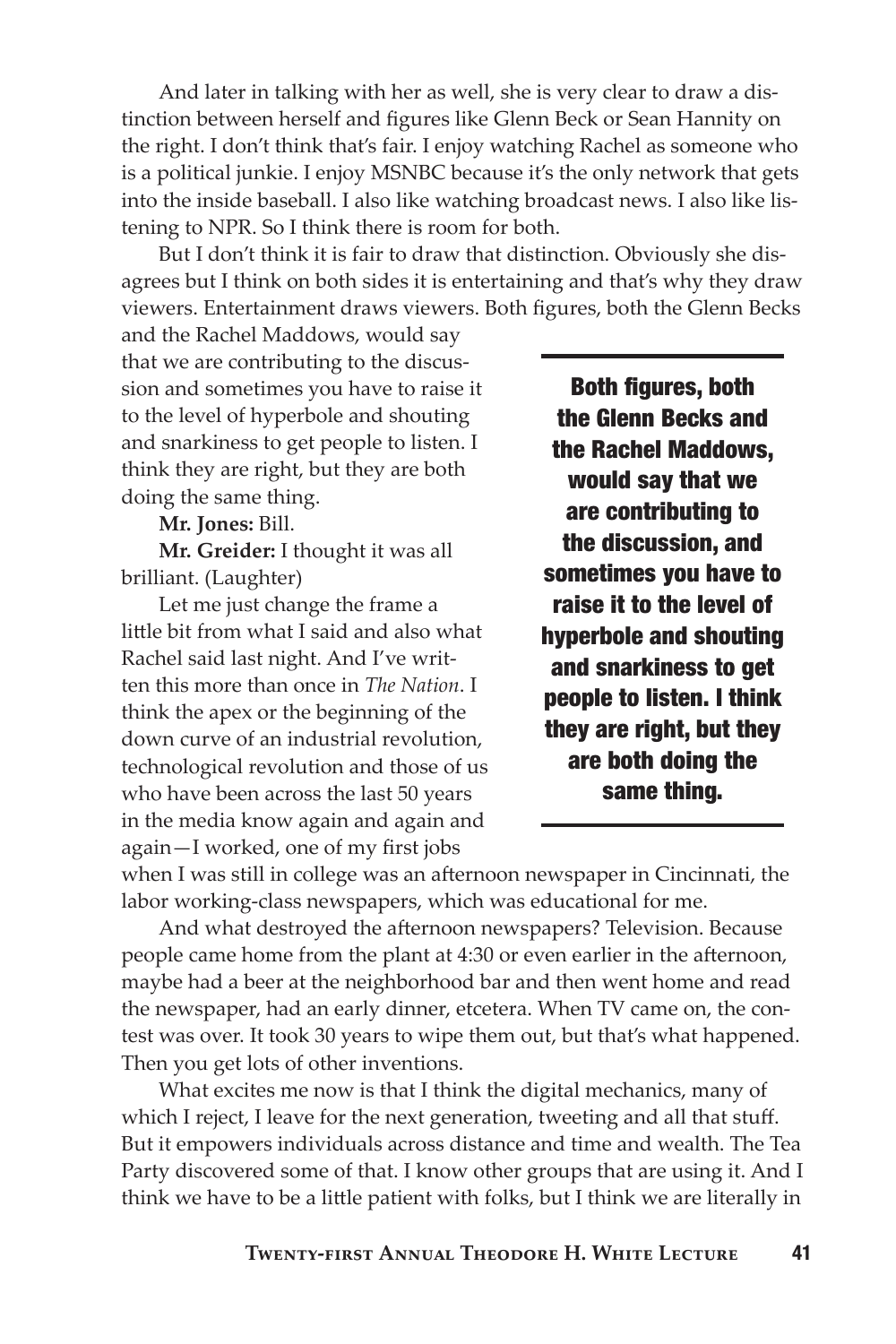a time where Americans are reinventing how they communicate with each other.

There are lots of reasons they want to communicate. Politics is only one of them, an important one. But I can see further developments arising, which kind of diffuses the argument I make about the elite press or Rachel makes about the different kinds of TV shows. There will always be those different kinds of TV shows. But given that we've got what do we have, 800 channels, a thousand channels? I can see programming arising, low cost, that does not require a business plan and a profit motive.

And when people figure out how to make that balance pay you can imagine a proliferation of political communication that isn't based on a profit incentive at all. So it would be nice if we had a political party that actually encouraged this in a broader more positive way. The reason we don't is because it is quite threatening to concentrated power. And that is corporate, political and so forth and so on. So I'm with the folks in the street and I hope they move quickly to seize this advantage.

#### **Mr. Jones:** Susan.

**Ms. Milligan:** I was fascinated actually with both addresses last night. Although I would have wanted to see more of an exploration of the implications of some of it. I think that Rachel was right in saying that obviously the media world has changed and people hate the media. And they don't care that journalism is in decline. I would have liked to have seen more of a discussion of how dangerous that is for democracy.

And when she talked about Dick Armey and saying people shouldn't go on committees, I did not know that and that was just stunning to me. Actually, it wasn't stunning, but the detail was stunning to me. People have talked about whether things are really worse than they have ever been. Oh, they say that all the time, and it is. I have been in and out of it for 30 years and it's never been this bad.

There is such an utter state of dysfunction in Washington right now. To literally say we are not going to participate in the political process by doing the work on the committees is startling to me. But it even gets as petty as when the Blackhawks won the Stanley Cup, Dick Durbin introduced your usual resolution honoring the Chicago Blackhawks. And it is just something they do in five seconds on the floor and they have a little thing they put on the wall. And a Republican senator, I was told it was Jim DeMint, put a hold on it. So they have to go through the judiciary committee if they want to get this through. And it has gotten to that level of pettiness now in Washington.

Nobody talks to each other. They are in a constant campaign. They don't get anything done. This is very, very dangerous for democracy. But what is happening that is just as bad is that the media is now enabling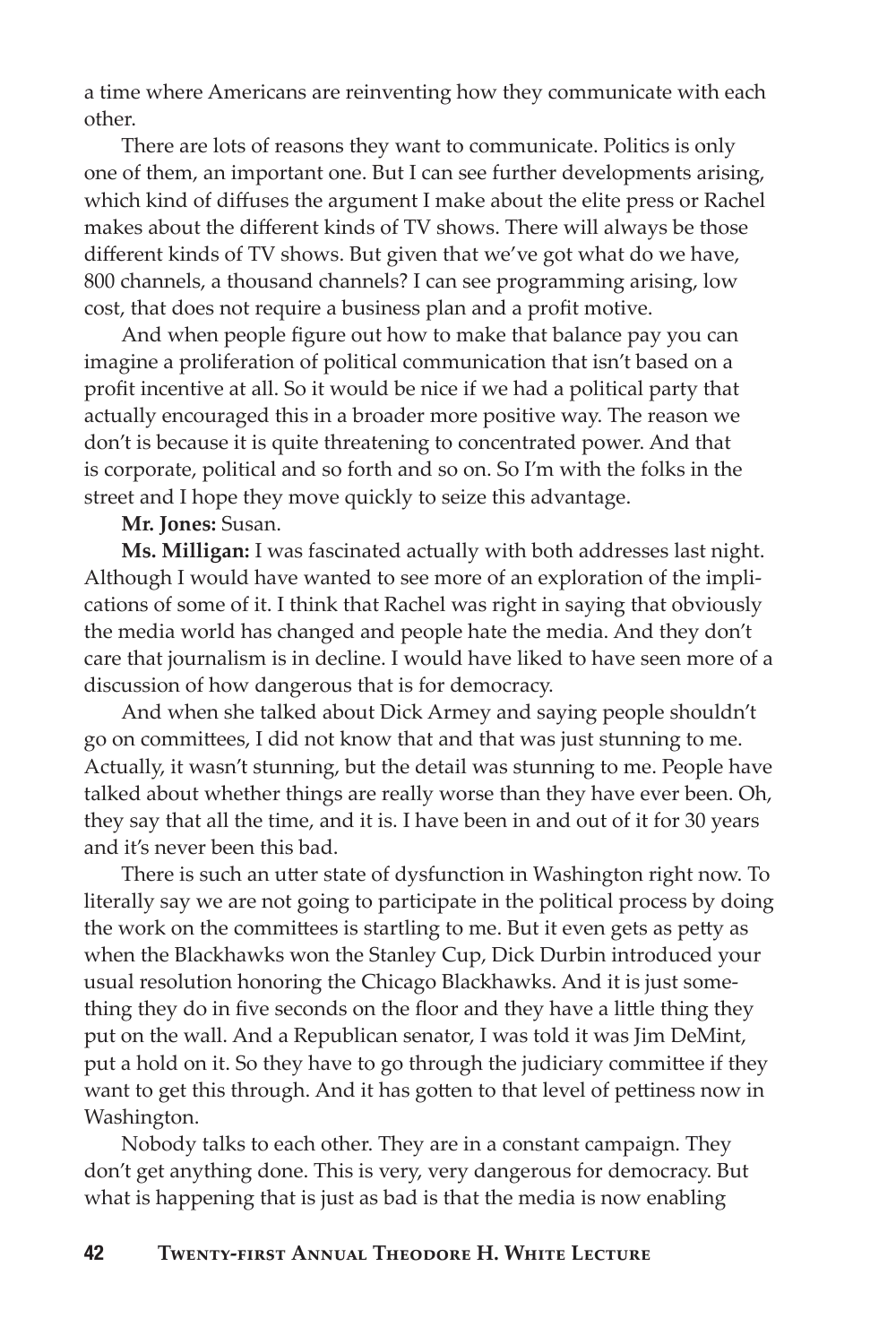that by focusing constantly on conflict and constantly on the battle and constantly on the campaign. So if you look at some of the stories that were written the Sunday after the elections last week, so many of them were, what does this mean for 2012? It's just constantly about the campaign.

So you are not really even putting any pressure at all on people in public office to actually legislate and actually govern. And the nexus of these two trends is so terrifying to me in terms of what it means for a democracy. And I don't think that we just have to accept it. I mean, that was the one thing that did bother me a little bit last night, that when she was saying, well, this is just the way the media is now. Will people just get their news and their information from watching these shows?

I don't think we have to just say, oh, those nostalgic days when we actually wrote news stories and tried to write some balanced and fully reported story on something. A lot of people wrote the same stories so you could get different perspectives on it. I don't think we have

#### People are not rushing to cable...the audience that she has is minuscule.

to say, well, those days are gone. I think the delivery system might be different. I think some newspapers may become a little bit more niche, at least the printed edition. But that I don't accept. I don't accept that that is just a trend that we have.

**Mr. Jones:** Rachel Maddow made the point I think very powerfully, that the one successful area of news right now is cable news shows, Glenn Beck, Bill O'Reilly, Rachel Maddow. She told me last night as we were walking over for dinner that MSNBC is essentially the only profitable enterprise at NBC News and it basically supports the NBC News operation that feeds her the news that you are talking about, Charlie.

**Mr. Gibson:** Alex, let me interrupt you for a second. There was a bit of crowing on her part that the day of cable has come. And she talked about it almost as a three-part universe of Fox, MSNBC and CNN. There are those things called "over-the-air networks" that still exist. But she is right about the business model. The business model at the moment for ABC News and CBS News is unsustainable. And it is sustainable at NBC only because of MSNBC. But that is not because the audiences are so disproportionate for cable.

People are not rushing to cable. The audience that she has, she may have fans in a crowded Harvard, but the audience that she has is minuscule. It is also extraordinarily small compared to the over-the-air networks. And I admit that the over-the-air networks do not have the kind of impact that they had in the Cronkite and Huntley-Brinkley days, Frank Reynolds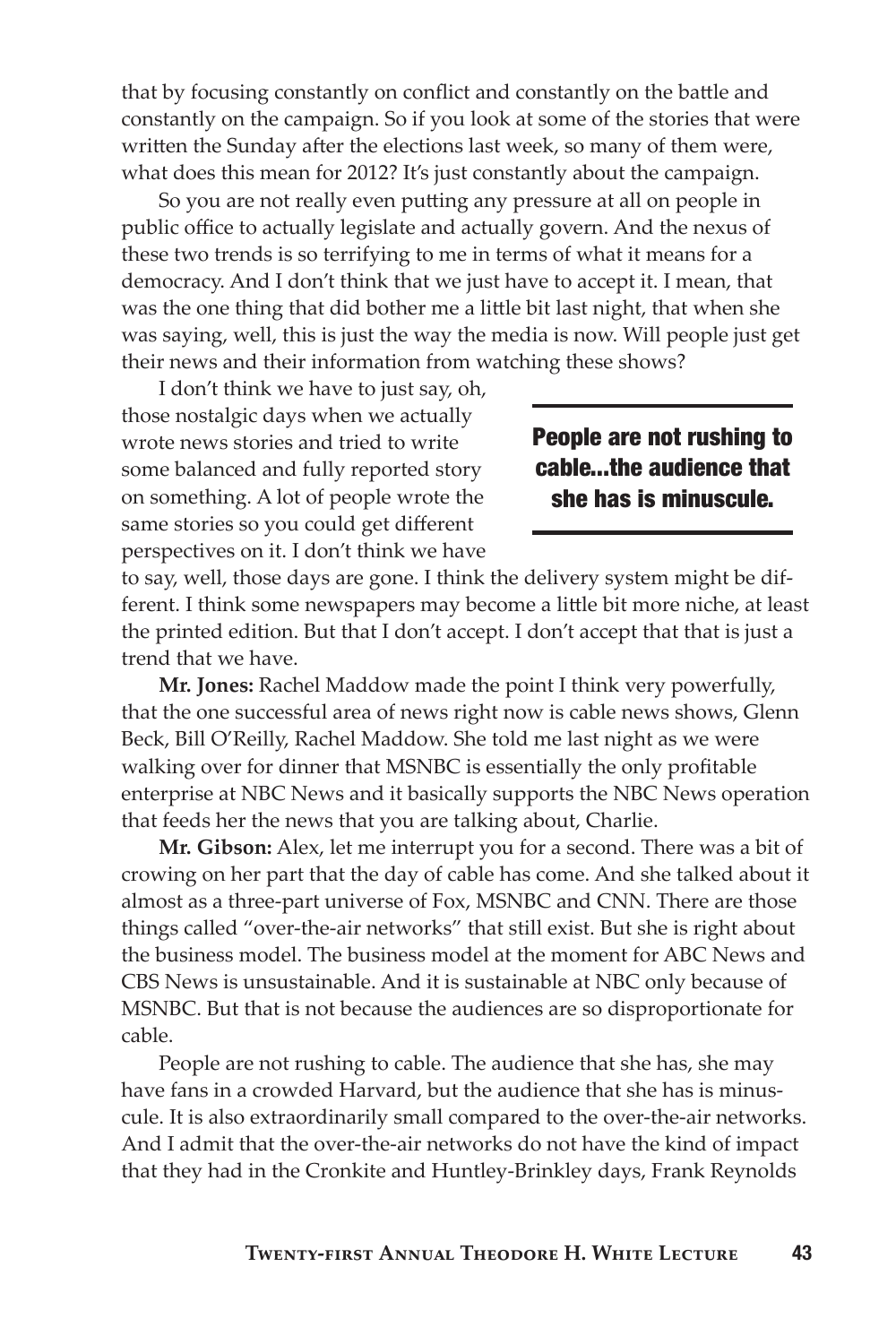days. But they still way, way overwhelm the audiences that are going to her show or the other.

The difference is that the over-the-air networks have only on-air advertising to support them. Whereas the cable networks have subscription fees. So every time you send your \$35 or whatever it is to Comcast or to your cable network, 12 cents of that is going to MSNBC, or 15 cents or 18 cents is going to ESPN. Some money is going to CNN and to Fox. That is the way those operations are very profitable. It is simply the fact that those subscription revenues are denied the over-the-air networks.

**Mr. Jones:** Okay, I take your point. But the thing that she was saying and I think it was what she was trying to get at was how important what NBC News does to what MSNBC does, what she does. The information that she uses to riff on and analyze and talk about is coming from a model that she was saying last night, and I think with some justification, is in real jeopardy. And she was also, of course, making the point that what she does, what they all do on cable news style format undermines governance.

Now, David, I want to ask you is that really true, or is this just the way that governance is working now and probably has worked at some time in the past in that the idea that there is a perpetual campaign, that there is a lot of emotion and partisanship? Is that simply a different form of governance or is that non-governance?

**Mr. King:** It's a different form of governance and it's not new. These are the kinds of cycles that we have seen several times in the past, certainly on the run-up to the Civil War during the 1820's. Times when the country was really unclear. The parties were also uncertain about the direction of the country. And right now there is not a lot of clarity from the parties about what the direction of the country will be. More importantly, there is not a lot of clarity among the American people.

This kind of polarization is not new. This kind of toxicity is not particularly new. It is all new in our lifetime. And there is then for most of our lives a terribly misplaced faith in the two-party system, in parties in general believing that parties are what supports democracy when that is simply not the case. Political parties and candidates, it is not in their business model actually to support democracy, *per se*. Their business model is to get as many votes as they need, not as many votes as they can possibly get, but as many votes as they need, subject to a budget constraint.

They go after potential voters who have a history of having voted, of not being a particular pain in the butt about trying to get out to vote. And to the extent possible suppressing the votes of folks who haven't voted in the past. And if it is not necessarily in the interests of the parties or of candidates to vigorously support democracy, whose job is it? Well, it's my job as a parent. It's my job as a teacher. It's everyone in this room's job as some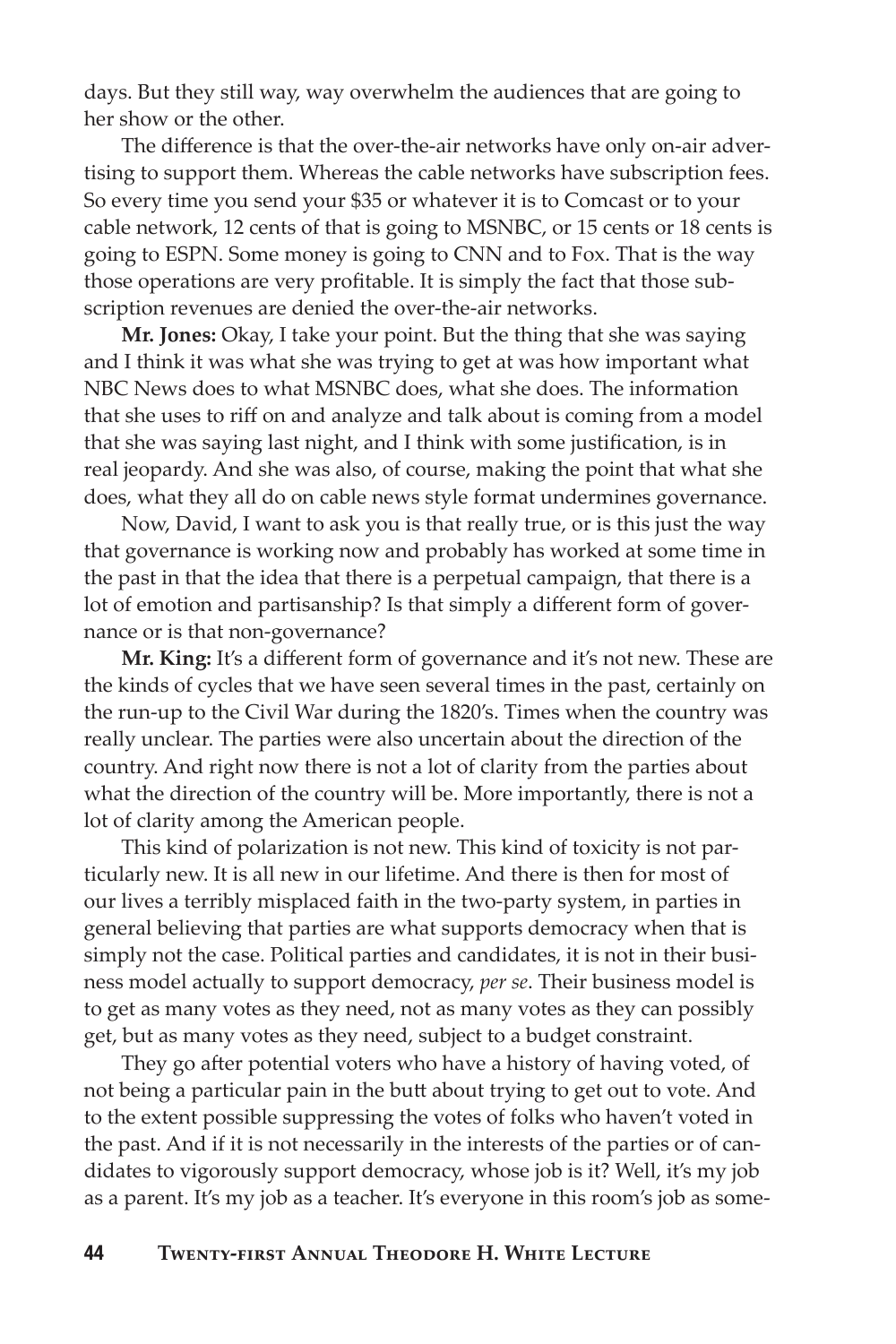body's friend, it's our church's jobs and it has been, I believe, the job of responsible journalism for a very long time.

And that is really missing right now, holding democracy writ large accountable. I would love to be able to watch an evening news show without seeing yet another advertisement for yet another disease that I never heard of and then the reporting follows, not focusing necessarily on the broad problems of public health. And you multiply that over and over and over again, part of the support of democracy that we cannot and should never expect from our political parties and from our candidates, we're losing. And that is a vigorous reporting.

**Mr. Jones:** How do you react to what David has just said?

...if it is not necessarily in the interests of the parties or of candidates to vigorously support democracy, whose job is it? Well, it's my job as a parent. It's my job as a teacher. It's everyone in this room's job as somebody's friend, it's our church's jobs and it has been, I believe, the job of responsible journalism for a very long time.

**Ms. Finn:** Well, I don't think that it's

Rachel Maddow or Glenn Beck's responsibility, for that matter, for the gridlock, for the lack of solving problems in governance for the partisanship. It is a reality though of the era in which we live that the politicians are more exposed than they ever were. And I think coming into the Internet era, initially that was seen as a positive.

If the American people have more access to their politicians, the politicians are more transparent. They see the politicians, the elected officials

as humans. And they know more what is going on. That's a positive. If they have things like cable news, if they have blogs, if they have even journalists who are writing more stories per day, that's a positive.

But I think one of the dangers is that the focus of the job of a senator or a congressman has changed and taken them out of the actual day-to-day governing and solving problems — that the job of a legislator is more of a spokesperson. And it has even resulted in the way senatorial candidates have stopped

...one of the dangers is that the focus of the job of a senator or a congressman has changed and taken them out of the actual dayto-day governing and solving problems — that the job of a legislator is more of a spokesperson.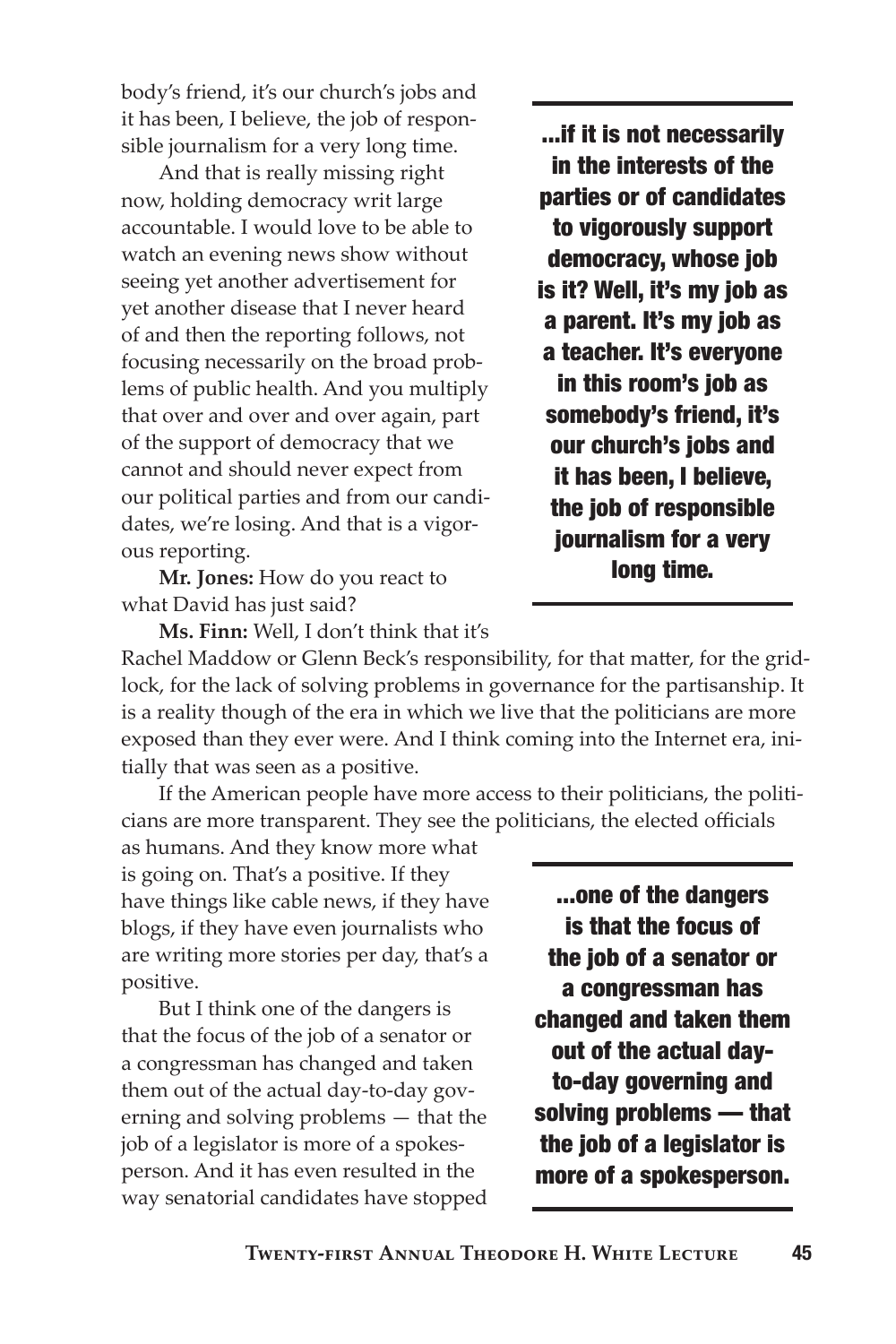doing local media because part of what they think a senator needs to do is to become more of a national figure. And they are all vying for that. And they have an outlet to do it in a way that they couldn't before. And not only does it make them more influential, but they raise money off of it. They

How do you operate within this new paradigm and accomplish what you think needs to be accomplished, which is hard news, better governance?

rally grassroots. They build a following outside their state and their domain.

So it is a reality in which we live. But one thing I would point out to what Rachel said that I did agree with, which is I accept what Charlie and Susan are saying in that we don't just have to accept that everything is moving to the fractured media and it is important to have hard news and straight reporting. But she said something very interesting which is, and paraphrasing once again, rather than just saying stop and

trying to push it back, which is what she sees a lot of people doing, and it's something politicians, I think someone who works with candidates, they tried to do it with the Internet for a long time. They took a cower-and-fear approach: if we just ignore it, it is going to go away.

And then you had things like the Macaca moment with George Allen and they saw that couldn't be the case. What Rachel said is start thinking about how to operate within this new paradigm and accomplish what you

It is a tumultuous time because...we are moving very quickly into the information age. And people that came out of the industrial age don't know how to operate within it.

think needs to be accomplished. So how do you create a business model, Charlie said, that works, where you are still producing hard news? How do you draw viewers in—maybe not people who are loyal fans the way they are with Rachel Maddow and the Glenn Becks? But maybe that's not what you want anyway.

How do you operate within this new paradigm and accomplish what you think needs to be accomplished, which is hard news, better governance?

And I am an optimist. I think we will get there. It is a tumultuous time because, as Bill said, we are moving very quickly into the information age. And people that came out of the industrial age don't know how to operate within it.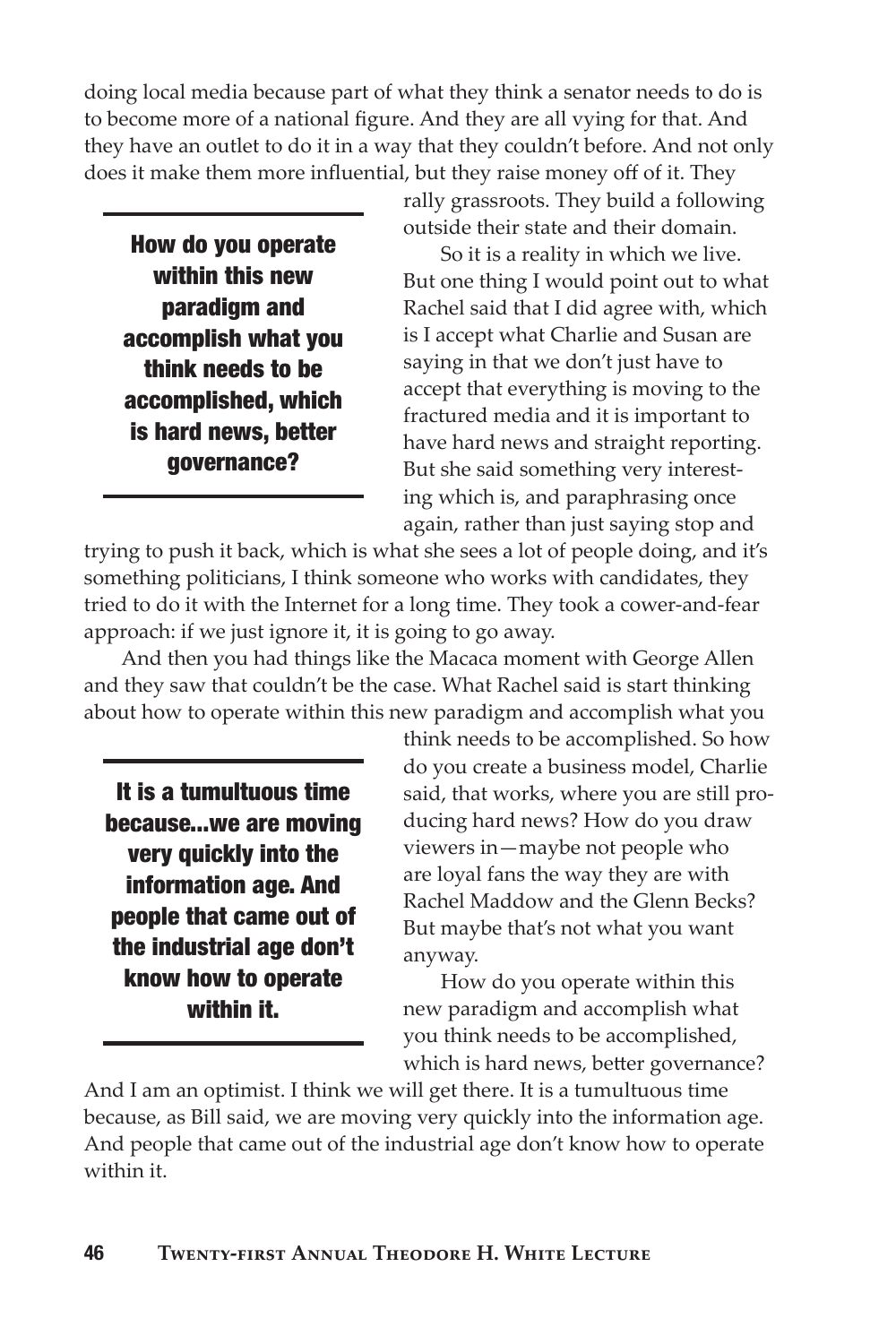**Mr. Jones:** Bill, how would this thing work? You say you can see it on the horizon because there are multiple cable channels and of course we have the Internet, this non-profit, non-commercial information vehicle that can be fed by individuals and citizens rather than journalists. Flesh that out a little bit as part of your vision.

**Mr. Greider:** Well, the big cloud that is over all of our heads, and David King's remarks I thought really went to the core, is that we have been taught by two generations of professors and propaganda to see everything as a business model. That isn't why we exist or not why I exist, to make a profit and to have a balance sheet at the end where you can say we won the competition. We have a society here composed of people of great diversity and talent, etcetera. And democracy was supposed to serve that society.

You can take different sectors of the media, newspapers are the ones that we know most familiarly. And it happened in my lifetime where the competition that used to exist which had diversity, you knew which news-

paper you were reading and whether it was the newspaper you could trust or the folks across town could trust. But there was a multiplicity. That gets wiped out.

And we then enter a long, very, very profitable era of what I call monopoly capitalism. That's what it was. And that was first in each town. You made sure

And then technology comes along to destroy those monopolies. That is what is happening now. And I say hooray.

that the other guy was out of business and you've got the whole pie yourself. You can tell that story again and again across America. And then along comes Gannett and says, well, we can make a chain of monopoly capitalism and that will be even more profitable. And indeed it was. And that allows you to forget some of the stuff David King was talking about, your obligations to democracy, etcetera, because that is just overhead you don't need anymore.

And then technology comes along to destroy those monopolies. That is what is happening now. And I say hooray. I don't know what replaces them. But I resist the idea of having to come up with a business plan that shows you can make a profit doing this. When we talk that way, what we're doing is wiping out the tradition of public interest and the commonality of what people need. And I want to see a really ferocious fight. I think it doesn't feel like it yet, but I think we are on the brink of that.

And we could all talk about the icons of fierce, individualistic competition. I would like to get Milton Friedman back for a few days to talk to him about what he taught Americans to believe was in their interest and where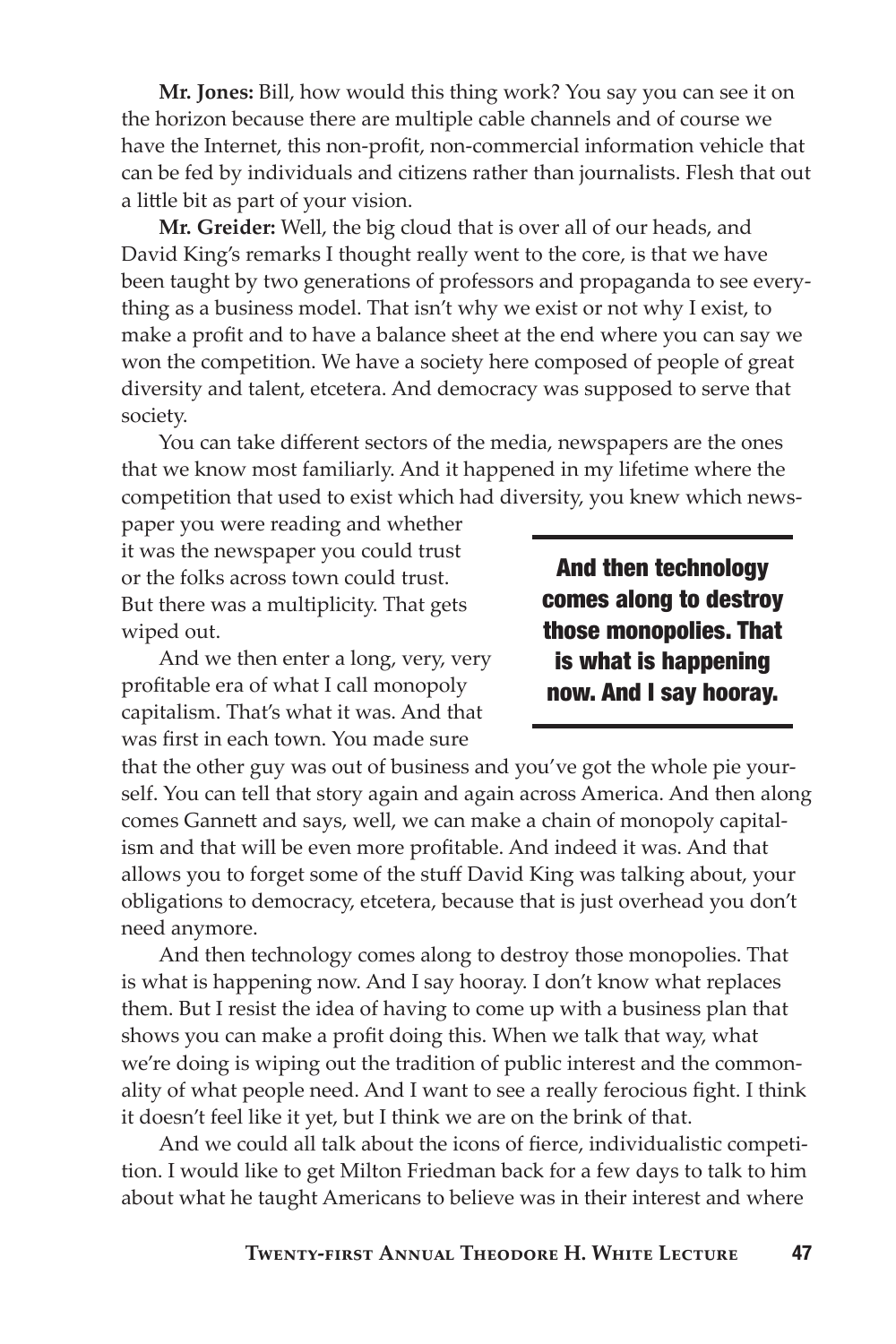we are now. My point is if we get a restoration of that democratic interest in enough people and I hear some sounds of it coming from the Tea Party, and I ask myself why isn't there a left version of that, or at least a labor version?

I would like to see 12 Tea Parties building around elections and they will have a kind of fierceness and uncompromising sense of what they want from politics. That's self interest. Nobody has to have an accounting of what is profit and what is loss. People will do it when they see them-

It is within Americans, enough of them, to generate that kind of politics. And technologies literally reduce the cost of organizing for people without wealth. That is a great possibility.

selves interested in it.

**Mr. Jones:** Can you point to any other place in American history or other place where this has happened?

**Mr. Greider:** Absolutely. I could go through from the beginning. My favorite period is the Populist Era. There is one book people ought to read to understand what democracy is potentially about, it's Larry Goodwyn's *The Populist Moment*.

**Mr. Jones:** The turn of the century? **Mr. Greider:** It was 1880's. It started right after the Civil War with the great

deflation, the money power crushing farmers all across the South and Midwest. And then it flowered in a political party. It was defeated really in 1896 when William Jennings Bryan, the Democrat, co-opted it with the nomination. It's a long story. What you will get out of this book, and I have echoed it in some of my books, these were people who were desperately defeated by history who knew they had not just the government against them but Wall Street and the bankers and so forth and so on. Most of them were illeducated barefoot farmers.

They organized their own politics because they knew neither political party would speak to their needs. I think I'm hearing that in what David King is saying—when people get to the stage of need and anger and all the rest, to do that for themselves. We now have marvelous capabilities that the populists didn't have because of all the technologies. We can't compare with the past because we have not a glimmer of how desperate people were in those days. And we are not desperate, even the poorest among us and not in those terms.

It is within Americans, enough of them, to generate that kind of politics. And the technologies literally reduce the cost of organizing for people without wealth. That is a great possibility.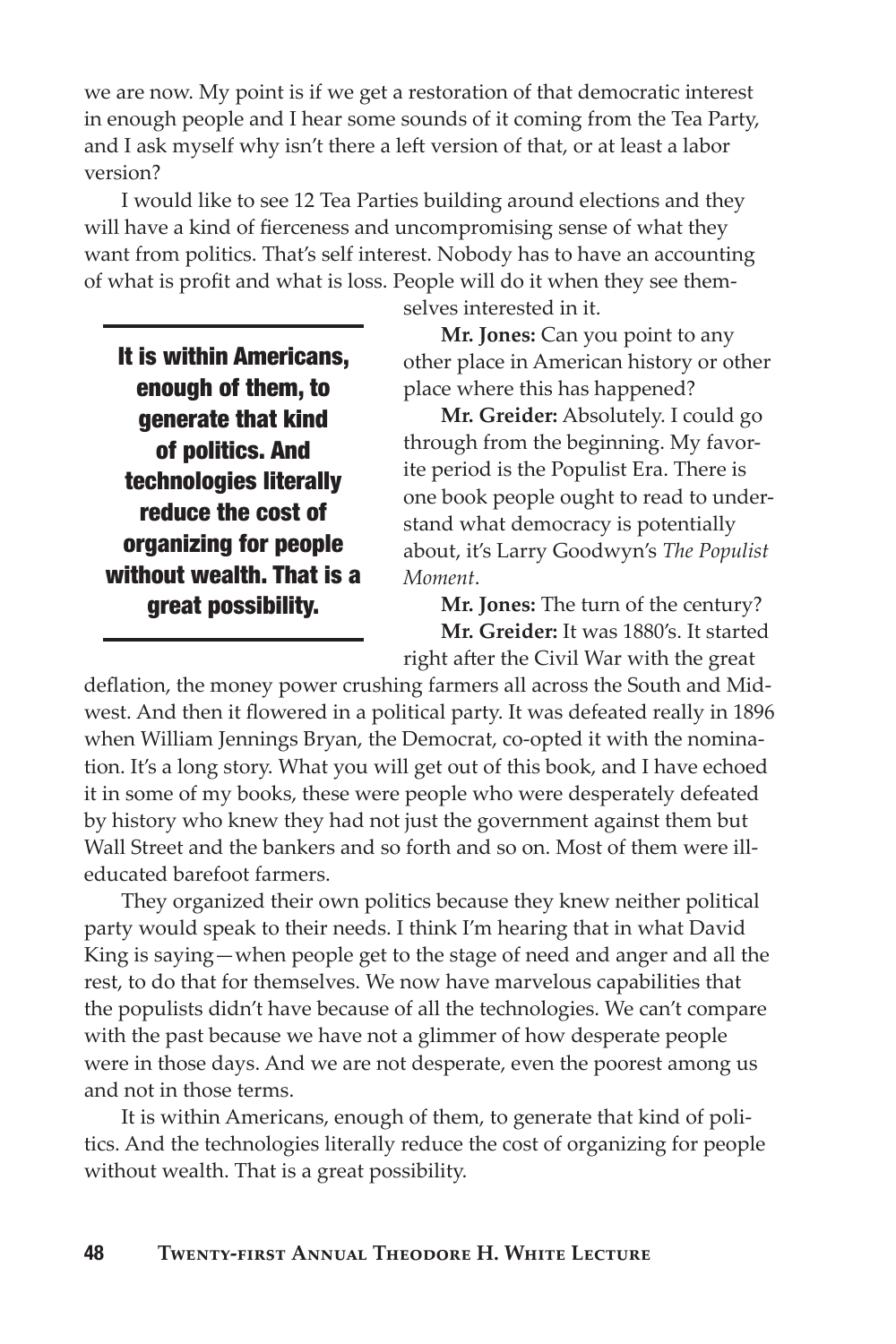**Mr. Jones:** Let me get back to *The Rachel Maddow Show* for a moment if we can. The last question that was asked last night was by Dick Tofel. Susan and Charlie, how do you think Rachel Maddow should draw whatever line there might be in her presence and using her influence to be helpful in the next two years as we run up to this presidential election?

**Ms. Milligan:** Well, I don't think that's necessarily the idea like, well, okay, we'll pay the bills by my going after the conservative media so that I can then use it as a platform for something more substantive. I don't think that is necessarily going to work. I agree with Bill, the whole idea that we even think of the success of something as financial. I mean, when we talk MSNBC being the most successful, it wasn't because it won Peabody Awards. We weren't talking about the journalism they had done, but just how much money they were making.

Of course we see this all over the place. My father is fond of telling me that when he was a kid he didn't know how much money Joe DiMaggio made and now the sports pages, we define a successful athlete as some-

body who gets some huge salary. So I am not naïve enough to think that her ability to stay on the air, *The Globe*'s ability to keep publishing, has nothing to do with finances. Of course it does. But I don't like the idea that we just have to accept that you pander to this hyperpolitical element of the country.

And I don't actually think that the whole country is as partisan as we pretend that it is. I actually think it's some very angry people out there, and they seem more numerous because of the Internet. It gives an opportunity for everyone to have a voice. Unfortunately because everyone can have a voice

I don't actually think that the whole country is as partisan as we pretend that it is. I actually think it's some very angry people out there, and they seem more numerous because of the Internet. It gives an opportunity for everyone to have a voice.

people think they need to shout more loudly to be heard and on the Internet shouting more loudly means being more abusive or abrasive or whatever. And the same thing is true on cable TV.

So I don't think she should use her role to just appease this conflictobsessed part of the media and the public so we can then talk about something substantive. Because I think one poisons the other.

**Mr. Jones:** Charlie, what is your reaction to that dilemma?

**Mr. Gibson:** I was not persuaded by her defense that you have to get an audience and then educate them because I think basically that program is about ratings and that's why she has survived. Her ratings are good in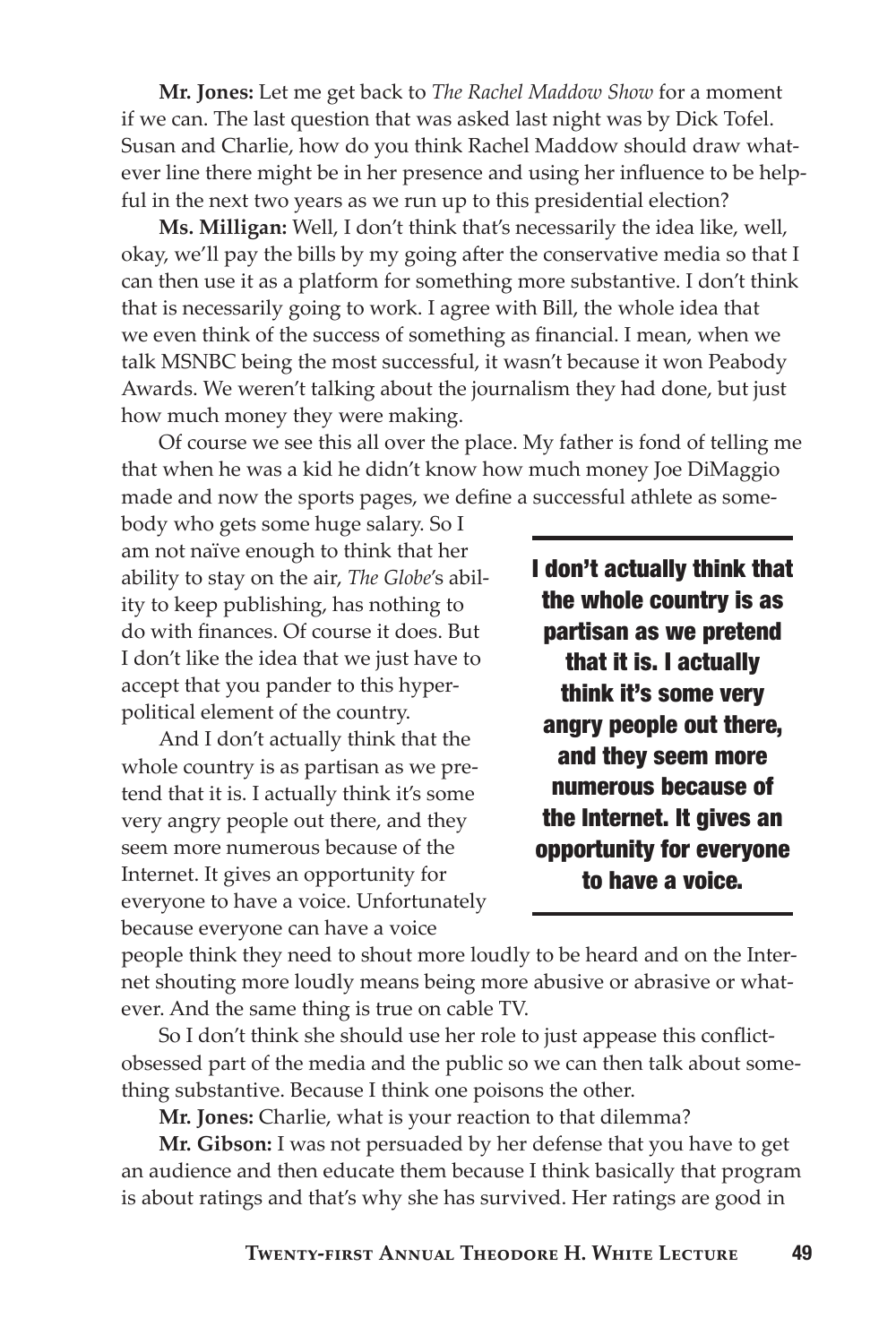the MSNBC universe. I wish I could agree with Bill that we were in a position where profits didn't matter. I think we are in the situation where we really are in a transitional stage in terms of the media.

First of all, I disagree with Rachel Maddow when she says people hate the press. I don't think that's true. And I certainly don't find it in relations that I see. People are hungry for information. And I think the vast majority of people are hungry for information that they can trust. But when we sat down, David said to me, please understand that you are the defender of the out-of-date, over-the-air media, etcetera. And you're the old fart. (Laughter)

And I feel that way to some extent. When I grew up we had three voices in television. We now have, as Bill points out, 600 to 700 cable channels, and the half-life of cable television is very short.

#### **Mr. Jones:** Really?

**Mr. Gibson:** Yes. And we are going to be in a situation where the main thing that you see on your television screen will come through your computer. We will link those inexorably and then the number of voices becomes not 600 but essentially infinite. And how that is going to play out, Bill, is the critical question of the age. Whether we are going to have responsible voices in that or whether you get into a greater degree even than we are now of narrow casting where you are looking for just very small subsets of the population. And then in order to be heard you have to yell the loudest, as Susan points out.

That, or it could become a force for good. And we could have many, many responsible voices in that universe that really are dispensing information that you can trust.

**Mr. Greider:** Can I give an example? And this is not original with me. Others have written about it with better knowledge. But you have in the Boston area an example of what I am trying to envision called Voice of the Faithful. It grew up in this area when *The Boston Globe*, to its great credit and courage, wrote a very tough revealing series on the abuses within the Catholic Church. Armed with that information, and here is where newspapers really, really matter, people around the area first started talking to one another, Catholics who knew or were just outraged or they had personal experiences and so forth. That became an organization that built up here and then started reaching all across the country.

Am I right? I wasn't here so I don't want to mangle the facts, but I think that changed the politics big time for the Catholic Church. For the first time the laity, not sinners, or heretics, but the faithful were armed to speak to the hierarchy in a way they could never have before. That's political changes, really meaningful.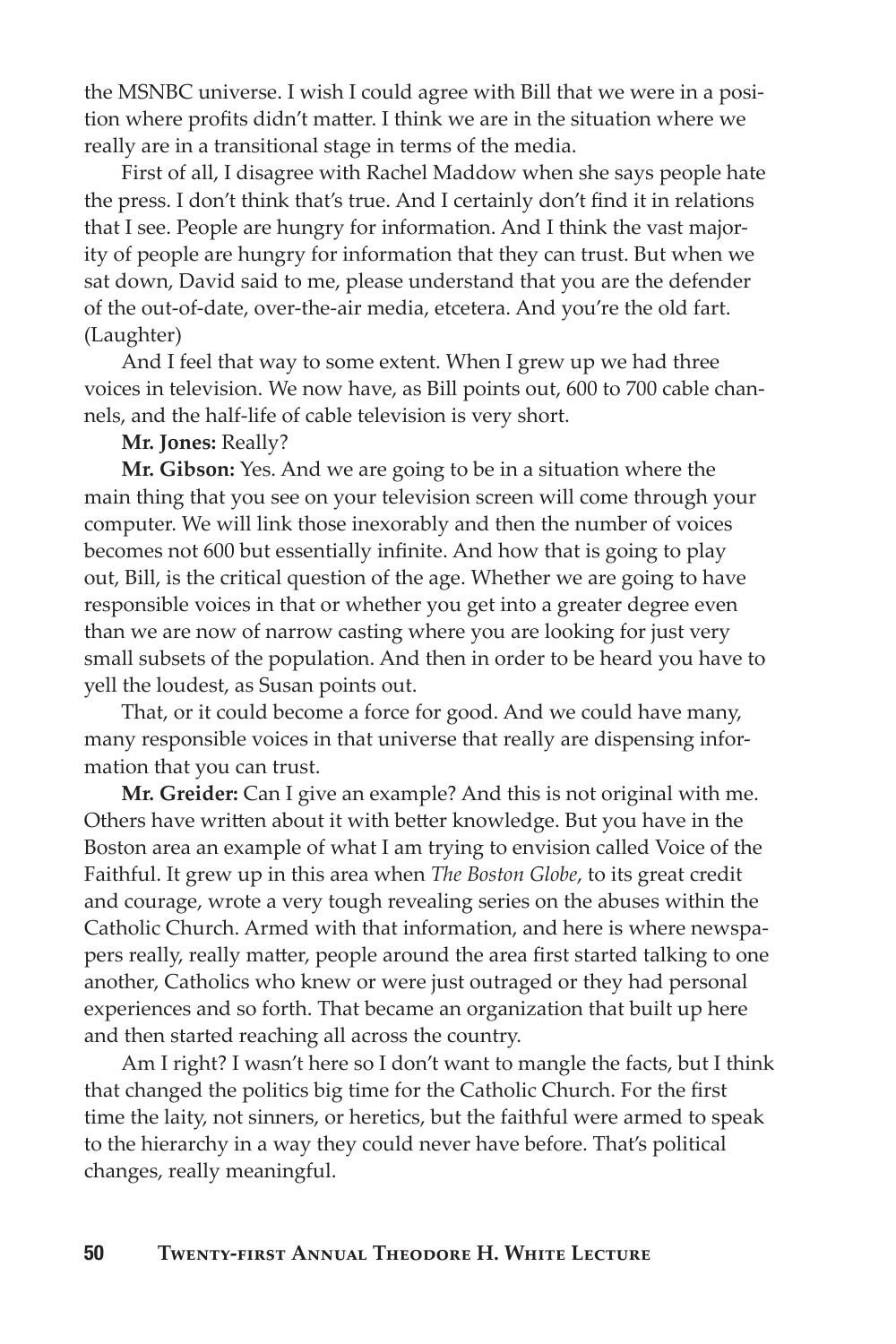**Mr. Jones:** One of the things that is wonderful about being at the Kennedy School is that everybody who comes here comes here because they believe they have some role in changing the world for the better. And one of the things that we are teaching at the Shorenstein Center is using technology to create organizations to then use the technology that is available now to make them viable, make them grow, make them become effective.

The Kennedy School is the most international school at Harvard. Half the student body here is from other countries. And some of them have a lot of understanding and expertise of new media. Some of them have almost none. And virtually all of them recognize the power of new media in achieving that objective.

I want to open this conversation to you now. We would like to hear what you have to say.

**From the Floor:** I share David's pessimism over the enthusiasm over the populist aspect of the Tea Party movement. Because as a student and a teacher of history, it has generally turned out to be rather disastrous for

African Americans. What do you think of the question that race in general, and the race of the president in particular, is an initiator, motivator and sustainer of the Tea Party movement?

**Mr. Greider:** I actually wrote a piece last week called "Obama Without Tears." You can find it on the *Nation* website. And it was, I hope, a fair and basically sympathetic discussion of why I think he has so far had a disastrous presidency, despite his accomplishments. But in that piece I said by being generous, open, modest in his claims on the governing system, unlike other presidents we have known, he left a vacuum. And his opponents filled that

...by being generous, open, modest in his claims on the governing system, unlike other presidents we have known, [Obama] left a vacuum. And his opponents filled that vacuum in different ways, not just Republicans, but Democrats as well.

vacuum in different ways, not just Republicans, but Democrats as well.

And one of the things they did, the Republicans pursued, they turned all of his best qualities upside down and demonized him as a power-mad socialist and on and on and on. And I called it "racial McCarthyism," because that is what it is. And they should have been called out on it right from the start by the Democratic Party, if not the president. It would be out of character for this president to be that kind of combative person. That's not who he is.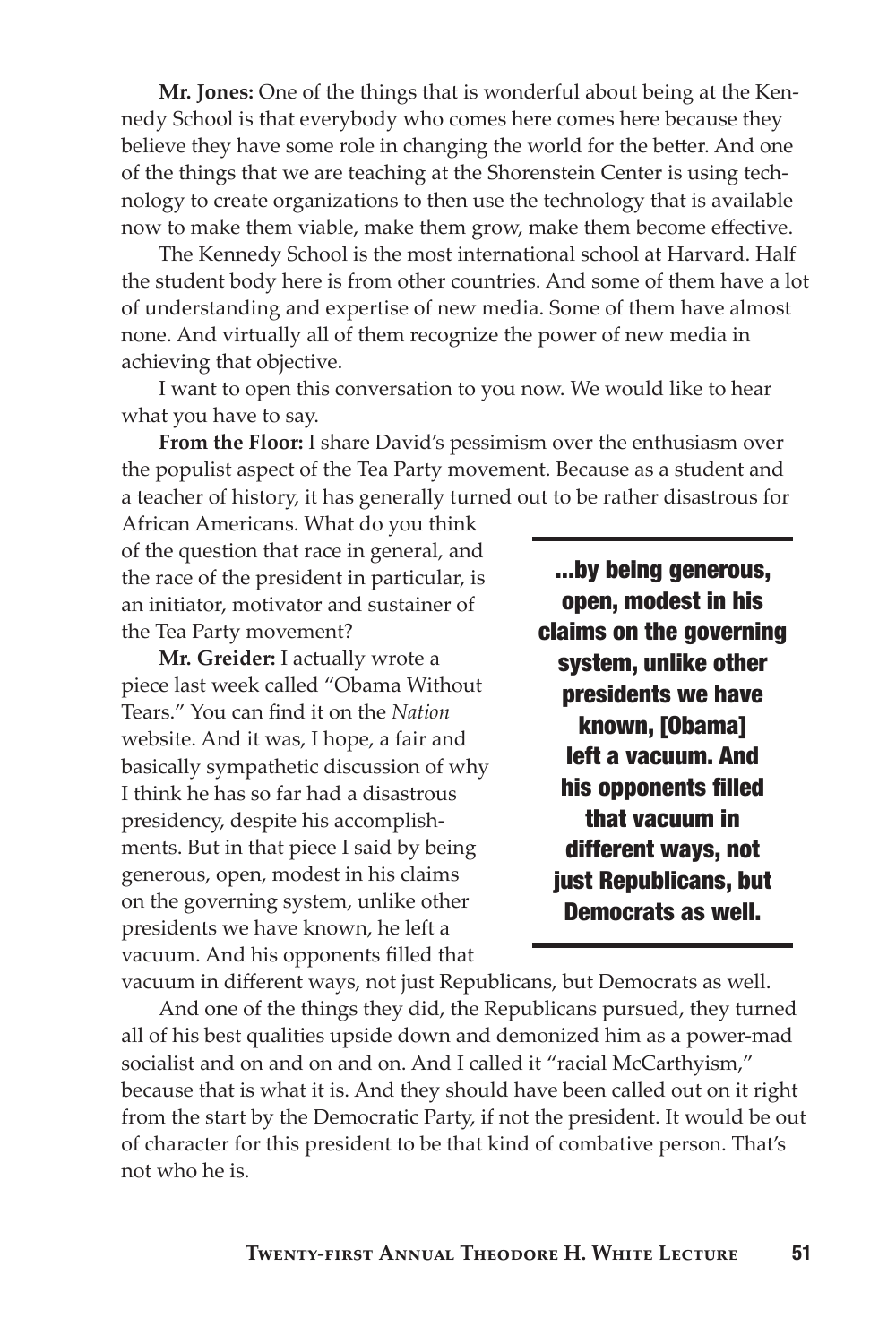But if you were alive in the 1950's and 1960's, it is very similar to what Republicans did to liberals and labor lefties in the 1950's.

**Mr. Jones:** Why racial though?

**Mr. Greider:** Because he is a black man.

**Mr. Jones:** What I mean is, is that why or how he did it?

**Mr. Greider:** It's the context. You don't have to mention that he is a black man. Everybody can see that for themselves. But I am essentially saying, yes, race, you're damn right it's the context beneath the rhetoric,

I think there is a reason so many ads in the campaigns this fall that were against other members of Congress pictured the black president, the female Speaker and the gay committee chairman.

and you wouldn't make these kinds of accusations against this man, knowing who he is—he has been very self-revealing—if he weren't black, and get away with it.

**Ms. Milligan:** I think there is something else at play here, too. And when I have gone to some of these Tea Party rallies, let's all remember, by the way, this isn't a political party and this isn't a singular movement. I mean it is not a single-minded movement. It's a lot of different groups of people. And they are not all racist, although some of them

certainly are. But I see a lot of middle-aged white men at some of these rallies, and I am going to try to put this in a way that is actually meant to be somewhat compassionate and not just accusatory. But if you are a white man and you are 55 years old and you grew up in this country with a certain set of expectations, your gender and your race pretty much ran the country and your country ran the world, and that is not true anymore.

We can have a great military. People can fly planes into buildings. We used to have this great economy, but China owns us basically at this point because they own so much of our debt. And it is very unsettling. I think there is a reason so many ads in the campaigns this fall that were against other members of Congress pictured the black president, the female Speaker and the gay committee chairman. And it is not that everybody who is out there is a racist or a sexist or a homophobe. It's just got to be a little jarring.

So you are sitting there, you are out of work. The business you were in maybe doesn't even really exist anymore, if you were in heavy manufacturing. And you just look around and see that the whole world that you grew up with is so radically different, I think that that's part of it, too. So that it is not just this pure racism. I just think that a lot of people's worlds have gotten shaken up in the past couple of decades.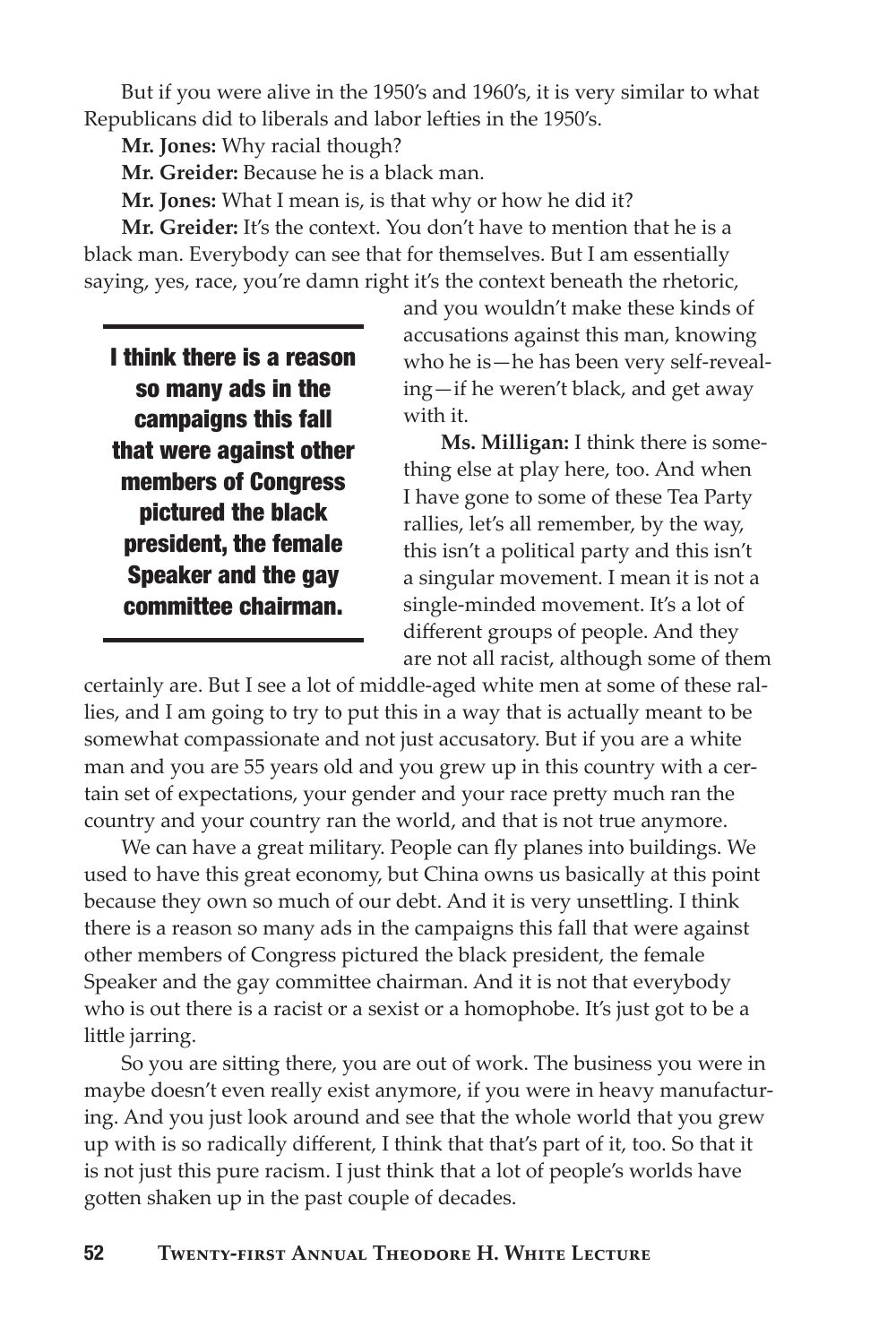**Tom Patterson:** I wanted to ask about some of the assumptions about the differences between the old media and the new media. Teddy White's last book—we talked last night about his *Making of the President* books—his last book was called *America in Search of Itself*, and had a little bit of the 1980 election in it, but it was also just looking back at this period of covering politics. And he talked a little bit about the impact of his *Making of the President* books, and he said something to the effect of, I wish to hell I had never put that model out there. What he was referring to was the fact that reporting had increasingly tried to pry inside the campaign, truly had tried to become inside baseball. And that separation that Rachel Maddow was talking about last night between campaigning and governing actually predates cable television and it predates Fox News. It began in the late `70's, the `80's, and there is a governing component to campaigning. But that almost fell off the table. And then it crept into coverage of Washington.

There was a great study by Kathleen Hall Jamieson on the 1993/94 health care bill, that it was almost all about who is up, who is down, with very little about the substance of the legislation. The public became increasingly confused and aligned in predictable ways because it was all inside baseball. And then I think about the talk shows. There may, in fact, be more policy on the talk shows. We may not like the way it is presented, but there may be more meat as well as more red meat on the talk shows.

So my question, I think probably is for Charlie and Bill and Susan: Is there a need for the traditional media to reinvent itself? Can it? What would it look like?

#### **Mr. Jones:** Charlie?

#### **Mr. Gibson:** Yes. (Laughter)

I worry about the same thing, Tom, and one of the reasons I got out was that I didn't think that we were making it any better. And that's an admission that I hate to make. But I didn't see, within the business model, that we were an effective counterweight to the kinds of things that were growing up in other sectors. I don't know how to reinvent it and I think it needs to be done.

**Mr. Jones:** Mindy, would you comment about this from your perspective as someone who works in campaigns and works that media source?

**Ms. Finn:** Sure. I guess I am of the belief that it is going to bounce back to some extent. And by that I mean there is so much information out there; it is a constant stream. And if you are somebody who is an elected official or a candidate or even a member of the media who is trying to follow it, it is virtually impossible. And it can make you dizzy. And it can wear you out really fast. And I think one downside of that at this point, is first of all from an elected official standpoint.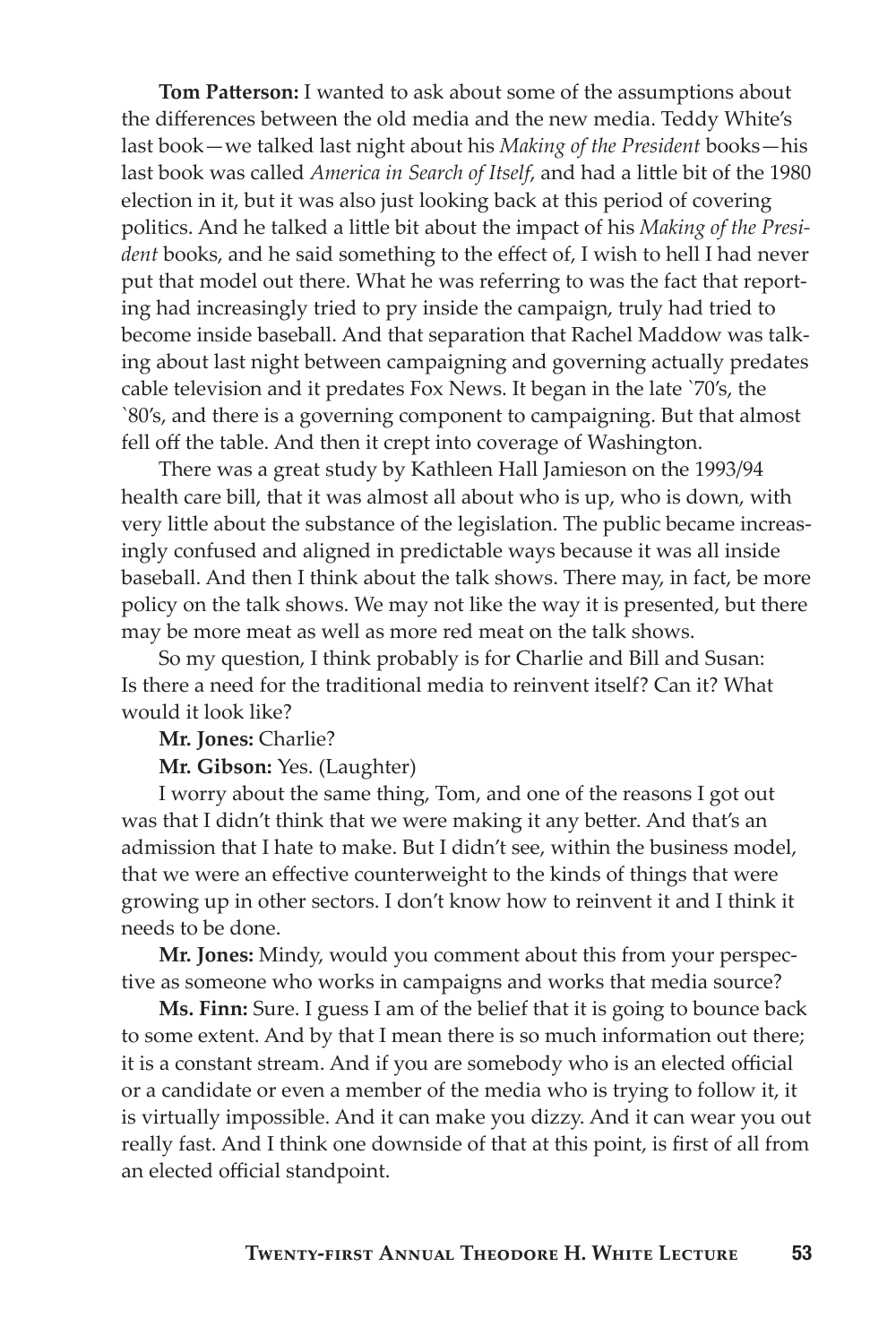Elected officials have been known for a long time to obsess about how their name appears in print, what is said about them, and in the age of television, how they are presented on TV. Now, they have thousands of times that their names are mentioned in "print" or they are talked about. And it is very easy to obsess and get wound up about that as opposed to thinking critically about what is being said, what is important, what actually makes sense and realizing that they are not going to please everybody.

Let's talk about Rachel Maddow. We have discussed whether she has a responsibility to not further along the noise machine and the shouting.

If everything is about the business model, and the loudest voices that are producing news are not living up to that responsibility, that responsibility comes back onto us as individuals.

And I think that at moments like that you have to ask yourself, as I'm sure some of the esteemed journalists on this panel have, what is my responsibility to my job versus my responsibility as a citizen? And how do I balance those two?

The journalists of old, at least as we perceive them, they were doing both at the same time. The responsibility to their job was also their responsibility as a citizen. If everything is about the business model, and the loudest voices that are producing news are not living up to that responsibility, that responsibil-

ity comes back onto us as individuals. And this goes to what Bill has been saying all along. And it sounds simplistic.

I certainly don't have all the answers. But I do think that we are going to see a movement, in whatever form it takes, of individuals saying that we need to think more critically about the information that we consume. And we need to be more judicious about where we get our sources of information.

There is an individual named Clay Johnson who works in online politics on the left, who has a blog that is called InfoVegan. I think that is such a brilliant term. His point is, the way that vegans would say that we consume food and we want to leave out the additives and all the things that are bad for you, we need to do the same thing with the information. There is so much information out there, that we need to become info vegans. And I do think that in this world where each individual has an equal voice or an equal opportunity to decide the news for themselves or decide what they are going to do, what movements they are going to join and what causes, that we are going to have to rely less on the one source, "voice of God," as Rachel Maddow calls it, to decide for us what is important.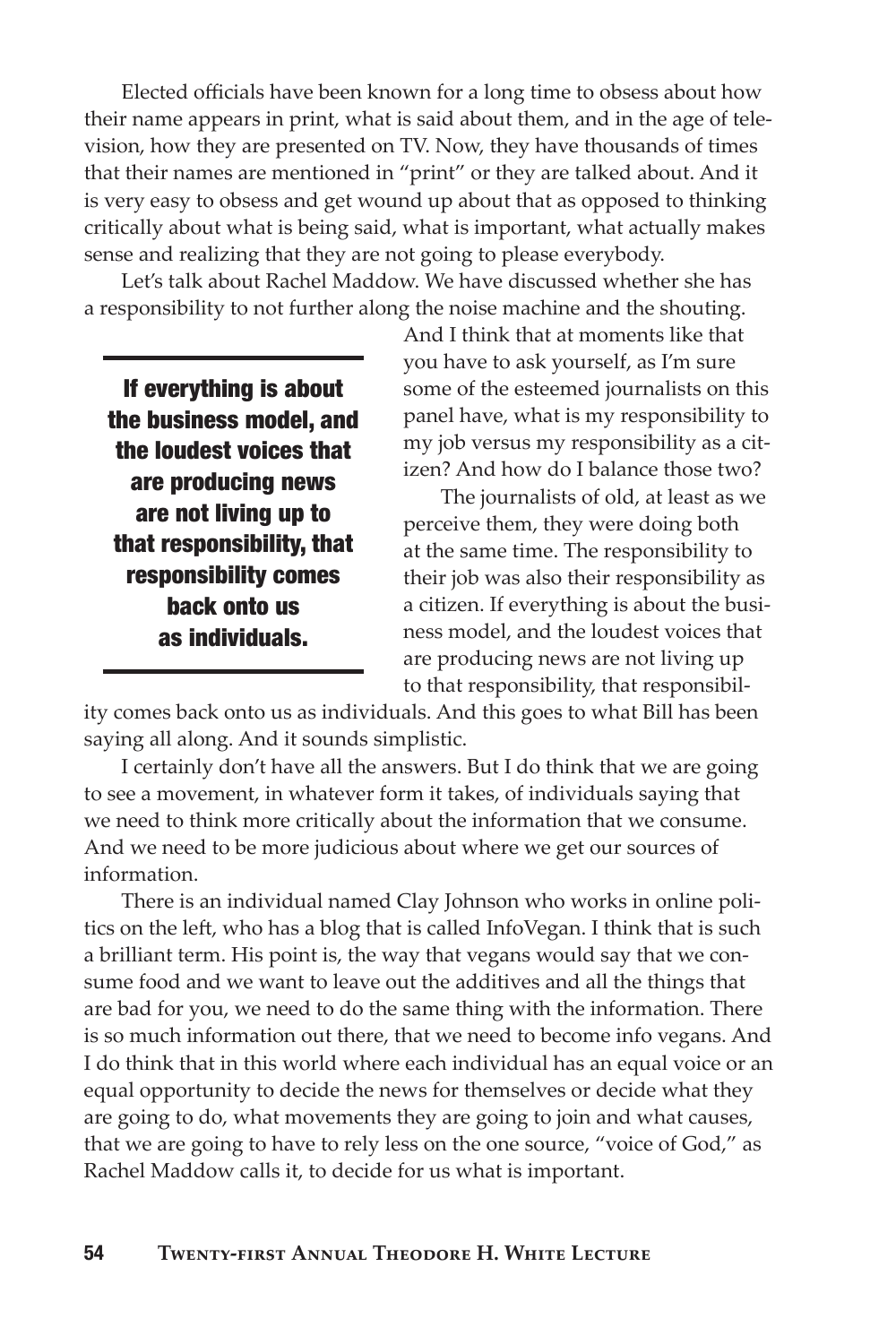The responsibility is going to become more on the individual. People are going to realize they are going to have to do that if they want to remain productive citizens in society and continue to do their patriotic duty.

**Mr. Jones:** Bill Powers, who is a former Shorenstein Fellow, wrote a wonderful book about consuming information. And he came up with an idea that he has adopted with his family. He calls it the "Internet Sabbath" that they observe from sundown on Friday until Monday morning. And he said it has transformed his family's life. Now, I don't know that that's a solution to anything, but I think it does go to the concept of this overwhelming dependence now, addiction really. And I tried to imagine going a weekend without turning the computer on. It was hard for me to imagine such a thing.

**From the Floor:** When Rachel Maddow was interviewing Jon Stewart last week, I thought of a book that they didn't mention. And I hear the same thing here. And that's *Society of the Spectacle,* written in the `60's by Guy Debord, the Situationist philosopher. That is exactly what you guys are talking about, how the spectacular takes over everything.

**Mr. Greider:** If you would read *The Nation* you would know about these things. (Laughter)

We don't have to be spectacular because we are *The Nation* and we have a commitment. I once described it in the acknowledgements in my last book, *The Nation* in summary is a journal with human sympathy and tough-minded reporting. And I am proud to be part of that.

This is why talking about business models as the basis for communication drives me nuts. If that is the basis for communication, you can forget human sympathy and tough-minded reporting because they are circumscribed by the need to serve your idea of the audience. Back to what Tom asked about, when I wrote *Who Will Tell the People* 20 years ago, the basis of that book was that the governing politics is what people care about, not the politics versus the governing. And the idea that those two are separable, look at any news room though, they are separated there. Most Washington political reporters do not know very much about government. They don't really understand government very well. They are not very interested in it. They cover politics and the campaigns and so forth and so on because they assume that's what really matters.

And then you have economics reporters and financial reporters who are often very learned in their specialty, but they regard politics as this messy intrusion on economics and financial affairs. Do you see what I mean? The structure of the media institutions more or less guarantees that you won't get coverage of governing realities because they don't see that as a subject that really interests their readers.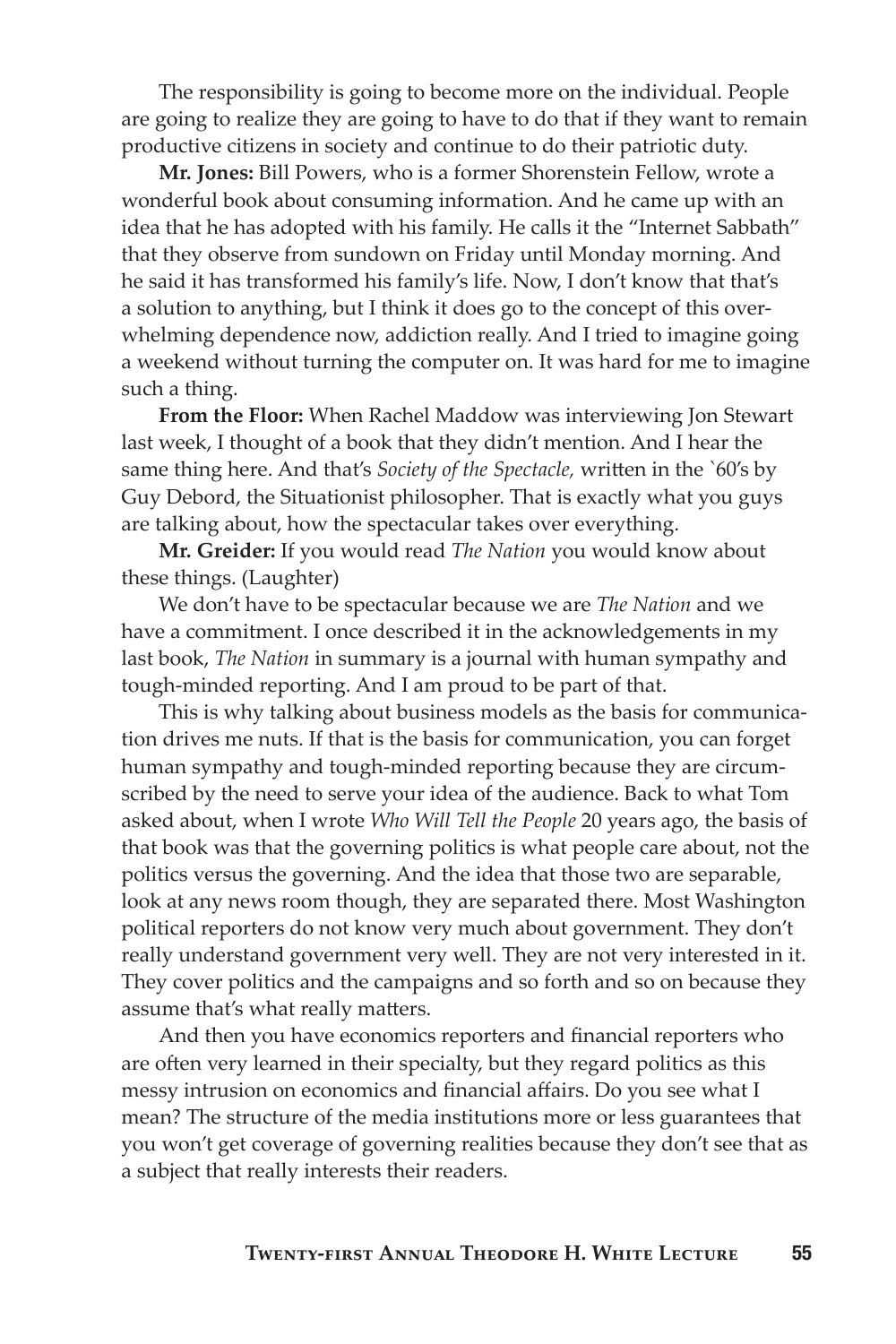**Felicity Spector:** Hi. I work for Channel 4 News in Britain. And when I am in America, I enjoy watching *The Rachel Maddow Show*. Part of me feels slightly uncomfortable because I enjoy it because I agree with it. And I think that the top job of news isn't to re-enforce everyone's opinions.

We are not allowed to be opinionated on the air in Britain; it's against the law. And I like that, because it means that I have my opinions but I keep them to myself...

And I'm worried that we are kidding ourselves, that the Internet is going to empower people to find out information. I think that people with money, who can invest in real journalism and spend the necessary dollars on finding out information out in the world, are going to be the powerful ones. And if we have a media which is disseminating opinionated news, then the people who control what we know are the

people with the money. It's the Rupert Murdochs and the associated newspapers and those kinds of organizations. And I wondered if you feel I am just being outdated and clinging to a system that I believe in. We are not allowed to be opinionated on the air in Britain; it's against the law. And I like that, because it means that I have my opinions but I keep them to myself, and I don't voice them on other people; I only tell them the facts that I think they should know, and then they are able to find out more than that and are challenged about what they think.

**Mr. Jones:** David King, why don't you respond to that?

**Mr. King:** Thank you, Felicity. We have been obliquely talking about what is called confirmation bias: People consume information that tells them that they are pretty smart. So people don't want to hear that they are kind of foolish. But most of us tend to be pretty foolish. So this is a problem with the multiplicity of news sources. Some of them are absolutely fabulous and helped build communities such as the small one we have in my town of 24,000 people, which almost everyone now goes online and reads, *The Belmont Patch*. So that's a very narrow source of information. But then when my parents want to know about what is happening, they go to their particularly biased websites that tell them they weren't so foolish after all, all this time. My parents, by the way, yes, you understand through therapy that my parents were foolish all this time. (Laughter)

But I am wondering if that is necessarily a bad thing. My instinct is that it is. But one of my favorite books by Bill Greider is *The Education of David Stockman*. Fabulous piece of reporting, got David Stockman in quite a bit of trouble, had to be taken to the woodshed, for example. But then nothing really changed. The tax cuts went through, we ran up huge deficits and ushered in an era that has led us now towards tremendous future poverty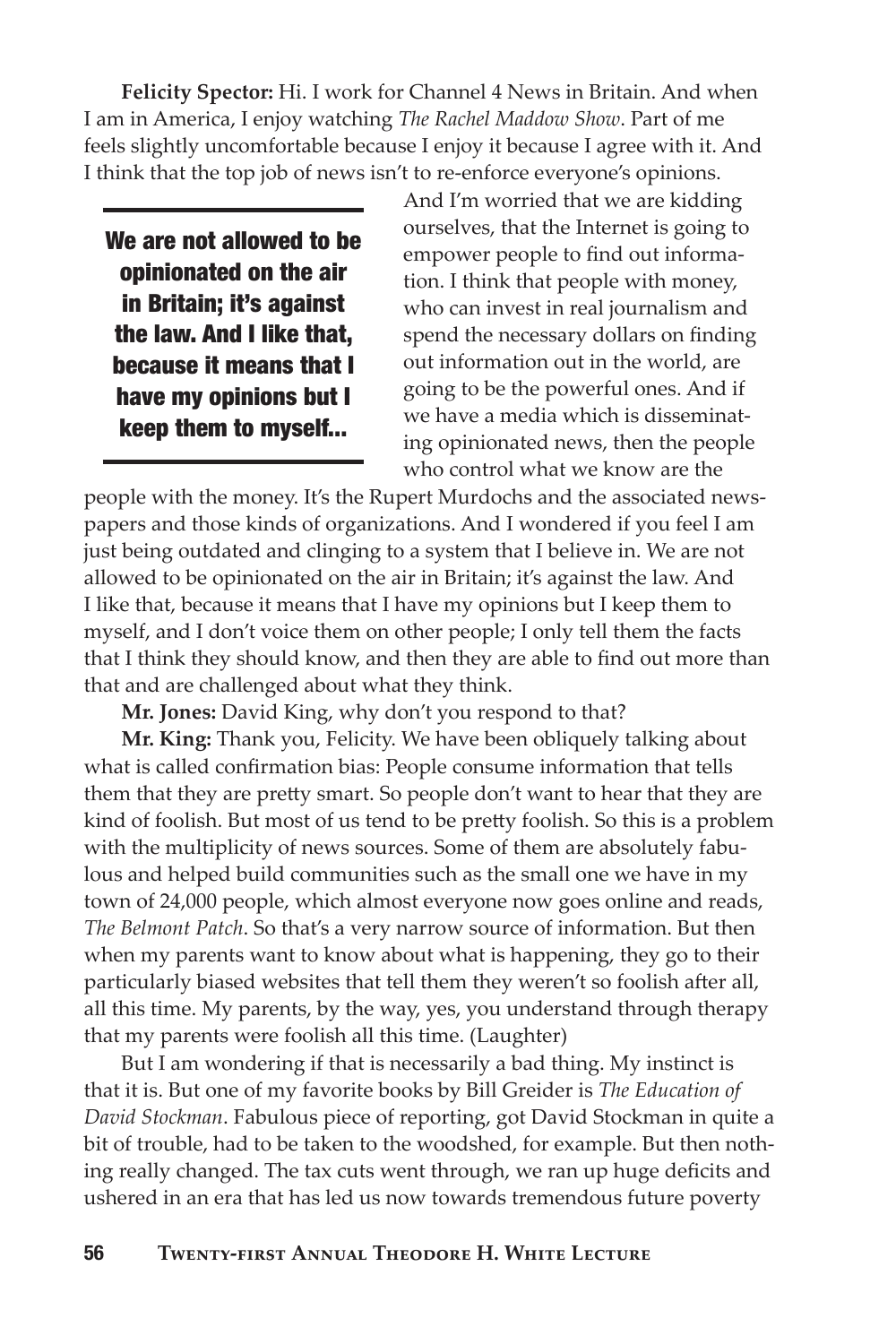in this country, at least in terms of budget. And I wonder from you, Mr. Greider, do you think it would have been different if we had the multiplicity of websites and news sources for you to drop *The Education of David Stockman* into an environment such as today, would it have died the way your book died?

**Mr. Greider:** That's a really good question. I have reached a very similar conclusion and have tried to convince people, because that piece which ran in *The Atlantic* and I thought—this is how naïve I was—I thought as an editor at *The Washington Post* we had pretty much told that story all year long. And we had. And I could, in defense of myself, pull out the clippings where in fact what David Stockman was telling me we had written, albeit

not quoting David Stockman, but it was something about the nature of that article, it was a narrative from beginning to end, that allowed people to see what was happening in a way news stories and newspapers do not.

They did pass corrective tax laws. And they also whacked social security with a big tax FICA increase in the following year. But your main point is still right. The political idea of supply-side economics lived ever after for 25 years, and if you listen to the chatter today, it is still very much alive in the Republican Party, where they are devout budget

...the American idea, which I love and believe in, is that we are on the road to something better. It's a long road, and we are not there. And the idea that we have the model of democracy for the rest of the world is ludicrous and wrong.

balancers and are, by God, going to cut the deficits. But cutting taxes doesn't have anything to do with that. That's what these guys are saying now. I mean this is lunacy, right?

My sober education in that episode was, okay, you told a pretty good piece of the truth, and that process that the press thinks saves democracy is a whole lot weaker than we would like to believe. I'm not against the process. I am part of it and I will continue to be part of it. But it is the egotism of the press believing, pardon the expression, they are the bulwark of democracy. It's wrong. They are not the bulwark of democracy. And they have moments when they really can move the mountain.

**Mr. Jones:** What is the bulwark of democracy?

**Mr. Greider:** The people. The people. And I keep going back to that. And I know, Alex, that that's a tiresome theme, but it really is. And I am starting from a premise that the American idea, which I love and believe in, is that we are on the road to something better. It's a long road, and we are not there. And the idea that we have the model of democracy for the rest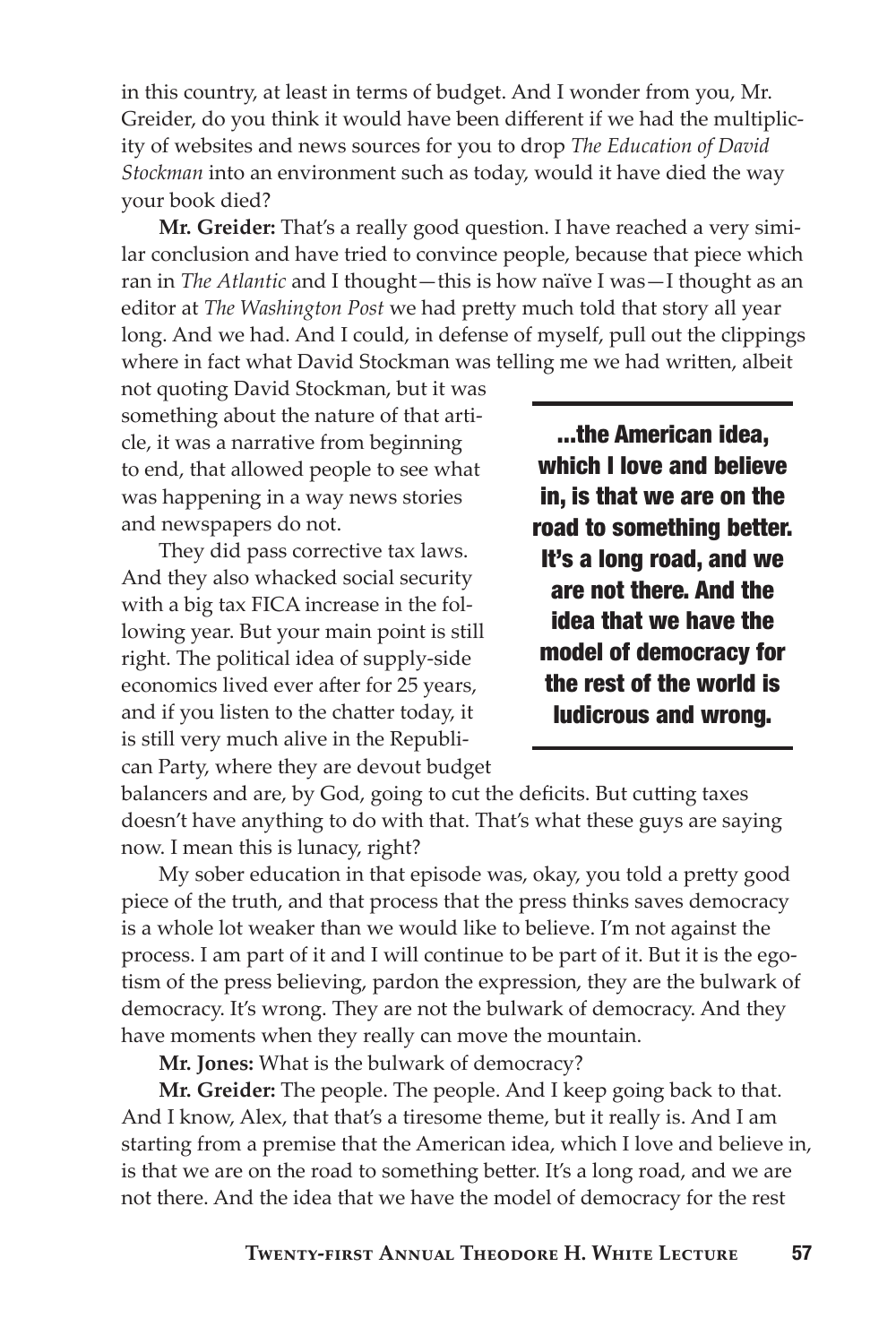of the world is ludicrous and wrong. And so that is why I get a little smile with the Tea Party folks because they are saying this, however crudely and sometimes wrong-headed they may be, they've got that spirit and good for them.

**Ron Weintraub:** I am just an informed citizen. I am addressing this, I think, to Mr. Greider. Rachel I believe used a quote yesterday whose provenance remains a little uncertain. That is you may be entitled to your own opinion, but you are not entitled to your own facts [Sen. Moynihan]. And given the business model that seems to have in the past supported fact gathering, I was also very much impressed and influenced by John Carroll who was here two or three years ago. And his point was that all of the current media, the private media, the blogs, etcetera, are all derivative of original shoe-leather reporting.

So the question is, where is that community coming from? What is going to pay for the real facts that the public is going to use? What is going to pay for the department of news gathering in Kabul or Cairo or you name it? How is the populace going to get their real facts?

**Mr. Greider:** Well, I cited the press as an example of monopoly capitalism, which probably is offensive in itself. But in the classic story of monopoly capitalism, when the monopoly is being broken up by other economic forces, they turn to government and demand a subsidy to support them. And as you may have noticed, that's what some newspaper voices are doing now. They propose that the loss of this institution called the daily newspaper with its expertise and its ranks of reporters is so extreme that the government must somehow come to their rescue and subsidize them. And some of my colleagues at *The Nation* are great advocates of this.

But I note that my old friend, Nick Lemann, who is dean of the Columbia Journalism School has advocated it. Leonard Downie, the retired executive editor of *The Washington Post* has advocated it. And it makes me want to scream because if you believe that democracy cannot function without *The New York Times* or *The Washington Post* or the Columbia Journalism School, then by all means government should pay for it. We, the taxpayers, should be made to pay for it.

But I promise you down that road leads a nightmare for democracy. And the first time a Muslim newspaper applies for a subsidy, the nightmare will be realized. It's almost silly to even discuss. I'm going to reach into history here a little bit. You all, I'm sure, know the historian Robert Darnton, I think he is at Harvard now. He was at Princeton for many years. He's written a series of books, all of which I have loved, about the prerevolutionary France. and really they are histories of publishing and book writing. He wrote an essay a few years back which I have drawn upon comparing the last days of the *ancien régime* with our present proliferation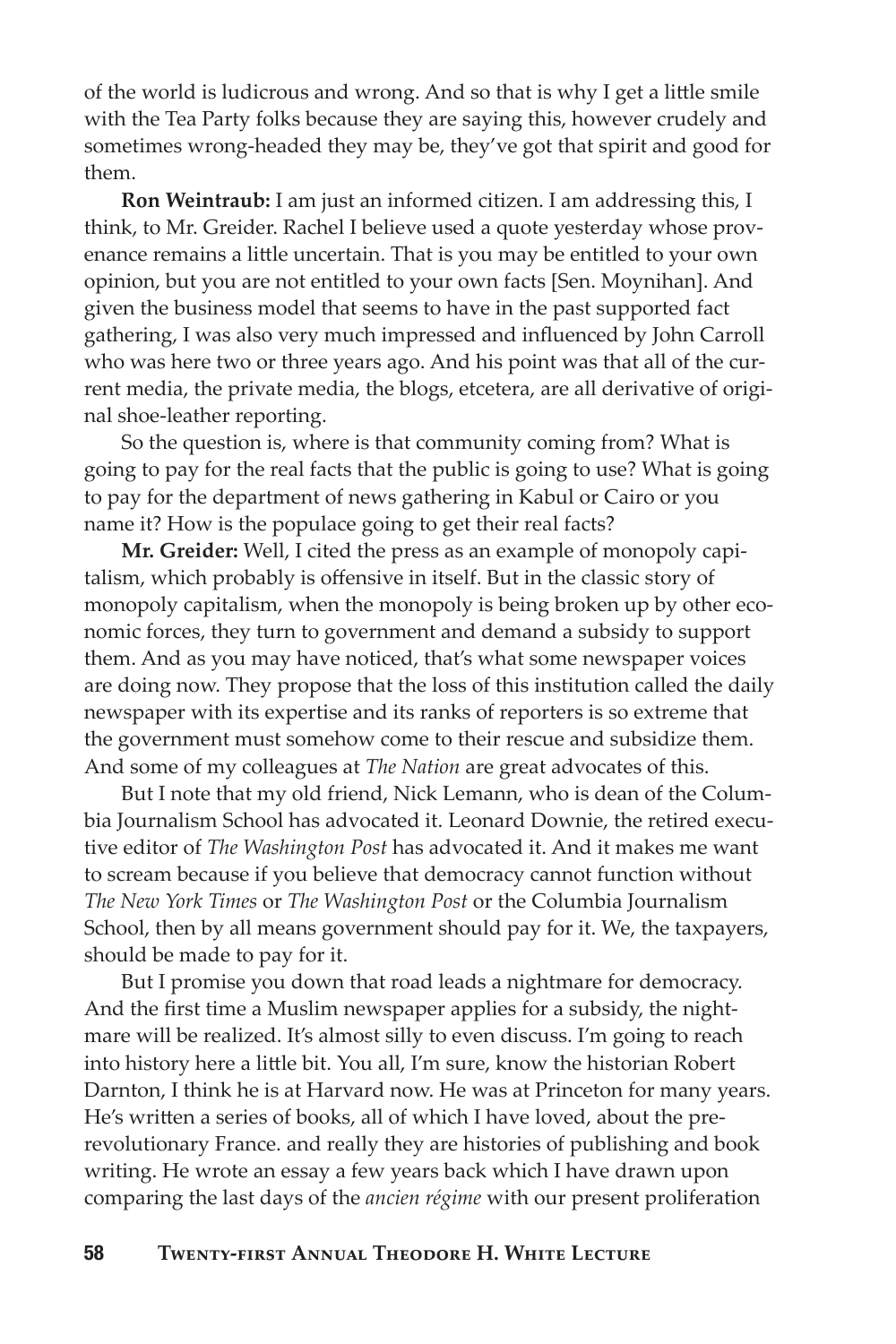of media. It's in a book with a terribly bad title called *George Washington's False Teeth*, a collection of essays. And he asks the question, since the king owned the newspapers and all other publications were illegal and people got sent to jail if they got caught publishing non-sanctified material, how did the French people communicate with each other before the Revolution? And it wasn't just in Paris, although it was obviously grounded there, but all over the country people rose up because they knew what was happening.

And he describes in loving detail the various forms of communication which French people used in those days to get the news. And then he

jumped to our modern technologies and playfully compared the Internet and some of the other devices we now have as a high-tech version of very much the same phenomenon. I am not suggesting we are in a pre-revolutionary mode. But some of the elements are, in fact, similar. So that's a vague answer to your question. The people will find ways to communicate with each other. And the quality of that communication will be as various and irregular and uncertain as it is now.

The people will find ways to communicate with each other. And the quality of that communication will be as various and irregular and uncertain as it is now.

**Joel Engardio:** Hi, I am Joel Engardio. I'm a mid-career student at the Kennedy School. I think last night there were two central questions. Rachel Maddow asked, are we okay with getting our news from a person with a point of view, and at the dinner later, Professor Joseph Nye asked, is there any reason to be optimistic that things will be better?

So I haven't heard a lot of optimism from the panel, other than maybe Bill Greider, but I am wondering if you can personally talk about optimism that is prefaced with fear. Do we fear the change?

**Mr. Jones:** I think you have almost answered your own question. (Laughter)

It is pretty hard to imagine anyone would say on this panel, and I may be not representing people, but I don't think there are any pessimists. I think there are just a lot of worried people and certainly a lack of clarity about how it is going to evolve and what will be the good side of it and what will be the bad side of it, and there will be both. The *ancien régime* was blown away and it was followed by The Great Terror and then came other things. I think we all recognize that we are at the beginning of a transformation. And it is progress, and certainly the path that it will take is unclear, but that it is going to happen is without question.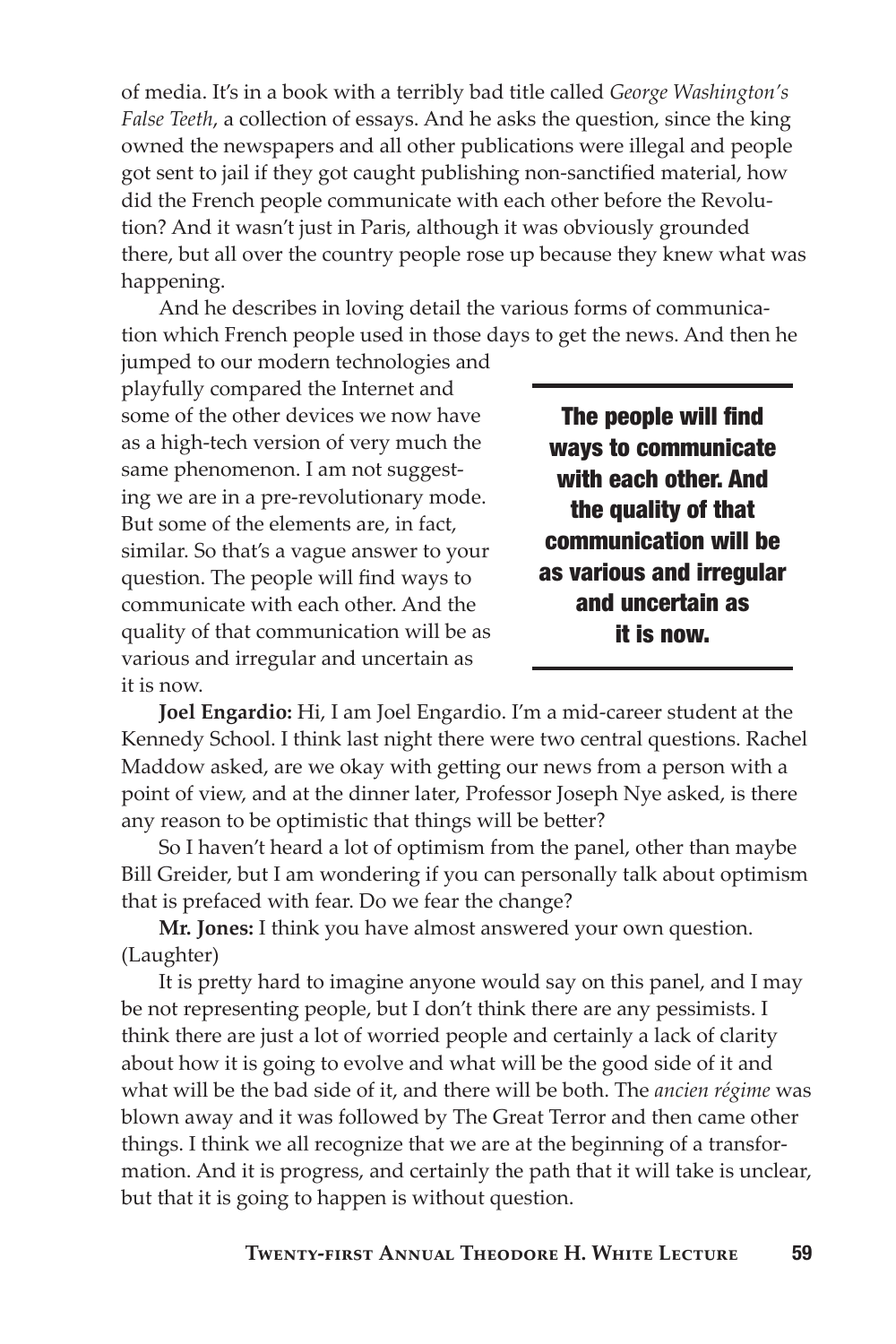**Mr. Greider:** Well, let me dissent from that. We are indeed in a transformation, this country is, not to mention the world. But this country, in my view, is in a pivotal turn of history, irrespective of how we feel about China or this president or anything else. It is very profound. It has got six, eight elements to it, which we probably all would recognize. It is going to be very tough and it is going to compel us to change as a people in many ways, most obviously in our manner of consumption.

And my argument is that indeed on the other side we have the possibility of becoming a better place in terms of all of our deepest values. But I have to say the political system that represents us allegedly in government is still in denial on those things, despite some meaningful gestures that this president has made. His work has been to restore the old order that just collapsed. And if you look at everything, and I'm not blaming Obama, I am blaming the Congress, the political community as a whole still wants to tell the people it is okay, we are going to be all right.

They have different solutions of how we are going to be all right. Just to broaden my provocation, particularly the mainstream media, as the bloggers call it, is complicit in that, even though they have written a lot of good stuff. They are likewise in denial.

**Ms. Finn:** I would like to inject just a piece of optimism—I think it would be optimism for most people in this room—which is that the young generation that we can be concerned about, their loud music and the way they act and maybe that they have a vapid understanding of politics or a skin-deep education—the youngest generation, despite how many people thought with the election of Obama that the people who voted for him for the first time would be Democrats for 30 years, because history shows that when you vote for the first time for a party, you stick to that party, or those who voted for George W. Bush would be Republicans for 30 years. Young people are identifying as Independents in greater numbers than any other age group. They are not labeling themselves. And they are saying, we want the opportunity to be able to look at the discussion and the debate and to determine each time. What happens with that we will see, but to me that is something to be optimistic about in this new environment.

**Mr. Jones:** Anyone else want to have a last comment?

**Sandy Rowe:** I have a last quick question if I may. Thanks. I couldn't leave without speaking in defense of both a business model and change as a 40-year journalist. I will say that without money there is no mission. It is that simple in today's society.

But I really want to ask a very minor question about change because I think I saw a small sign of just how much the tradition of the world has changed in journalism. If you saw the cover of "The Week in Review" in *The New York Times* yesterday, there was a Leonhardt piece that was really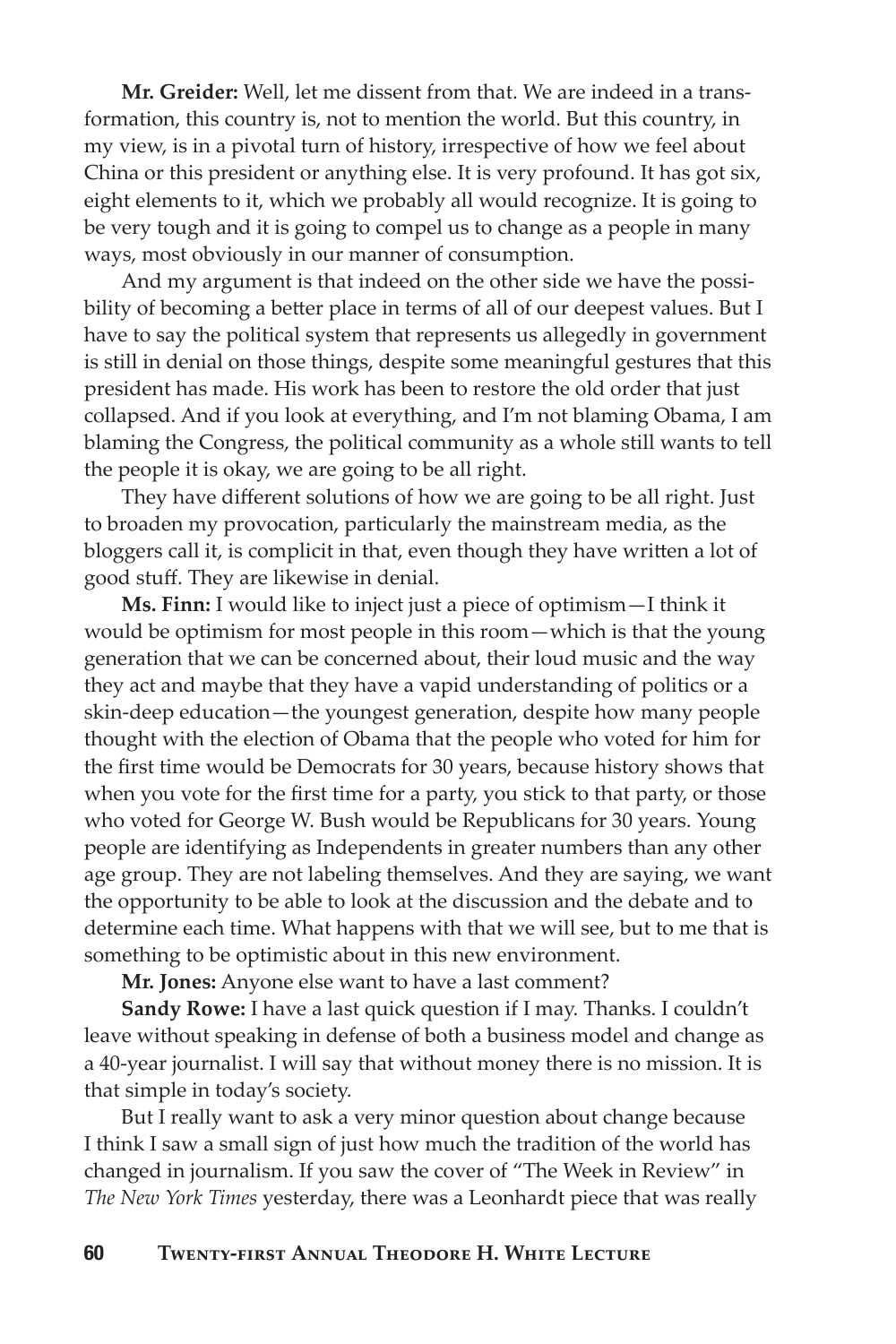a deconstruction of what do we do about deficits and what do we do about revenue that was an interactive game. You could color in blocks there and make choices about how to both raise revenue and decrease the deficit. Or you could go online and do it, which I am certain that many thousands of people have done.

I would like to ask David and Bill whether you think that serves democracy more than the 150-word treatise on the deficit.

**Mr. King:** Those kind of interactive exercises are extremely helpful. And it reminds me of something that was done in Indiana about 20 years ago around redistricting in which there was a large-scale experiment that went on in middle schools and high schools where they were given maps and said, okay, redistrict.

And people saw how it happened, and it had a clear impact on how the state actually redistricted in Indiana. Similar programs were then done in Iowa and these were largely led by local media. So these kinds of interactive exercises, especially around the debt which is a true long-term crisis for this country, can be very helpful if then people express to elected officials what kinds of hard choices they are willing to accept. When people aren't willing to accept hard choices, we're not going to get anywhere.

**Ms. Milligan:** The one thing we haven't really talked about here is actually how all this is happening against a backdrop of people losing faith in so many fundamental institutions, whether it's Wall Street or government or media, or for that matter the Catholic Church. And we are talking about these changes as though they are not going to threaten the mission, but some of them do.

Technology is great and people can communicate, can be interactive and so forth. It can deliver the news better. What is worrying me is that the technology and the campaigning are starting to overtake the institution so that the missions of the institutions are being discredited. You see that in the media.

The problem that I have with Rachel Maddow—for example, talking about how this is kind of the new world of the media, people getting their information from opinionated people, their very smart opinions—is that it started to infect the print world with this branding of reporters, that the reporter is more important than the story being told. And that's where you get a lot of people not writing about policy because it becomes you and your snarky little take on something.

It is really astonishing to me how often I talk to young reporters and this whole idea that what we all grew up with—that journalism means comfort the afflicted, afflict the comfortable—they think is just the most bizarre thing. It's all about just the snide little comment. And there is not